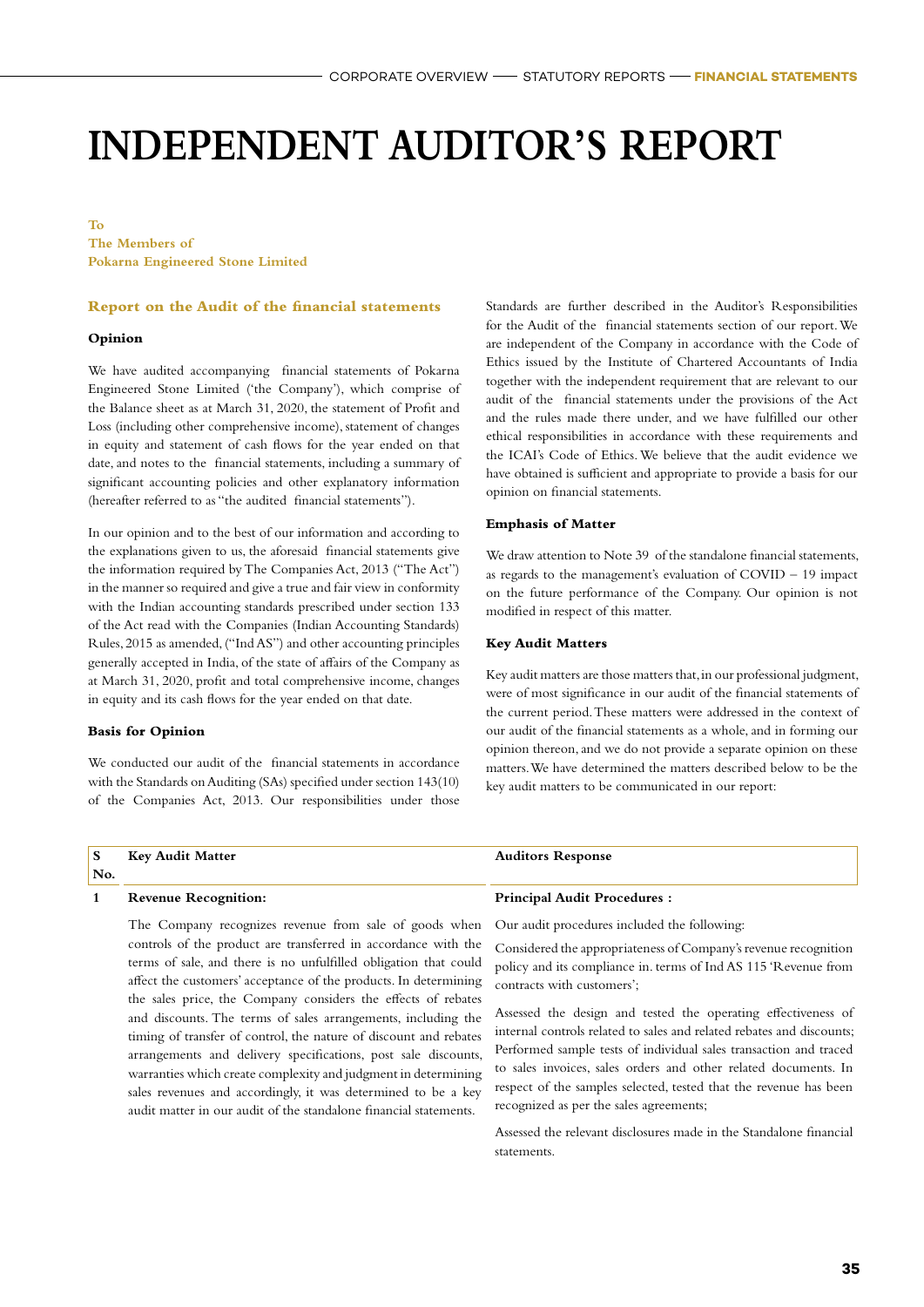#### POKARNA ENGINEERED STONE LIMITED **Annual Report 2019-20** ---

| ${\bf S}$<br>No. | <b>Key Audit Matter</b>                                                                                                                                                                                                                              | <b>Auditors Response</b>                                                                                                                                                                                                                                                                                                                                                                                  |
|------------------|------------------------------------------------------------------------------------------------------------------------------------------------------------------------------------------------------------------------------------------------------|-----------------------------------------------------------------------------------------------------------------------------------------------------------------------------------------------------------------------------------------------------------------------------------------------------------------------------------------------------------------------------------------------------------|
| 2                | <b>Related Party Transactions:</b><br>The Company has entered into several transactions with related<br>parties during the year. We identified related party transactions as<br>a key audit matter because of risks with respect to completeness     | <b>Principal Audit Procedures:</b><br>In view of the significance of the matter we applied the following<br>audit procedures in this area, among others to obtain sufficient<br>appropriate audit evidence:                                                                                                                                                                                               |
|                  | of disclosures made in the financial statements; compliance<br>with statutory regulations governing related party relationships<br>such as the Companies Act, 2013 and SEBI Regulations and                                                          | We carried out an assessment of the key controls to identify and<br>disclose related party relationships and transactions in accordance<br>with the relevant accounting standard.                                                                                                                                                                                                                         |
|                  | the judgement involved in assessing whether transactions with<br>related parties are undertaken at arms' length.                                                                                                                                     | We carried out an assessment of compliance with the listing<br>regulations and the regulations under the Companies Act, 2013,<br>including checking of approvals/ scrutiny as specified in Sections<br>177 and 188 of the Companies Act, 2013 with respect to the<br>related party transactions.                                                                                                          |
|                  |                                                                                                                                                                                                                                                      | We considered the adequacy and appropriateness of the disclosures<br>in the financial statements, including recoverability thereof,<br>relating to the related party transactions.                                                                                                                                                                                                                        |
|                  |                                                                                                                                                                                                                                                      | For transactions with related parties, we inspected relevant ledgers,<br>agreements and other information that may indicate the existence<br>of related party relationships or transactions. We also tested<br>completeness of related parties with reference to the various<br>registers maintained by the Company statutorily.                                                                          |
|                  |                                                                                                                                                                                                                                                      | We have tested on a sample basis, Company's assessment of related<br>party transactions for arm's length pricing.                                                                                                                                                                                                                                                                                         |
| 3                | Inventory of raw material, work in progress, finished<br>goods, Stores & Spares etc., (Existence at close of the                                                                                                                                     | With respect to the existence of Inventory as at the<br>yearend:                                                                                                                                                                                                                                                                                                                                          |
|                  | year)<br>Physical verification of Inventory was performed by the<br>management subsequent to the yearend due to the restrictions                                                                                                                     | Evaluated the design and implementation of the controls over<br>a)<br>physical verification of inventory and tested the operating<br>effectiveness of these controls during the interim periods.                                                                                                                                                                                                          |
|                  | imposed on account of COVID-19.                                                                                                                                                                                                                      | Due to the COVID-19 related lock-down we were not<br>b)<br>able to participate in the physical verification of inventory<br>that was carried out by the management subsequent to the<br>year end. Consequently, we have participated in the physical<br>verification of inventories conducted by the management<br>subsequent to the year end, through video calls and performed<br>roll back procedures. |
| 4                | <b>Evaluation of Provision for Warranties</b>                                                                                                                                                                                                        | <b>Principal Audit Procedures:</b>                                                                                                                                                                                                                                                                                                                                                                        |
|                  | The Company gives warranties on products and services,<br>undertaking to repair / replace during the warranty period.<br>Provision made represents the amount of the expected cost of<br>meeting such obligation on account of repair / replacement. | Our audit approach was a combination of test of internal<br>controls and substantive procedures. We have further reviewed<br>the management's assumptions with respect to estimating the<br>provision for warranties and noted based on the past experience                                                                                                                                               |

Refer Note No.17.1 of the financial statements.

of the levels of repairs and returns of certain products and services.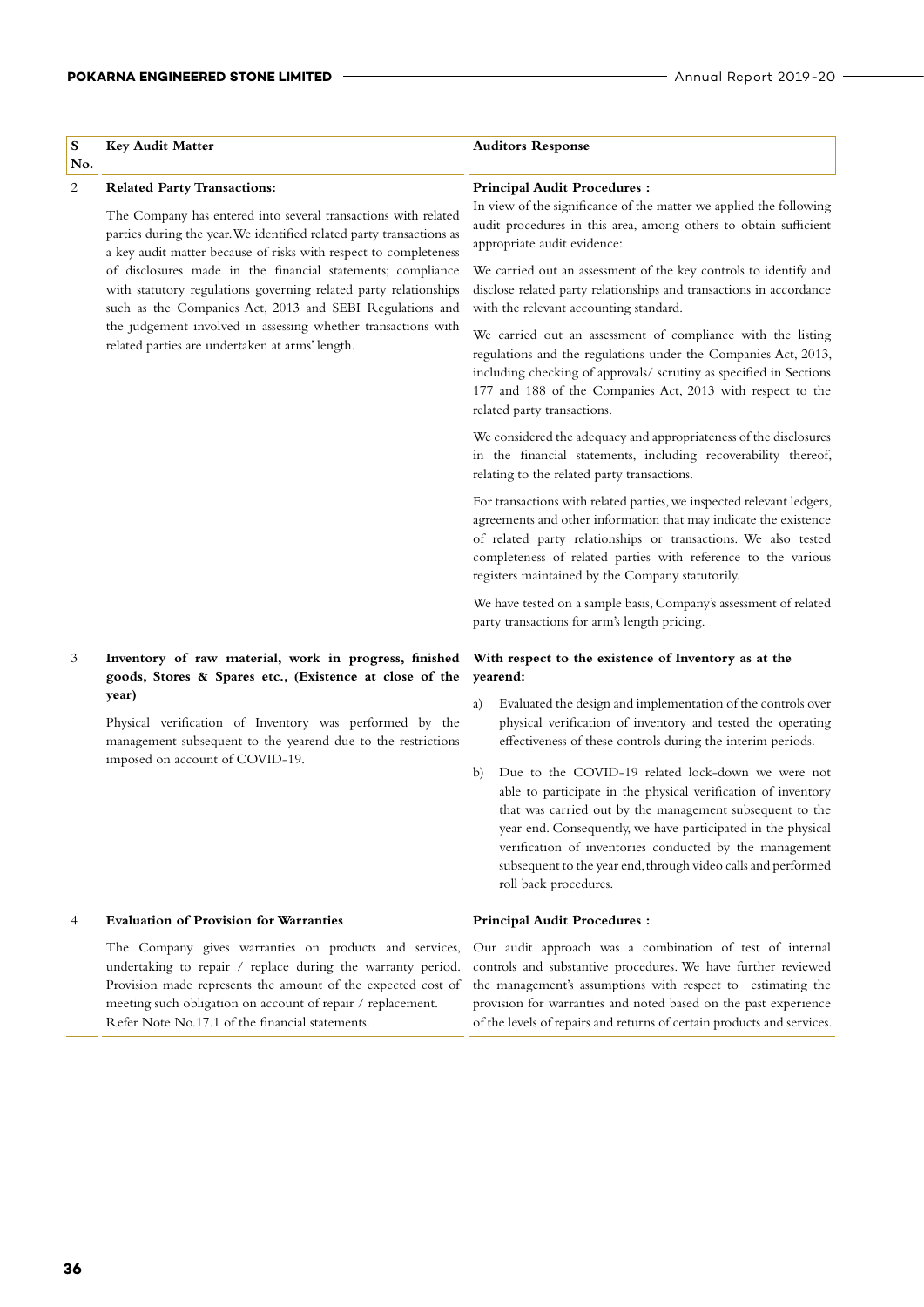#### **Information other than financial statements and Auditor's report thereon**

The company's Board of Directors are responsible for the preparation of the other information. The other information comprises of the information included in the management discussion and analysis, Boards report including Annexure to Boards Report, Corporate Governance and Shareholders information, but does not include the financial statements and our auditor's report thereon. Our opinion on financial statements does not cover the other information and we do not express any form of assurance or conclusion thereon.

In connection with our audit of the financial statement, our responsibility is to read the other information and in doing so, consider whether the other information is materially inconsistent with the financial statement or other information obtained during the course of our audit or otherwise appears to be materially misstated.

If, based on the work we have performed, we conclude that there is a material misstatement of this other information; we are required to report that fact. We have nothing to report in this regard.

#### **Responsibilities of Management for the financial statements**

The Company's Board of Directors are responsible for the matters stated in section 134(5) of the Companies Act, 2013 ("the Act") with respect to the preparation of these financial statements that give a true and fair view of the financial position, financial performance, total comprehensive income, changes in equity and cash flows of the Company in accordance with the accounting principles generally accepted in India, including the accounting Standards specified under section 133 of the Act. This responsibility also includes maintenance of adequate accounting records in accordance with the provisions of the Act for safeguarding of the assets of the Company and for preventing and detecting frauds and other irregularities; selection and application of appropriate accounting policies; making judgments and estimates that are reasonable and prudent; and design, implementation and maintenance of adequate internal financial controls, that were operating effectively for ensuring the accuracy and completeness of the accounting records, relevant to the preparation and presentation of the financial statement that give a true and fair view and are free from material misstatement, whether due to fraud or error.

In preparing the financial statements, management is responsible for assessing the Company's ability to continue as a going concern, disclosing, as applicable, matters related to going concern and using the going concern basis of accounting unless management either intends to liquidate the Company or to cease operations, or has no realistic alternative but to do so. The Board of Directors are responsible for overseeing the Company's financial reporting process.

#### **Auditor's Responsibilities for the Audit of the financial statements**

Our objectives are to obtain reasonable assurance about whether the financial statements as a whole are free from material misstatement, whether due to fraud or error, and to issue an auditor's report that includes our opinion. Reasonable assurance is a high level of assurance, but is not a guarantee that an audit conducted in accordance with SAs will always detect a material misstatement when it exists. Misstatements can arise from fraud or error and are considered material if, individually or in the aggregate, they could reasonably be expected to influence the economic decisions of users taken on the basis of these financial statements.

 As part of an audit in accordance with SAs, we exercise professional judgment and maintain professional skepticism throughout the audit. We also:

- Identify and assess the risks of material misstatement of the financial statements, whether due to fraud or error, design and perform audit procedures responsive to those risks, and obtain audit evidence that is sufficient and appropriate to provide a basis for our opinion. The risk of not detecting a material misstatement resulting from fraud is higher than for one resulting from error, as fraud may involve collusion, forgery, intentional omissions, misrepresentations, or the override of internal control.
- Obtain an understanding of internal financial controls relevant to the audit in order to design audit procedures that are appropriate in the circumstances. Under section 143(3)(i) of the Companies Act, 2013, we are also responsible for expressing our opinion on whether the company has adequate internal financial controls with reference to financial statements in place and the operating effectiveness of such controls.
- Evaluate the appropriateness of accounting policies used and the reasonableness of accounting estimates and related disclosures made by management.
- Conclude on the appropriateness of management's use of the going concern basis of accounting and, based on the audit evidence obtained, whether a material uncertainty exists related to events or conditions that may cast significant doubt on the Company's ability to continue as a going concern. If we conclude that a material uncertainty exists, we are required to draw attention in our auditor's report to the related disclosures in the financial statements or if such disclosures are inadequate, to modify our opinion. Our conclusions are based on the audit evidence obtained up to the date of our auditor's report. However, future events or conditions may cause the Company to cease to continue as a going concern.
- Evaluate the overall presentation, structure and content of the financial statements, including the disclosures, and whether the financial statements represent the underlying transactions and events in a manner that achieves fair presentation.
- Materiality is the magnitude of misstatements in the standalone financial statements that, individually or in aggregate, makes it probable that the economic decisions of a reasonably knowledgeable user of the standalone financial statements may be influenced. We consider quantitative materiality and qualitative factors in (i) planning the scope of our audit work and in evaluating the results of our work; and (ii) to evaluate the effect of any identified misstatements in the standalone financial statements.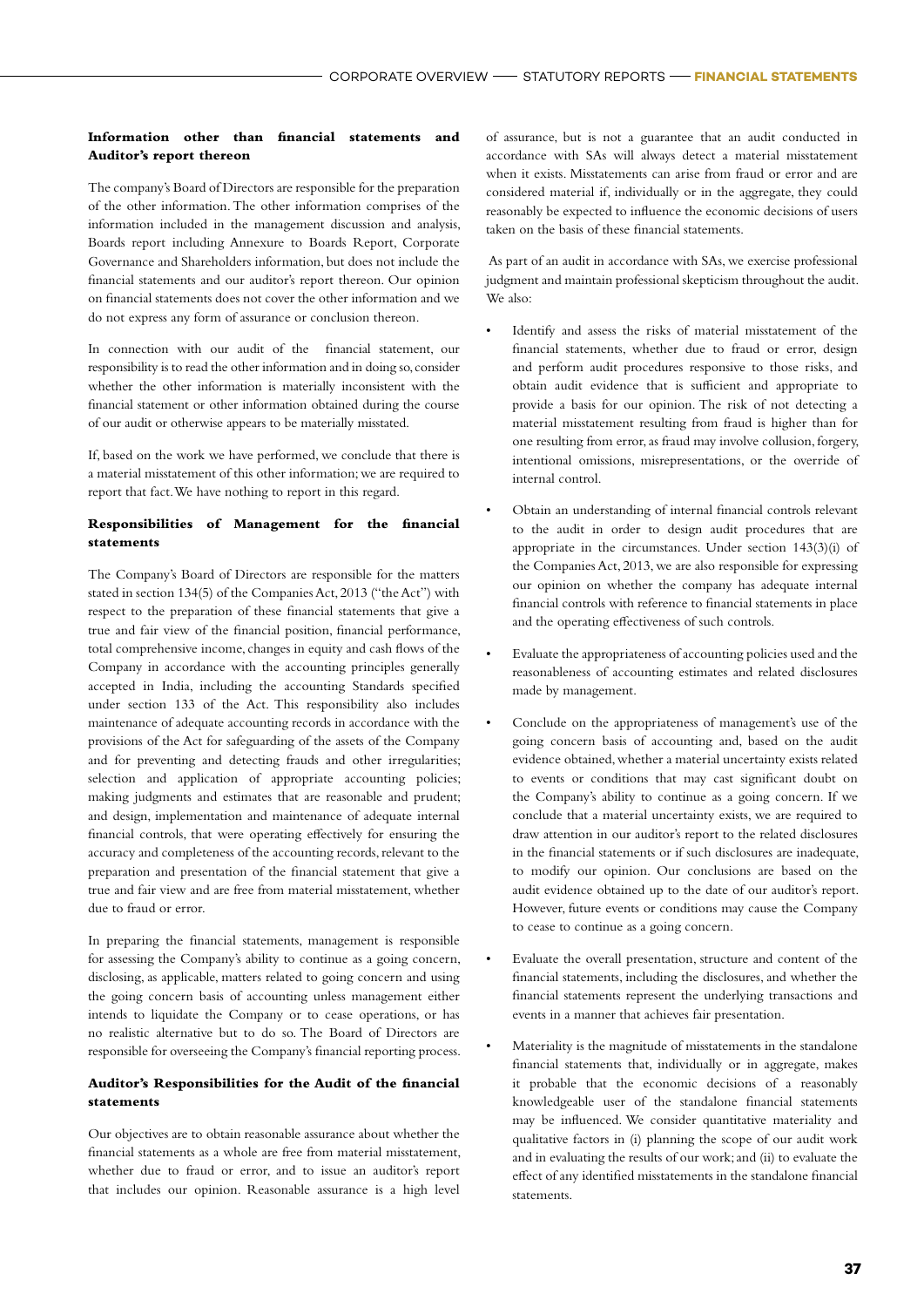- We communicate with those charged with governance regarding, among other matters, the planned scope and timing of the audit and significant audit findings, including any significant deficiencies in internal control that we identify during our audit.
- We also provide those charged with governance with a statement that we have complied with relevant ethical requirements regarding independence, and to communicate with them all relationships and other matters that may reasonably be thought to bear on our independence, and where applicable, related safeguards.
- From the matters communicated with those charged with governance, we determine those matters that were of most significance in the audit of the standalone financial statements of the current period and are therefore the key audit matters. We describe these matters in our auditor's report unless law or regulation precludes public disclosure about the matter or when, in extremely rare circumstances, we determine that a matter should not be communicated in our report because the adverse consequences of doing so would reasonably be expected to outweigh the public interest benefits of such communication.

#### **Report on Other Legal and Regulatory Requirements**

As required by the Companies (Auditor's Report) Order, 2016 ("the Order"), issued by the Central Government of India in terms of subsection (11) of section 143 of the Companies Act, 2013, we give in the Annexure A, a statement on the matters specified in paragraphs 3 and 4 of the Order, to the extent applicable. As required by Section 143(3) of the Act, we report that:

- a) We have sought and obtained all the information and explanations which to the best of our knowledge and belief were necessary for the purposes of our audit.
- b) In our opinion, proper books of account as required by law have been kept by the Company so far as it appears from our examination of those books.
- c) The Balance Sheet, the Statement of Profit and Loss including other comprehensive income, the statement of change in equity, and the Cash Flow Statement dealt with by this Report are in agreement with the relevant books of account.
- d) In our opinion, the aforesaid standalone financial statements comply with the Accounting Standards specified under Section 133 of the Act, read with Companies (Indian Accounting Standards) Rules, 2015, as amended including the Companies (Indian Accounting Standards) Amendment Rules, 2019;
- e) On the basis of the written representations received from the directors as on March 31, 2020 taken on record by the Board of Directors, none of the directors is disqualified as on March 31, 2020 from being appointed as a director in terms of Section 164 (2) of the Act.
- f) With respect to the other matters to be included in the Auditor's Report in accordance with the requirements of Section 197(16) of the Act, as amended, in our opinion and to the best of our information and according to the explanations given to us, the remuneration paid by the Company to its directors during the year is in accordance with the provisions of Section 197 of the Act.
- g) With respect to the adequacy of the internal financial controls with respect to financial statements of the Company and the operating effectiveness of such controls, refer to our separate Report in "Annexure B".
- h) With respect to the other matters to be included in the Auditors Report in accordance with Rule 11 of the Companies (Audit and Auditors) Rules, 2014, in our opinion and to the best of our information and according to the explanations given to us
	- i. The Company has disclosed the impact of pending litigations on its financial position in its Ind AS financial statements – Refer Note.32;
	- ii. The Company has made provision, as required under the applicable law or Accounting Standards, for material foreseeable losses, if any, on long term contracts. The Company neither entered into any derivative contract during the year nor have any outstanding derivative contract at the end of the year;
	- iii. The provisions relating to transferring amounts to Investor Education and Protection Fund is not applicable to the Company during the year.

For **K.C. Bhattacharjee & Paul.,**  Chartered Accountants (ICAI FRN: 303026E)

(**Manoj Kumar Bihani**) Place: Hyderabad Partner Date: 27.06.2020 Membership No. 234629 UDIN No.20234629AAAAAY1684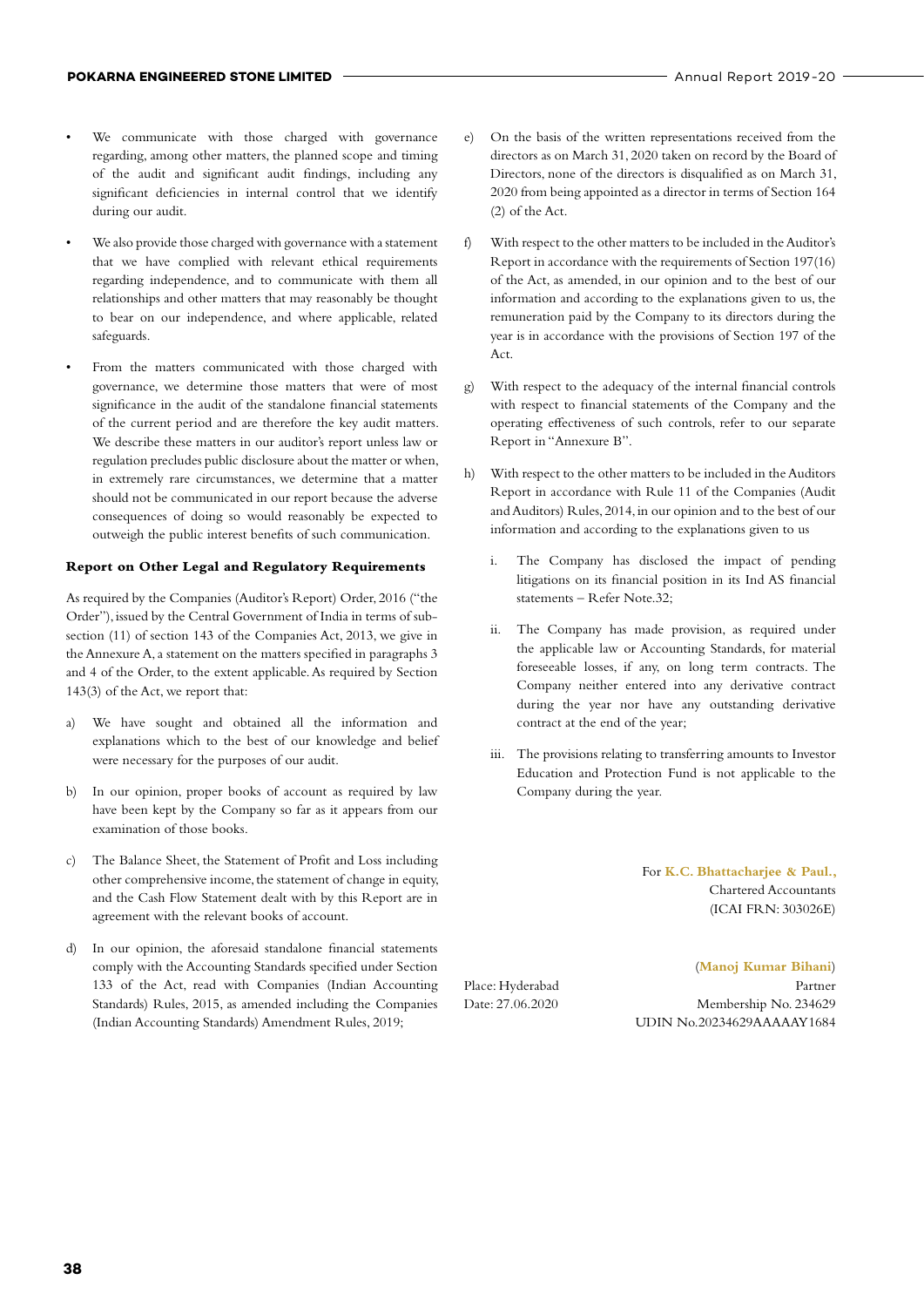### **Annexure - A to the Independent Auditors' Report**

Referred to in Report on Other Legal and Regulatory Requirements of the Independent Auditors' Report of even date to the members of Pokarna Engineered Stone Limited on the Ind AS financial statements as of and for the year ended March 31, 2020

- i. (a) The Company has maintained proper records showing full particulars, including quantitative details and situation of fixed assets.
	- (b) The Company has a regular programme of physical verification of its fixed assets by which all fixed assets are verified in a phased manner over a period of one year. In accordance with this programme, the fixed assets have been physically verified by the management during the year and no material discrepancies have been noticed on such verification. In our opinion, this periodicity of physical verification is reasonable having regard to the size of the Company and the nature of its assets.
	- (c) According to the information and explanations given to us, the title deeds of immovable properties, as disclosed in Note 3 to the standalone financial statements, are held in the name of the Company.
- ii. The inventory, except goods-in-transit, has been physically verified by the management at reasonable intervals during the year. In our opinion, the frequency of such verification is reasonable. The discrepancies noticed on verification between the physical stocks and the book records were not material.
- iii. According to information and explanations given to us, the Company has not granted any loans, secured or unsecured, to companies, firms, Limited Liability Partnerships or other parties covered in the register maintained under section 189 of the Act. Accordingly, paragraph 3 (iii) of the Order is not applicable to the Company.
- iv. The Company has not granted any loans or provided any guarantees or security to the parties covered under section 185 of the Act. The Company has complied with the provisions of section 186 of the Act in respect of investments made or loans or guarantee or security provided to the parties covered under section 186.
- v. According to information and explanations given to us, the Company has not accepted any deposits from the public within the meaning of the directives issued by the Reserve Bank of India, provisions of section 73 to 76 of the Act, any other relevant provisions of the Act and the relevant rules framed thereunder
- vi. The Central Government of India has not specified maintenance of cost records under sub-section (1) of Section 148 of the Act, for the products sold and services rendered by the Company. Accordingly, paragraph 3(vi) of the Order are not applicable to the Company.
- vii. (a) According to the information and explanations given to us and the records of the Company examined by us, in our opinion, the Company is regular in depositing the undisputed statutory dues including provident fund, employees state insurance, income tax, goods and service tax, duty of customs, cess, professional tax and other material statutory dues, as applicable, with the appropriate authorities. According to the information and explanations given to us, no undisputed amounts payable in respect of provident fund, employees state insurance, income tax, goods and service tax, duty of customs, cess, professional tax and other material statutory dues were in arrears as at 31 March 2020 for a period of more than six months from the date they became payable except advance income tax of ₹ 1.06 Crores (Prev Year NIL).
	- (b) According to the information and explanations given to us, there are no dues of income tax, sales tax, value added tax, service tax, goods and service tax, duty of customs, duty of excise which have not been deposited with the appropriate authorities on account of any dispute.
- viii. According to the information and explanations given to us and records of the company examined by us, the company has not defaulted in repayment of dues to any financial institution or bank or debenture holders as at the Balance Sheet date.
- ix. On the basis of our review of utilization of funds pertaining to term loans on overall basis and related information and explanations as made available to us, the term loans taken by the company has been utilized for the purpose of which they were obtained. Further, the company has not raised monies by way of initial public offers or further public offers during the year.
- x. During the course of our examination of the books and records of the company, carried out in accordance with the generally accepted auditing practices in India, and according to the information and explanations given to us, we have neither come across any instance of material fraud by the company or on the company its officers or employees, noticed or reported during the year, nor have we been informed by any such case by the management.
- xi. According to the information and explanations given to us and based on our examination of the records, the Company has paid or provided for managerial remuneration in accordance with the requisite approvals mandated by the provisions of section 197 read with schedule V to the Act.
- xii. In our opinion and according to the information and explanations given to us, the Company is not a Nidhi company. Accordingly, paragraph 3 (xii) of the Order is not applicable to the Company.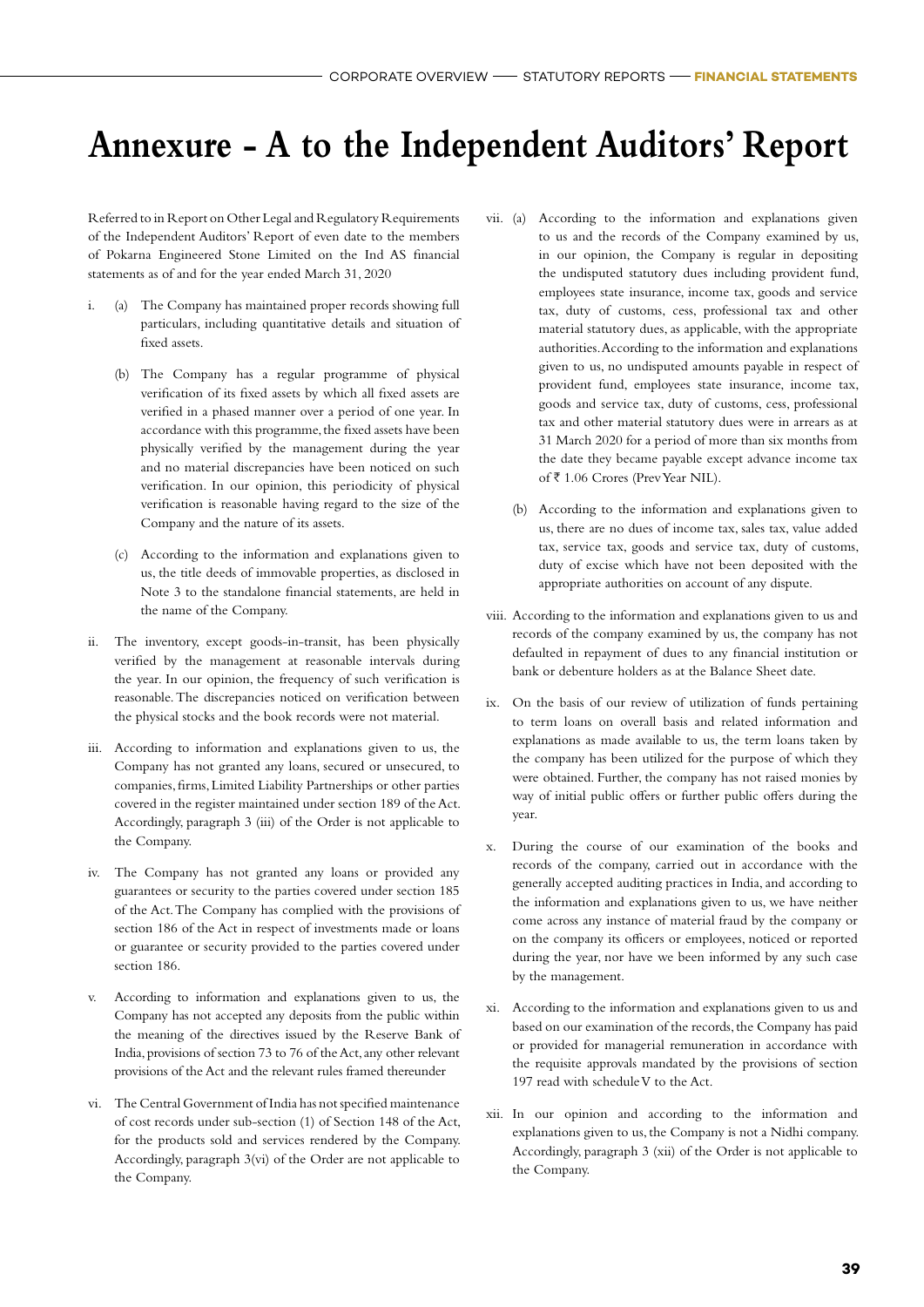- xiii. According to the information and explanations given to us and based on our examinations of the records of the Company, transactions with the related parties are in compliance with sections 177 and 188 of the Act, where applicable. The details of such related party transactions have been disclosed in the standalone financial statements as required by applicable Indian Accounting Standards.
- xiv. According to the information and explanations given to us and based on our examination of the records, the Company has not made any preferential allotment or private placement of shares or fully or partly convertible debentures during the year. Accordingly, paragraph 3 (xiv) of the Order is not applicable to the Company.
- xv. According to the information and explanations given to us and based on our examination of the records, the Company has not entered into non-cash transactions with directors or

persons connected with him. Accordingly, paragraph 3 (xv) of the Order is not applicable to the Company.

xvi. The Company is not required to be registered under section 45-IA of the Reserve Bank of India Act, 1934. Accordingly, paragraph 3 (xvi) of the Order is not applicable to the Company.

> For **K.C. Bhattacharjee & Paul.,**  Chartered Accountants (ICAI FRN: 303026E)

(**Manoj Kumar Bihani**) Place: Hyderabad Partner Date: 27.06.2020 Membership No. 234629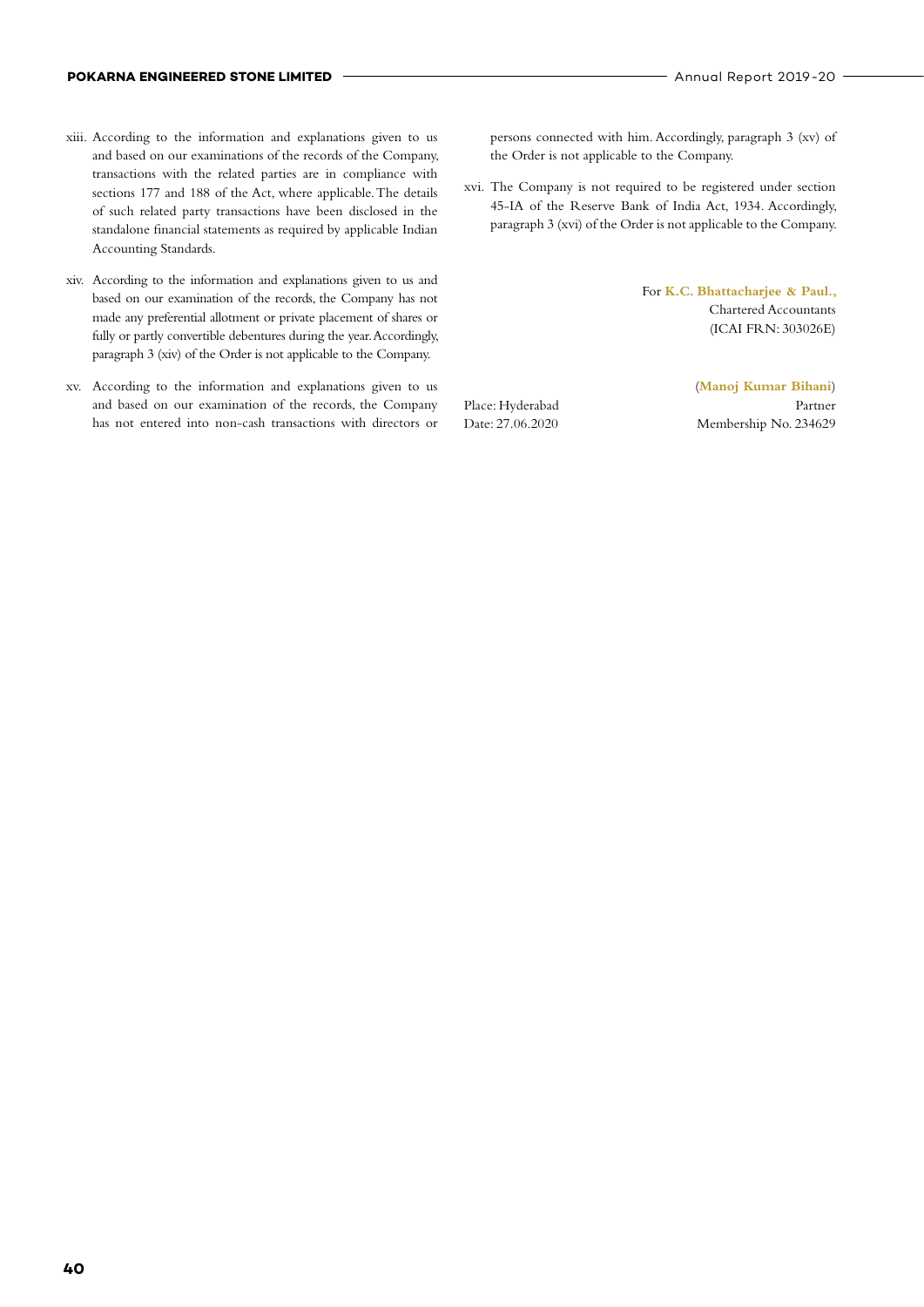### **Annexure - B to the Independent Auditors' Report**

Report on the Internal Financial Controls with reference to the financial statements under Clause (i) of Sub-section 3 of Section 143 of the Companies Act, 2013 ("the Act")

We have audited the internal financial controls with reference to the financial statements of Pokarna Engineered Stone Limited ("the Company") as of 31st March 2020 in conjunction with our audit of the standalone Ind AS financial statements of the Company for the year ended on that date.

#### **Management's Responsibility for Internal Financial Controls**

The Company's management is responsible for establishing and maintaining internal financial controls based on the internal financial controls with reference to the financial statements criteria established by the Company considering the essential components of internal control stated in the Guidance Note on Audit of Internal Financial Controls over Financial Reporting issued by the Institute of Chartered Accountants of India. These responsibilities include the design, implementation and maintenance of adequate internal financial controls that were operating effectively for ensuring the orderly and efficient conduct of its business, including adherence to company's policies, the safeguarding of its assets, the prevention and detection of frauds and errors, the accuracy and completeness of the accounting records, and the timely preparation of reliable financial information, as required under the Companies Act, 2013.

#### **Auditors' Responsibility**

Our responsibility is to express an opinion on the Company's internal financial controls with reference to financial statements based on our audit. We conducted our audit in accordance with the Guidance Note and the Standards on Auditing, issued by ICAI and deemed to be prescribed under section 143(10) of the Companies Act, 2013, to the extent applicable to an audit of internal financial controls with reference to financial statements. Those Standards and the Guidance Note require that we comply with ethical requirements and plan and perform the audit to obtain reasonable assurance about whether adequate internal financial controls with reference to financial statements was established and maintained and if such controls operated effectively in all material respects.

Our audit involves performing procedures to obtain audit evidence about the adequacy of the internal financial controls with reference to financial statements and their operating effectiveness. Our audit of internal financial controls with reference to financial statements included obtaining an understanding of such internal financial controls, assessing the risk that a material weakness exists, and testing and evaluating the design and operating effectiveness of internal control based on assessed risk. The procedures selected depend on the auditor's judgement, including the assessment of the risks of material misstatement of the financial statements, whether due to fraud or error.

We believe that the audit evidence we have obtained is sufficient and appropriate to provide a basis for our audit opinion on the Company's internal financial controls with reference to financial statements.

#### **Meaning of Internal Financial Controls with reference to financial statements:**

A company's internal financial control with reference to financial statements is a process designed to provide reasonable assurance regarding the reliability of financial reporting and the preparation of Ind AS financial statements for external purposes in accordance with generally accepted accounting principles. A company's internal financial controls with reference to financial statements includes those policies and procedures that (1) pertain to the maintenance of records that, in reasonable detail, accurately and fairly reflect the transactions and dispositions of the assets of the company; (2) provide reasonable assurance that transactions are recorded as necessary to permit preparation of Ind AS financial statements in accordance with generally accepted accounting principles, and that receipts and expenditures of the company are being made only in accordance with authorizations of management and directors of the company; and (3) provide reasonable assurance regarding prevention or timely detection of unauthorized acquisition, use, or disposition of the company's assets that could have a material effect on the Ind AS financial statements.

#### **Inherent Limitations of Internal Financial Controls with reference to financial statements**

Because of the inherent limitations of internal financial controls with reference to financial statements, including the possibility of collusion or improper management override of controls, material misstatements due to error or fraud may occur and not be detected. Also projections of any evaluation of the internal financial controls with reference to financial statements to future periods are subject to the risk that the internal financial control with reference to financial statements may become inadequate because of changes in conditions, or that the degree of compliance with the policies or procedures may deteriorate.

#### **Opinion**

In our opinion, the Company has, in all material respects, an adequate internal financial control system with reference to financial statements and such internal financial controls were operating effectively as at March 31, 2020, based on the internal financial control with reference to financial statements criteria established by the Company considering the essential components of internal control stated in the Guidance Note on Audit of Internal Financial Controls Over Financial Reporting issued by the Institute of Chartered Accountants of India.

> For **K.C. Bhattacharjee & Paul.,**  Chartered Accountants (ICAI FRN: 303026E)

(**Manoj Kumar Bihani**)

Place: Hyderabad Partner Date: 27.06.2020 Membership No. 234629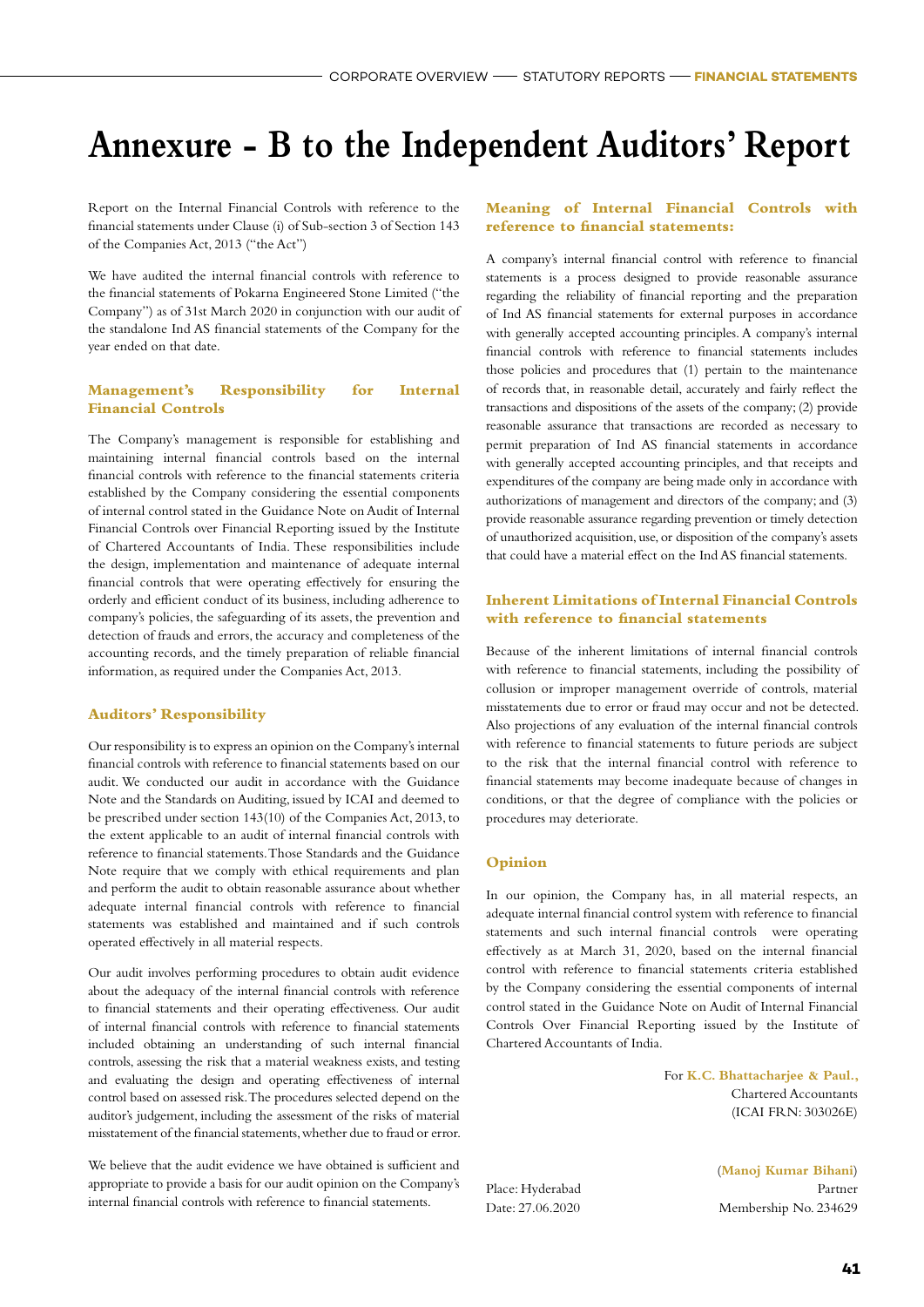### **BALANCE SHEET**

|                                                                         |             |                | $(\overline{\tau}$ in Lakhs) |
|-------------------------------------------------------------------------|-------------|----------------|------------------------------|
|                                                                         |             | As at          | As at                        |
|                                                                         | <b>Note</b> | March 31, 2020 | March 31, 2019               |
| <b>ASSETS</b>                                                           |             |                |                              |
| I Non-current assets                                                    |             |                |                              |
| (a) Property, plant and equipment                                       | 3           | 17319.04       | 15831.09                     |
| (b) Capital work-in-progress                                            |             | 42830.15       | 5303.92                      |
| (c) Financial assets                                                    |             |                |                              |
| (i) Loans                                                               | 4(A)        | 271.16         | 189.99                       |
| (ii) Other financial assets                                             | 5(A)        | 2264.62        | 373.39                       |
| (d) Deferred tax asset (net)                                            | 6           | 205.80         | 705.46                       |
| (e) Other non-current assets                                            | 7(A)        | 1150.35        | 5276.32                      |
| Total non-current assets                                                |             | 64041.12       | 27680.17                     |
| <b>II</b> Current assets                                                |             |                |                              |
| (a) Inventories                                                         | 8           | 5942.38        | 7083.03                      |
| (b) Financial assets                                                    |             |                |                              |
| (i) Trade receivables                                                   | 9           | 2608.06        | 5535.26                      |
| (ii) Cash and cash equivalents                                          | 10          | 1041.59        | 569.23                       |
| (iii) Bank balances other than (ii) above                               | 11          | 1950.48        | 2554.12                      |
| $(iv)$ Loans                                                            | 4(B)        | 28.92          | 40.15                        |
| (v) Other financial assets                                              | 5(B)        | 176.81         | 63.15                        |
| (c) Current tax assets                                                  | 12          | 2.60           | 2.60                         |
| (d) Other current assets                                                | 7(B)        | 1064.28        | 482.74                       |
| <b>Total current assets</b>                                             |             | 12815.12       | 16330.28                     |
| <b>TOTAL ASSETS</b>                                                     |             | 76856.24       | 44010.45                     |
| <b>EQUITY AND LIABILITIES</b>                                           |             |                |                              |
| I Equity                                                                |             |                |                              |
| (a) Equity share capital                                                | 13          | 417.06         | 417.06                       |
| (b) Other equity                                                        | 14          | 26429.51       | 18898.62                     |
| <b>Total equity</b>                                                     |             | 26846.57       | 19315.68                     |
| Liabilities                                                             |             |                |                              |
| II Non-current liabilities                                              |             |                |                              |
| (a) Financial liabilities                                               |             |                |                              |
| (i) Borrowings                                                          | 15(A)       | 20063.85       | 13008.22                     |
| (ii) Other financial liabilities                                        | 16(A)       | 178.92         |                              |
| (b) Provisions                                                          | 17(A)       | 254.82         | 153.86                       |
| (c) Other non-current liabilities                                       | 18(A)       | 18711.05       |                              |
| Total non-current liabilities                                           |             | 39208.64       | 13162.08                     |
| <b>III</b> Current liabilities                                          |             |                |                              |
| (a) Financial liabilities                                               |             |                |                              |
| (i) Borrowings                                                          | 15(B)       | 2597.51        | 3560.44                      |
| (ii) Trade payables                                                     | 19          |                |                              |
| a) total outstanding dues of micro enterprises and small enterprises    |             | 2.04           | 8.33                         |
| b) total outstanding dues of creditors other than micro enterprises and |             |                |                              |
| small enterprises                                                       |             | 2449.51        | 3134.02                      |
| (iii) Other financial liabilities                                       | 16(B)       | 1117.02        | 1698.34                      |
| (b) Other current liabilities                                           | 18(B)       | 2887.75        | 2011.78                      |
| (c) Provisions                                                          | 17(B)       | 872.95         | 591.44                       |
| (d) Current tax liabilities (net)                                       | 20          | 874.25         | 528.34                       |
| <b>Total current liabilities</b>                                        |             | 10801.03       | 11532.69                     |
| <b>TOTAL EQUITY AND LIABILITIES</b>                                     |             | 76856.24       | 44010.45                     |
| Notes forming part of the financial statements                          | $1 - 43$    |                |                              |

For **K.C.Bhattacharjee & Paul Gautam Chand Jain Meka Yugandhar** Chartered Accountants Managing Director Director (F.No.303026E) (D.No: 00004775) (D.No: 00012265)

**Manoj Kumar Bihani Prakash Chand Jain Apurva Jain**

Membership No. 234629 (D.No: 00084490) (D.No: 06933924)

Place : Hyderabad Date : 27th June, 2020

In terms of our report attached For and on behalf of Board of Directors

### Partner Director Director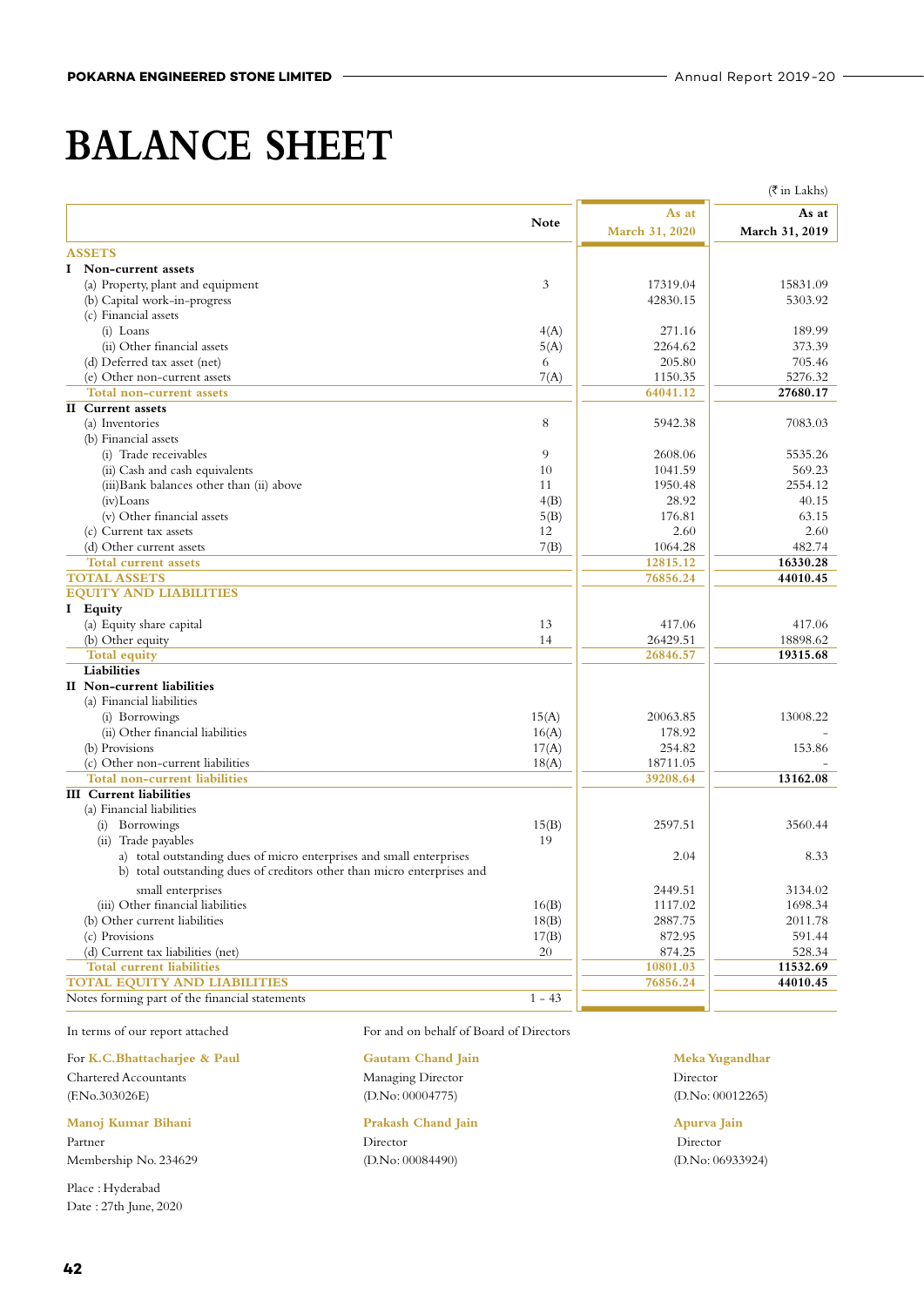### **STATEMENT OF PROFIT AND LOSS**

|                                                                                   |             |                              | $(\overline{\xi}$ in Lakhs)  |
|-----------------------------------------------------------------------------------|-------------|------------------------------|------------------------------|
|                                                                                   | <b>Note</b> | Year ended<br>March 31, 2020 | Year ended<br>March 31, 2019 |
| Income                                                                            |             |                              |                              |
| Revenue from operations<br>1                                                      | 21          | 31676.77                     | 31595.42                     |
| Other income<br>П                                                                 | 22          | 472.07                       | 776.45                       |
| <b>Total income</b><br>ШL                                                         |             | 32148.84                     | 32371.87                     |
| IV<br><b>Expenses</b>                                                             |             |                              |                              |
| a) Cost of raw material consumed                                                  | 23          | 10483.64                     | 11249.61                     |
| b) Changes in stock of finished goods, work-in-progress                           | 24          | 782.55                       | 1126.18                      |
| Employee benefits expense<br>$\mathcal{C}$                                        | 25          | 2152.16                      | 1849.90                      |
| d) Depreciation and amortization expense                                          | 26          | 1098.79                      | 1082.86                      |
| e) Finance costs                                                                  | 27          | 1639.74                      | 1954.39                      |
| Other expenses<br>f)                                                              | 28          | 6122.42                      | 5984.69                      |
| <b>Total expenses</b>                                                             |             | 22279.30                     | 23247.63                     |
| Profit before tax (III-IV)<br>$\bf{V}$                                            |             | 9869.54                      | 9124.24                      |
| VI Tax expense:                                                                   |             |                              |                              |
| a) Current tax                                                                    | 29          | 3053.33                      | 2040.97                      |
| Less: MAT credit entitlement                                                      |             |                              | (716.55)                     |
| b) Deferred tax                                                                   |             | (750.77)                     | 419.78                       |
| Total tax expense                                                                 |             | 2302.56                      | 1744.20                      |
| VIIProfit for the year (V-VI)                                                     |             | 7566.98                      | 7380.04                      |
| VIII Other comprehensive income                                                   |             |                              |                              |
| (i) Items that will not be reclassified to profit or loss                         |             | (49.24)                      | 9.09                         |
| (ii) Income tax relating to items that will not be reclassified to profit or loss |             | 13.15                        | (3.17)                       |
| Total other comprehensive income                                                  |             | (36.09)                      | 5.92                         |
| IX Total comprehensive income for the year (VII+VIII)                             |             | 7530.89                      | 7385.96                      |
| X Earnings per share - Basic and Diluted (in ₹)                                   | 30          | 181.44                       | 176.95                       |
| Nominal Value of Share (in ₹)                                                     |             | 10.00                        | 10.00                        |
| Notes forming part of the financial statements                                    | $1 - 43$    |                              |                              |

Place : Hyderabad Date : 27th June, 2020

In terms of our report attached For and on behalf of Board of Directors

| For K.C.Bhattachariee & Paul | <b>Gautam Chand Jain</b>  | Meka Yugandhar   |
|------------------------------|---------------------------|------------------|
| <b>Chartered Accountants</b> | Managing Director         | Director         |
| (F.No.303026E)               | (D.No: 00004775)          | (D.No: 00012265) |
| Manoj Kumar Bihani           | <b>Prakash Chand Jain</b> | Apurva Jain      |
| Partner                      | Director                  | Director         |

Membership No. 234629 (D.No: 00084490) (D.No: 00084490) (D.No: 06933924)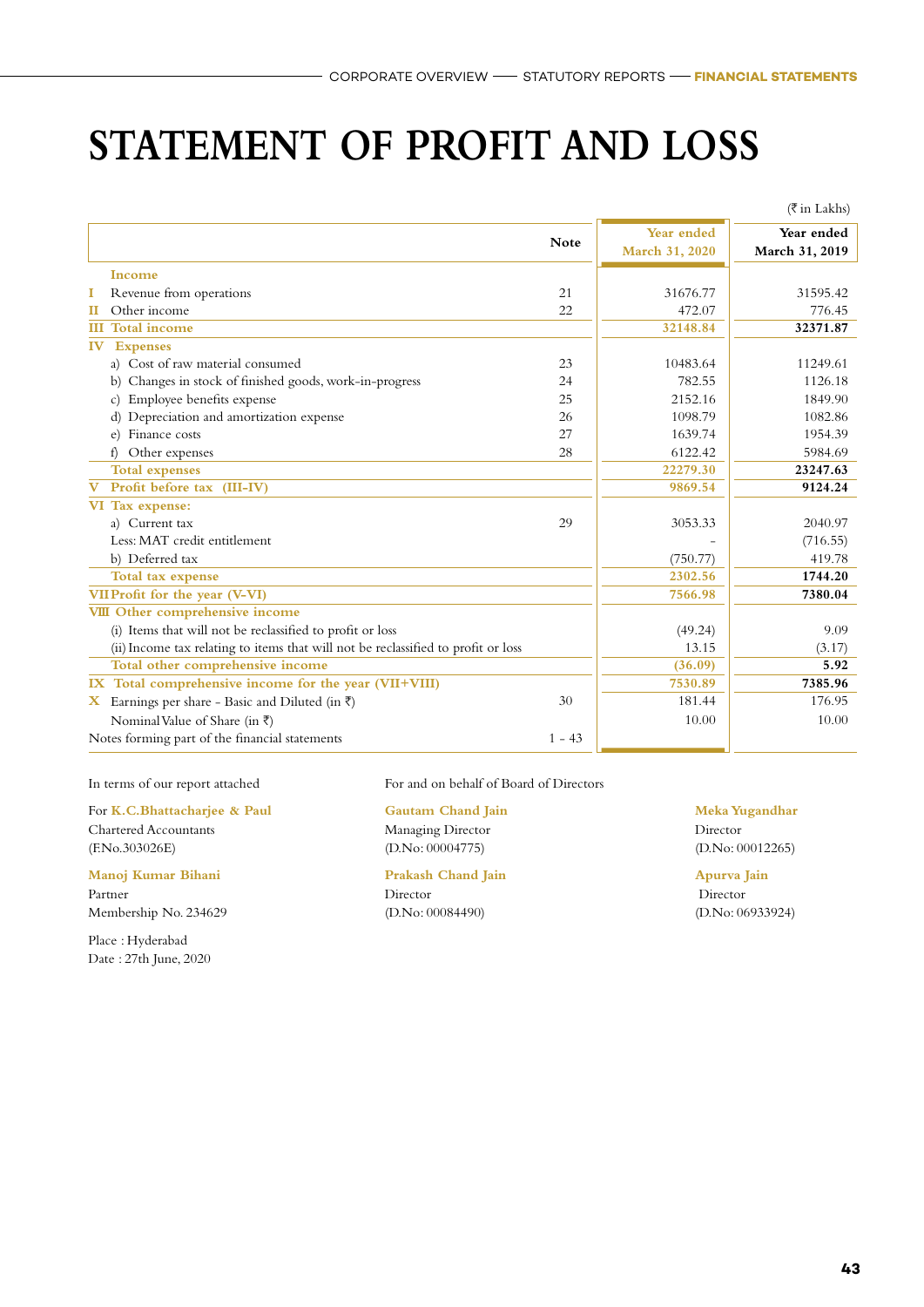# **STATEMENT OF CHANGES IN EQUITY**

|                                      |                                | $(\overline{\xi}$ in Lakhs) |
|--------------------------------------|--------------------------------|-----------------------------|
| Particulars                          | As at<br><b>March 31, 2020</b> | As at<br>March 31, 2019     |
| A) EQUITY SHARE CAPITAL              |                                |                             |
| Equity shares                        |                                |                             |
| Balance at the beginning of the year | 417.06                         | 417.06                      |
| Changes during the year              | $\overline{\phantom{0}}$       |                             |
| Balance at the end of the year       | 417.06                         | 417.06                      |

#### **B) Other Equity**

| $\boldsymbol{\nu}$ vuut $\boldsymbol{\nu}$ |                              |                                    |                                  | $(\overline{\xi}$ in Lakhs)         |
|--------------------------------------------|------------------------------|------------------------------------|----------------------------------|-------------------------------------|
| <b>Particulars</b>                         | <b>Securities</b><br>Premium | <b>Retained</b><br><b>Earnings</b> | Other<br>Comprehensive<br>Income | <b>Total Other</b><br><b>Equity</b> |
| <b>Balance as at 01.04.2019</b>            | 5698.82                      | 13194.74                           | 5.06                             | 18898.62                            |
| Profit for the year                        |                              | 7566.98                            |                                  | 7566.98                             |
| Movement in OCI (Net) during the year      |                              |                                    | (36.09)                          | (36.09)                             |
| <b>Balance as at 31.03.2020</b>            | 5698.82                      | 20761.72                           | (31.03)                          | 26429.51                            |

|                                            |                   |           |          |                                   | $(\bar{\bar{\tau}})$ in Lakhs) |
|--------------------------------------------|-------------------|-----------|----------|-----------------------------------|--------------------------------|
|                                            | <b>Securities</b> | Debenture | Retained | Other                             | Total Other                    |
| Particulars                                | Premium           |           |          | Redemption Earnings Comprehensive | <b>Equity</b>                  |
|                                            |                   | Reserve   |          | Income                            |                                |
| <b>Balance as at 01.04.2018</b>            | 5698.92           | 132.75    | 5681.95  | (0.86)                            | 11512.66                       |
| Profit for the year                        |                   |           | 7380.04  |                                   | 7380.04                        |
| Movement in OCI (Net) during the year      |                   |           |          | 5.92                              | 5.92                           |
| Transfer to retained earnings              |                   | (132.75)  |          |                                   | (132.75)                       |
| Transfer from debenture redemption reserve |                   |           | 132.75   |                                   | 132.75                         |
| <b>Balance as at 31.03.2019</b>            | 5698.92           |           | 13194.74 | 5.06                              | 18898.62                       |

For **K.C.Bhattacharjee & Paul Gautam Chand Jain Meka Yugandhar** Chartered Accountants Managing Director Director (F.No.303026E) (D.No: 00004775) (D.No: 00012265)

**Manoj Kumar Bihani Prakash Chand Jain Apurva Jain** Partner Director Director Membership No. 234629 (D.No: 00084490) (D.No: 06933924)

Place : Hyderabad Date : 27th June, 2020

In terms of our report attached For and on behalf of Board of Directors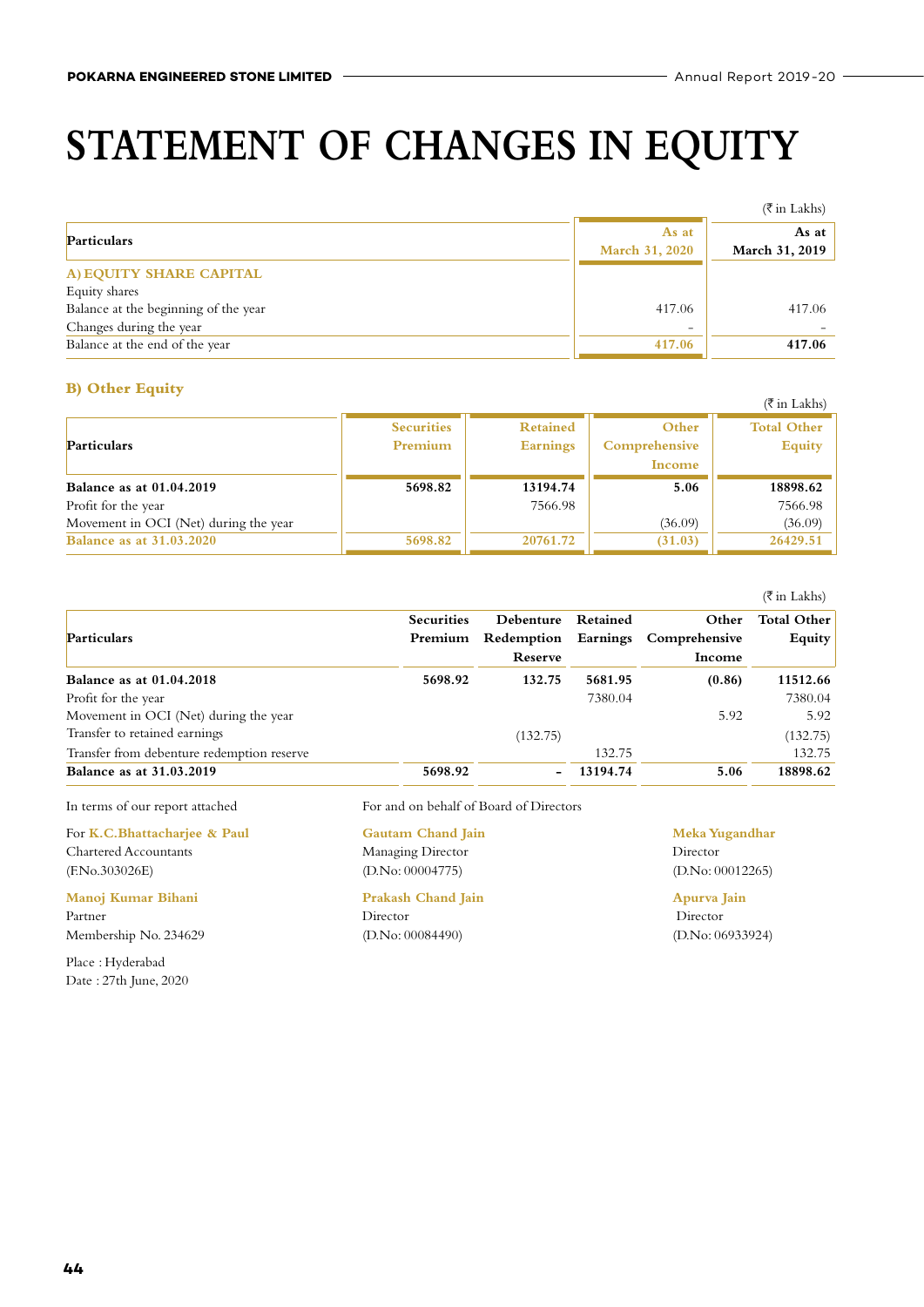### **STATEMENT OF CASH FLOW**

|                                                                    |                | $(\overline{\xi}$ in Lakhs) |
|--------------------------------------------------------------------|----------------|-----------------------------|
|                                                                    | Year ended     | Year ended                  |
|                                                                    | March 31, 2020 | March 31, 2019              |
| (A) Cash flows from operating activities                           |                |                             |
| Profit before taxes                                                | 9869.54        | 9124.24                     |
| Adjustments:                                                       |                |                             |
| Depreciation and amortization expense                              | 1098.79        | 1082.86                     |
| Amortization of land lease expenses                                |                | 35.96                       |
| Loss/(profit) on sale of property, plant & equipment               | 5.62           | 3.89                        |
| Allowance for credit losses                                        | 26.07          | (2.86)                      |
| Provision for warranties                                           | 278.27         | 295.93                      |
| Unrealized foreign exchange (gain) / loss, net                     | (236.88)       | (323.84)                    |
| Finance costs                                                      | 1639.74        | 1954.39                     |
| Interest income                                                    | (53.99)        | (37.54)                     |
| Operating profit before working capital changes                    | 12627.16       | 12133.03                    |
| Changes in working capital and other provisions:                   |                |                             |
| Trade receivables                                                  | 3062.31        | (913.56)                    |
| Inventories                                                        | 1140.66        | 130.93                      |
| Loans and advances and other assets                                | 1270.76        | (5781.22)                   |
| Other liabilities and provisions                                   | 19678.97       | 3357.81                     |
| Cash generated from operations                                     | 37779.86       | 8926.99                     |
| Income taxes paid, net                                             | (1444.23)      | (1722.44)                   |
| Net cash from/(used in) operating activities                       | 36335.63       | 7204.55                     |
| (B) Cash flows from investing activities                           |                |                             |
| Purchase of property, plant and equipment and changes in CWIP      | (39171.97)     | (6466.94)                   |
| Proceeds from sale of property, plant and equipment                | 96.15          |                             |
| Interest income                                                    | 53.99          | 37.54                       |
| Net cash from /(used in) investing activities                      | (39021.83)     | (6429.40)                   |
| (C) Cash flows from financing activities                           |                |                             |
| Bank borrowings                                                    | 4408.57        | 696.14                      |
| Other borrowings                                                   | (393.86)       | (61.66)                     |
| Principal payments of Lease Liabilities                            | (39.23)        |                             |
| Interest expense (including lease liabilities)                     | (1639.74)      | (1954.39)                   |
| Net cash from/ (used in) financing activities                      | 2335.74        | (1319.91)                   |
| Net increase/ (decrease) in cash and cash equivalents              | (350.46)       | (544.76)                    |
| Add: Cash and cash equivalents at the beginning of the year        | 569.23         | 889.82                      |
| Effect of exchange gain on cash and cash equivalents               | 422.53         | 224.17                      |
| Cash and cash equivalents at the end of the year (refer note.10.1) | 641.30         | 569.23                      |

For **K.C.Bhattacharjee & Paul Gautam Chand Jain Meka Yugandhar** Chartered Accountants Managing Director Director (F.No.303026E) (D.No: 00004775) (D.No: 00012265)

#### **Manoj Kumar Bihani Prakash Chand Jain Apurva Jain**

Partner Director Director Membership No. 234629 (D.No: 00084490) (D.No: 06933924)

Place : Hyderabad Date : 27th June, 2020

In terms of our report attached For and on behalf of Board of Directors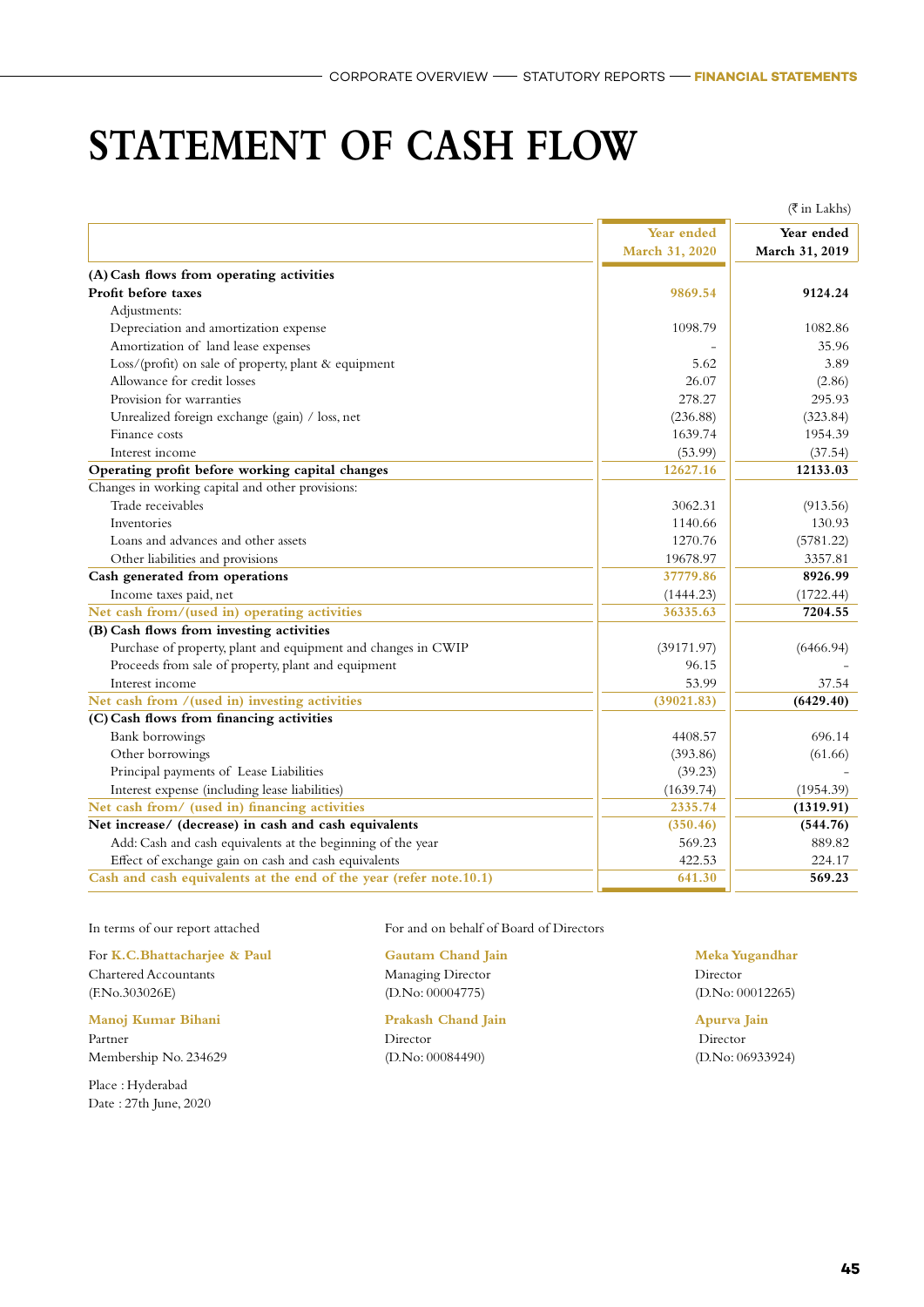#### **1 Corporate information**

The standalone financial statements comprise financial statements of Pokarna Engineered Stone Limited (the "Company" ) for the year ended 31st March, 2020. The Company is a public company domiciled in India and incorporated under the provisions of the Companies Act applicable in India. The Company is a whollyowned subsidiary of Pokarna Limited. The registered office of the Company is at 105, Surya Towers, SP Road, Secunderabad - 500003, Telangana, India and its principal manufacturing facility is located at APSEZ, Atchutapuram & Rambili Mandal, Vishakhapatnam, Andhra Pradesh and is setting up another manufacturing facility at Mekaguda Gram Panchayat, Dooskal Village, Ranga Reddy District as a EOU. The Company is primarily engaged in the business of manufacturing, processing and selling high quality engineered quartz surfaces.

#### **2 Basis of preparation, measurement and significant accounting policies**

The significant accounting policies applied by the Company in the preparation of its financial statements are listed below. Such accounting policies have been applied consistently to all the periods presented in these financial statements, unless otherwise indicated.

#### **2.1 Statement of compliance and basis of preparation of financial statements**

 The financial statements have been prepared and presented in accordance with the Indian Accounting Standards ("Ind AS") as notified by Ministry of Corporate Affairs pursuant to section 133 of the Companies Act, 2013 ('' the Act '') read with Rule 3 of the Companies (Indian Accounting Standards) Rules, 2015 and as amended. These financial statements have been prepared on the historical cost convention and on an accrual basis, except for the following material items in the balance sheet:

- (i) certain financial assets and financial liabilities are measured either at fair value or at amortized cost depending on the classification; and
- (ii) employee defined benefit assets/(liability) are recognized as the net total of the fair value of plan assets, plus actuarial losses, less actuarial gains and the present value of the defined benefit obligation.

#### **2.2 Current versus non-current classification**

 The Company presents assets and liabilities in the balance sheet based on current/ non-current classification. An asset is treated as current when it is:

- (i) Expected to be realized or intended to be sold or consumed in normal operating cycle
- (ii) Held primarily for the purpose of trading
- (iii) Expected to be realized within twelve months after the reporting period, or

 (iv) Cash or cash equivalent unless restricted from being exchanged or used to settle a liability for at least twelve months after the reporting period.

All other assets are classified as non-current.

A liability is current when:

- (i) It is expected to be settled in normal operating cycle
- (ii) It is held primarily for the purpose of trading
- (iii) It is due to be settled within twelve months after the reporting period, or
- (iv) There is no unconditional right to defer the settlement of the liability for at least twelve months after the reporting period.

 All other liabilities are classified as non-current. Deferred tax assets and liabilities are classified as noncurrent assets and liabilities.

 The operating cycle is the time between the acquisition of assets for processing and their realization in cash and cash equivalents. The Company has identified twelve months as its operating cycle.

#### **2.3 Critical estimates and judgements**

 The preparation of financial statements requires management to make judgments, estimates and assumptions that affect the amounts reflected in the financial statements and accompanying notes, and related disclosure of contingent assets and liabilities. The estimates and the associated assumptions are based on historical experience and other factors that are considered to be relevant, the results of which form the basis for making judgments about the carrying values of assets and liabilities that are not readily apparent from other sources. Actual results may differ from these estimates under different assumptions or conditions and could have a materially adverse effect on reported results. Estimates and judgements are continually evaluated. They are based on historical experience and other factors, including expectations of future events that may have a financial impact on the Company and that are believed to be reasonable under the circumstances.

The areas involving critical estimates or judgements are:

- (i) Assessment of functional currency
- (ii) Assets and obligations relating to employee benefits
- (iii) Measurement of Lease liabilities and Right of Use Asset (ROUA)
- (iv) Key assumptions used in discounted cash flow projections
- (v) Recognition of deferred tax assets
- (vi) Estimation of uncertainties relating to the global health pandemic from COVID-19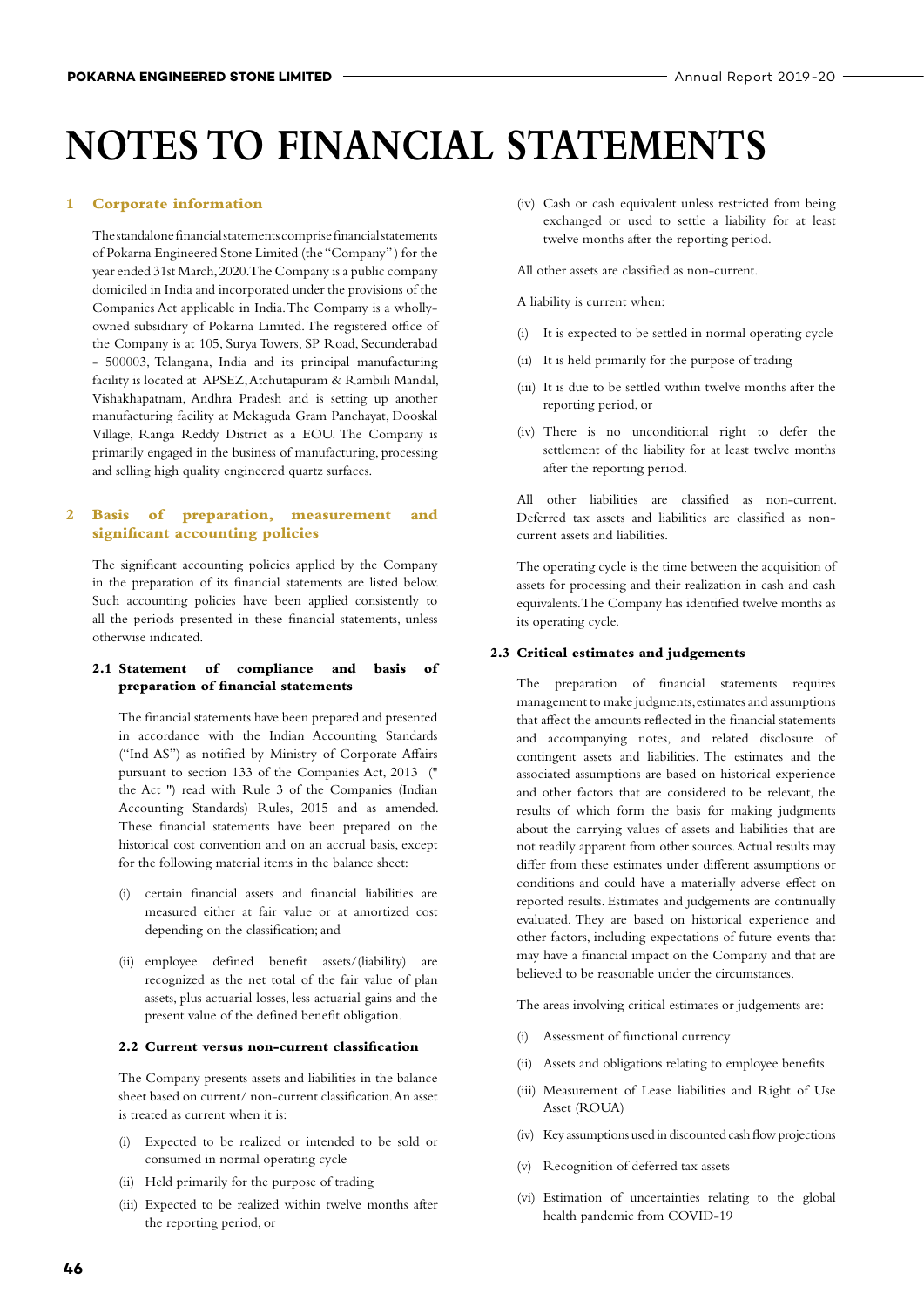#### **2.4 Recent Accounting Developments**

 Ministry of Corporate Affairs ("MCA") notifies new standards or amendments to the existing standards. There is no such notification which would have been applicable from April 1, 2020.

#### **2.5 Significant accounting policies**

#### **A Property, plant and equipment**

 An item of property, plant and equipment is recognized as an asset if it is probable that the future economic benefits associated with the item will flow to the Company and its cost can be measured reliably. This recognition principle is applied to the costs incurred initially to acquire an item of property, plant and equipment and also to costs incurred subsequently to add to, replace part of, or service it. All other repair and maintenance costs, including regular servicing, are recognized in the statement of profit and loss as incurred. When a replacement occurs, the carrying value of the replaced part is de-recognized. Where an item of property, plant and equipment comprises major components having different useful lives, these components are accounted for as separate items.

 Property, plant and equipment are stated at cost, less accumulated depreciation and impairment. Cost includes all direct costs and expenditures incurred to bring the asset to its working condition and location for its intended use. Trial run expenses (net of revenue) are capitalized. Borrowing costs incurred during the period of construction is capitalized as part of cost of the qualifying assets. The gain or loss arising on disposal of an asset is determined as the difference between the sale proceeds and the carrying value of the asset, and is recognized in the statement of profit and loss.

 Capital work-in-progress comprises cost of fixed assets that are not yet ready for their intended use at the year end. Project development and pre-operative expenses attributable to project are allocated to the cost of the fixed assets. Others are written off over the period of five years from the year of commercial operations begins.

#### **B Depreciation and amortisation of property, plant and equipment and intangible assets**

 Depreciation or amortization is provided so as to write off, on a straight line basis, the cost of property, plant and equipment and other intangible assets, including those held under finance leases to their residual value. These charges are commenced from the dates the assets are available for their intended use and are spread over their estimated useful economic lives or, in the case of leased assets, over the lease period, if shorter. The estimated useful lives of assets and residual values are reviewed regularly and, when necessary, revised. No further charge is provided in respect of assets that are fully written down but are still in use.

 Depreciation on assets under construction commences only when the assets are ready for their intended use.

 The estimated useful lives for the current and comparative periods are determined with reference to Schedule II to the Companies Act, 2013. Depreciation methods, useful lives and residual values are reviewed at each financial year-end and adjusted if appropriate

Freehold land is not depreciated.

#### **C Intangible assets**

 Intangible assets are stated at cost less accumulated amortization or impairment. Intangible assets are amortized on their estimated useful life of assets. Expenditure incurred in research phase is expensed as incurred.

#### **D Provision for decommissioning and site restoration costs**

 Under Ind AS, cost of an item of property, plant and equipment or intangible assets includes the initial estimate of the costs of dismantling and removing the item and restoring the site on which it is located, the obligation for which an entity incurs either when the item is acquired or as a consequence of having used the item during a particular period for purposes other than to produce inventories during that period. Such cost of decommissioning, restoration or similar liability is to be added to or deducted from the cost of the asset to which it relates; the adjusted depreciable amount of the asset is then depreciated prospectively over its remaining useful life.

#### **E Impairment**

#### **(i) Financial assets (including receivables)**

 A financial asset not carried at fair value is assessed at each reporting date to determine whether there is objective evidence that it is impaired. A financial asset is impaired if objective evidence indicates that a loss event has occurred after the initial recognition of the asset, and that the loss event had a negative effect on the estimated future cash flows of that asset that can be estimated reliably.

 Objective evidence that financial assets are impaired can include default or delinquency by a debtor, restructuring of an amount due to the Company on terms that the Company would not consider otherwise, indications that a debtor or issuer will enter bankruptcy, or the disappearance of an active market for a security.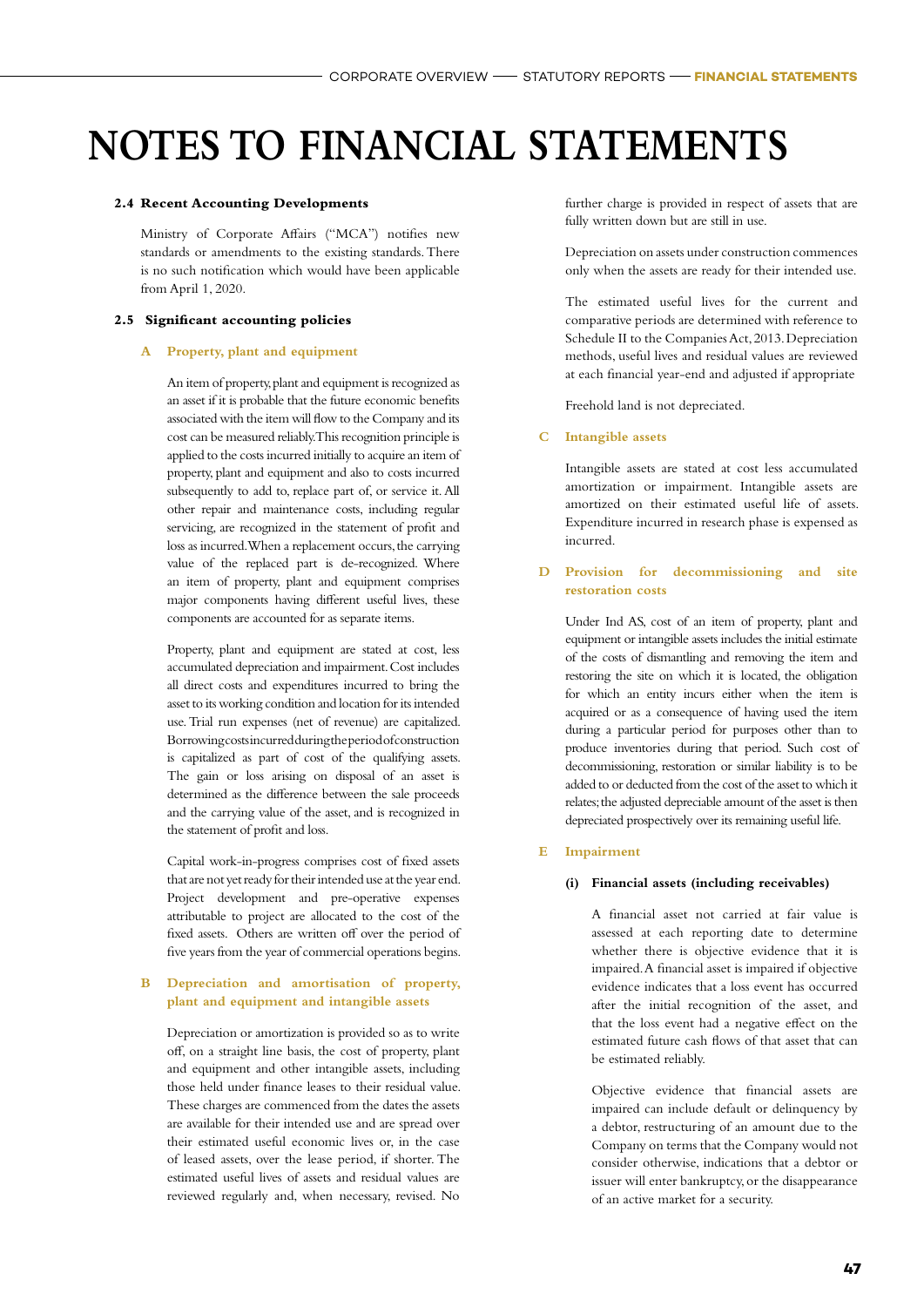In accordance with Ind-AS 109, the Company applies expected credit loss (ECL) model for measurement and recognition of impairment loss for trade receivables.

 ECL impairment loss allowance (or reversal) recognized during the period is recognized as income/ expense in the statement of profit and loss. This amount is reflected in a separate line in the statement of profit and loss as an impairment gain or loss.

#### **(ii) Non-financial assets**

 The carrying amounts of the Company's nonfinancial assets, other than inventories and deferred tax assets are reviewed at each reporting date to determine whether there is any indication of impairment. If any such indication exists, then the asset's recoverable amount is estimated each year at the same time.

 The recoverable amount of an asset or cashgenerating unit is the greater of its value in use and its fair value less costs to sell. In assessing value in use, the estimated future cash flows are discounted to their present value using a pre-tax discount rate that reflects current market assessments of the time value of money and the risks specific to the asset. For the purpose of impairment testing, assets that cannot be tested individually are grouped together into the smallest group of assets that generates cash inflows from continuing use that are largely independent of the cash inflows of other assets or groups of assets (the "cash-generating unit, or CGU").

 The Company's corporate assets do not generate separate cash inflows. If there is an indication that a corporate asset may be impaired, then the recoverable amount is determined for the CGU to which the corporate asset belongs.

 An impairment loss is recognized if the carrying amount of an asset or its CGU exceeds its estimated recoverable amount. Impairment losses are recognized in the statement of profit and loss. Impairment losses recognized in respect of CGUs are allocated to reduce the carrying amounts of the other assets in the unit (group of units) on a pro rata basis.

 An impairment loss in respect of assets, impairment losses recognized in prior periods is assessed at each reporting date for any indications that the loss has decreased or no longer exists. An impairment loss is reversed if there has been a change in the estimates used to determine the recoverable amount. An impairment loss is reversed only to the extent that the asset's

carrying amount does not exceed the carrying amount that would have been determined, net of depreciation or amortization, if no impairment loss had been recognized.

#### **F Leases**

#### **(i) Lessee**

 The Company has adopted Ind AS 116-Leases effective 1st April, 2019, using the modified retrospective method. The Company has applied the standard to its leases with the cumulative impact recognised on the date of initial application (1st April, 2019). Accordingly, previous period information has not been restated. The Company's lease asset classes primarily consist of leases for Land and Buildings, Retail Outlets, Vehicles and Plant & Machinery. The Company assesses whether a contract is or contains a lease, at inception of a contract. A contract is, or contains, a lease if the contract conveys the right to control the use of an identified asset for a period of time in exchange for consideration. To assess whether a contract conveys the right to control the use of an identified asset, the Company assesses whether:

- (i) the contract involves the use of an identified asset
- (ii) the Company has substantially all of the economic benefits from use of the asset through the period of the lease and
- (iii) the Company has the right to direct the use of the asset.

 At the date of commencement of the lease, the Company recognises a right-of-use asset ("ROU") and a corresponding lease liability for all lease arrangements in which it is a lessee, except for leases with a term of twelve months or less (short term leases) and leases of low value assets. For these short term and leases of low value assets, the Company recognises the lease payments as an operating expense on a straight line basis over the term of the lease.

 The right-of-use assets are initially recognised at cost, which comprises the initial amount of the lease liability adjusted for any lease payments made at or prior to the commencement date of the lease plus any initial direct costs less any lease incentives. They are subsequently measured at cost less accumulated depreciation and impairment losses, if any. Right-of-use assets are depreciated from the commencement date on a straight-line basis over the shorter of the lease term and useful life of the underlying asset.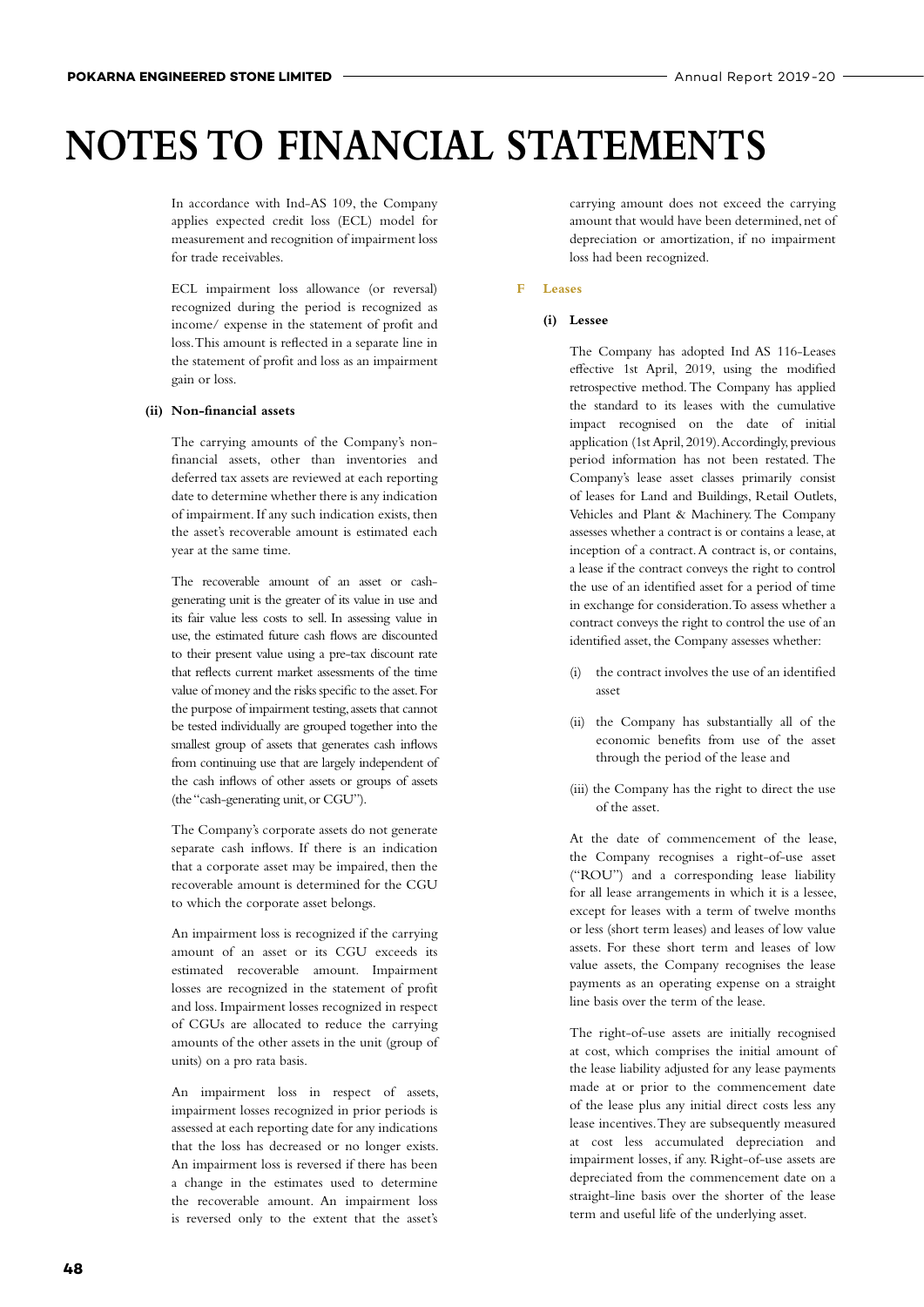The lease liability is initially measured at the present value of the future lease payments. The lease payments are discounted using the interest rate implicit in the lease or, if not readily determinable, using the incremental borrowing rates. The lease liability is subsequently remeasured by increasing the carrying amount to reflect interest on the lease liability, reducing the carrying amount to reflect the lease payments made.

 A lease liability is remeasured upon the occurrence of certain events such as a change in the lease term or a change in an index or rate used to determine lease payments. The remeasurement normally also adjusts the leased assets. Lease liability and ROU asset have been separately presented in the Balance Sheet and lease payments have been classified as financing cash flows

#### **(ii) Lessor**

 Leases for which the Company is a lessor is classified as a finance or operating lease. Whenever the terms of the lease transfer substantially all the risks and rewards of ownership to the lessee, the contract is classified as a finance lease. All other leases are classified as operating leases. When the Company is an intermediate lessor, it accounts for its interests in the head lease and the sublease separately. The sublease is classified as a finance or operating lease by reference to the ROU asset arising from the head lease. For operating leases, rental income is recognized on a straight line basis over the term of the relevant lease.

#### **G Financial instruments**

#### **Financial assets**

 All financial assets are initially recognized at fair value. Transaction costs that are directly attributable to the acquisition or issue of financial assets and financial liabilities, which are not at fair value through profit or loss, are adjusted to the fair value on initial recognition. Purchase and sale of financial assets are recognized using trade date accounting.

 The Company derecognizes a financial asset when the contractual rights to the cash flows from the asset expire, or it transfers the rights to receive the contractual cash flows on the financial asset in a transaction in which substantially all the risks and rewards of ownership of the financial asset are transferred. Any interest in transferred financial assets that is created or retained by the Company is recognized as a separate asset or liability. Financial assets and liabilities are offset and the net amount presented in the balance sheet when, and only when, the Company has a legal right to offset the amounts and intends either to settle on a net basis or to realize the asset and settle the liability simultaneously.

 They are presented as current assets, except for those maturing later than 12 months after the reporting date which are presented as non-current assets. Financial assets are measured initially at fair value plus transaction costs and subsequently carried at amortized cost using the effective interest method, less any impairment loss.

 The Company's financial assets include security deposits, cash and cash equivalents, trade receivables and deposits with banks. Cash and cash equivalents comprise cash balances and call deposits with original maturities of three months or less.

#### **Financial liabilities**

 All financial liabilities are recognized at fair value and in case of loans, net of directly attributable cost. Fees of recurring nature are directly recognized in the Statement of Profit and Loss as finance cost.

 Financial liabilities are carried at amortized cost using the effective interest method. For trade and other payables maturing within one year from the balance sheet date, the carrying amounts approximate fair value due to the short maturity of these instruments.

 The Company derecognizes a financial liability when its contractual obligations are discharged or cancelled or expire.

 Financial assets and liabilities are offset and the net amount presented in the statement of financial position when, and only when, the Company has a legal right to offset the amounts and intends either to settle on a net basis or to realize the asset and settle the liability simultaneously.

 The Company financial liabilities include Loans and borrowings and trade and other payables.

#### **H Cash and bank balances:**

#### **Cash and bank balances consist of:**

 **(i) Cash and cash equivalents -** which includes cash in hand, deposits held at call with banks and other short term deposits which are readily convertible into known amounts of cash, are subject to an insignificant risk of change in value and have maturities of less than three months from the date of such deposits. These balances with banks are unrestricted for withdrawal and usage.

 For the purpose of presentation in the statement of cash flows, cash and cash equivalents consists of cash and short-term deposits, as defined above, net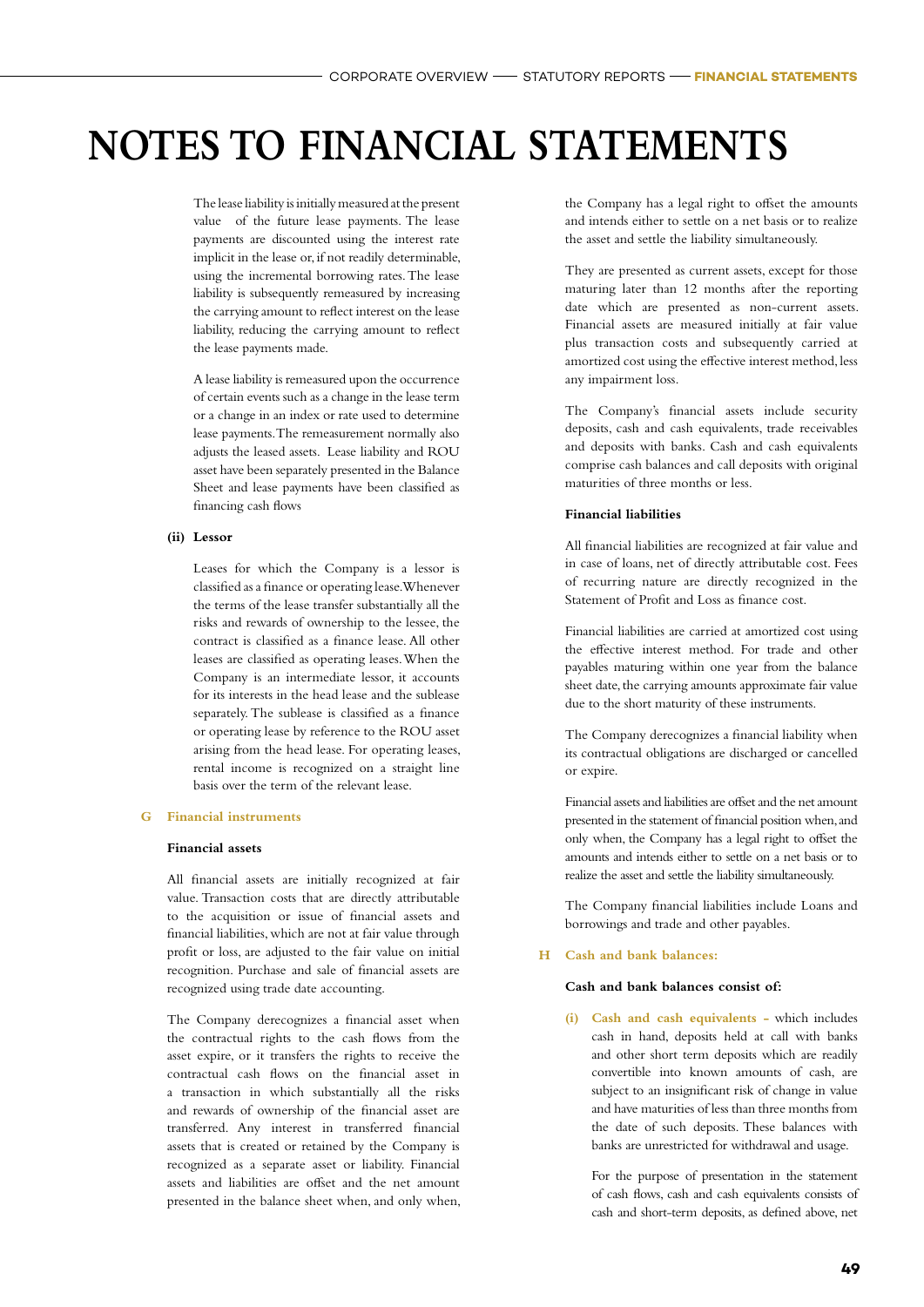of outstanding bank overdraft but including other short-term, highly liquid investments with original maturities of three months or less that are readily convertible to known amounts of cash and which are subject to an insignificant risk of changes in value.

 **(ii) Other bank balances -** which includes balances and deposits with banks that are restricted for withdrawal and usage.

#### **I Employee benefits**

#### **(i) Short term employee benefits:**

 Short-term employee benefit obligations are measured on an undiscounted basis and are expensed as the related service is provided. A liability is recognized for the amount expected to be paid towards bonus if the Company has a present legal or constructive obligation to pay this amount as a result of past service provided by the employee and the obligation can be estimated reliably.

#### **(ii) Post -employment benefits:**

 **Defined contribution plans:**

#### **Provident Fund**

 Eligible employees of the Company receive benefits from provident fund, which is a defined contribution plan. Both the eligible employees and the Company make monthly contributions to the Government administered provident fund scheme equal to a specified percentage of the eligible employee's salary. employer contribution is charged to statement of profit and loss. Amounts collected under the provident fund plan are deposited with in a Government administered provident fund. The Company has no further obligation to the plan beyond its monthly contributions.

#### **Employee state Insurance Scheme**

 Eligible employees of the Company are covered under "Employees State Insurance Scheme Act 1948, which are also defined contribution schemes recognized and administered by Government of India.

 The Company's contributions to these schemes are recognized as expense in statement of profit and loss during the period in which the employee renders the related service. The Company has no further obligation under these plans beyond its monthly contributions.

#### **Defined benefit plans:**

 The Company provides for gratuity, a defined benefit plan ("the Gratuity Plan") covering the eligible employees of the Company. The Gratuity

Plan provides a lump-sum payment to vested employees at retirement, death, incapacitation or termination of employment, of an amount based on the respective employee's salary and the tenure of the employment with the Company. Liability with regard to the Gratuity Plan is determined by actuarial valuation, performed by an independent actuary, at each balance sheet date using the projected unit credit method.

 The Company recognizes the net obligation of a defined benefit plan as a liability in its balance sheet. Gains or losses through re-measurement of the net defined benefit liability are recognized in other comprehensive income and are not reclassified to profit and loss in the subsequent periods. The actual return of the portfolio of plan assets, in excess of the yields computed by applying the discount rate used to measure the defined benefit obligation is recognized in other comprehensive income. The effect of any plan amendments is recognized in the statement of profit and loss.

#### **Other long-term employee benefits**

 The liabilities for compensated absences which are not expected to occur within twelve months are measured as the present value of expected future payments to be made in respect of services provided by employees up to the end of the reporting period using projected unit credit method. Remeasurements as a result of experience adjustments and changes in actuarial assumptions are recognized in other comprehensive income and are not reclassified to profit and loss in the subsequent periods.

 Company uses updated assumptions to determine current service cost and net interest for the remainder of the period after a plan amendment, curtailment or settlement; and recognise in profit or loss as part of past service cost, or a gain or loss on settlement, any reduction in surplus, even if that surplus was not previously recognised because of the impact of the asset ceiling.

#### **J Inventories**

 Inventories are valued at lower of cost and net realizable value. Cost of raw materials, Stores and Spares, Consumables, Packing materials and others are valued at Cost on First-In-First-Out (FIFO) basis. Cost includes expenditures incurred in acquiring the inventories, production or conversion costs and other costs incurred in bringing them to their existing location and condition on normal operating capacity. The cost of finished goods and work in progress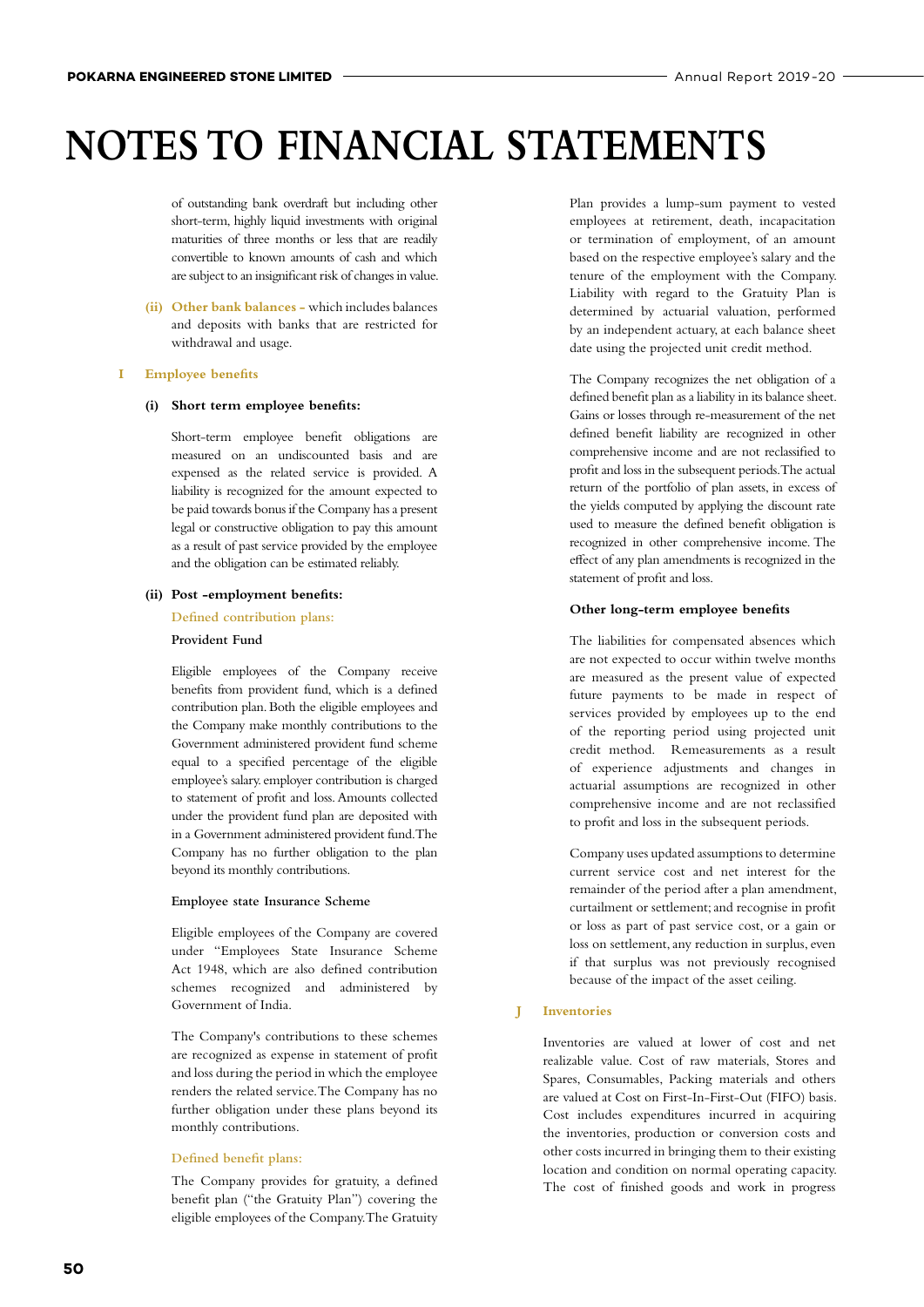includes raw materials, direct labour, other direct costs and appropriate portion of variable and fixed overhead expenditure, computed on normal capacity.

 Net realizable value is the estimated selling price in the ordinary course of business, less the estimated costs of completion and the estimated costs necessary to make the sale.

 The company assess the valuation of Inventories at each reporting period and write down the value for different finished goods based on their quality classes and ageing. Inventory provisions are provided to cover risks arising from slow-moving items, discontinued products, and net realizable value lower than cost. The process for evaluating these write-offs often requires us to make subjective judgments and estimates, based primarily on historical experience, concerning prices at which such inventory will be able to be sold in the normal course of business, planned product discontinuances and introduction of competitive new products, to the extent each of these factors impact the Company's business.

#### **K Provisions, contingent liabilities and contingent assets**

#### **Provisions**

 Provisions are recognized when the Company has a present obligation (legal or constructive) as a result of a past event, it is probable that an outflow of resources embodying economic benefits will be required to settle the obligation and a reliable estimate can be made of the amount of the obligation. When the Company expects some or all of a provision to be reimbursed, for example, under an insurance contract, the reimbursement is recognized as a separate asset, but only when the reimbursement is virtually certain. The expense relating to a provision is presented in the statement of profit and loss net of any reimbursement. If the effect of the time value of money is material, provisions are discounted using a current pre-tax rate that reflects, when appropriate, the risks specific to the liability. When discounting is used, the increase in the provision due to the passage of time is recognized as a finance cost.

#### **Provision for Warranties:**

 The Company generally provides a standard warranty for covering manufacturing defects for different periods of time, depending on the type of product and the customer when the product is sold or service provided to the customer. The Company records a provision for the estimated cost to repair or replace products under warranty, which is estimated, based primarily on historical experience as well as management judgment. The assumptions made in

relation to the current period are consistent with those in the prior year. This provision is not discounted to the present value and is determined based on the best estimate required to settle the obligations at the Balance Sheet date.

#### **Contingent liabilities**

 A contingent liability is a possible obligation that arises from past events whose existence will be confirmed by the occurrence or non-occurrence of one or more uncertain future events beyond the control of the Company or a present obligation that is not recognized because it is not probable that an outflow of resources will be required to settle the obligation. A contingent liability also arises in extremely rare cases where there is a liability that cannot be recognized because it cannot be measured reliably. The Company does not recognize a contingent liability but discloses its existence in the financial statements.

#### **Contingent assets**

 Contingent assets are not recognized but disclosed in the financial statements when an inflow of economic benefits is probable.

#### **L Government grants**

 Effective from 01st April 2018, the Company has adopted and opted Ind AS 20 policy for 'Accounting for Government Grants and Disclosure of Government Assistance' from 'Deferred Income recognised in Statement of Profit and Loss on a systematic basis over the useful life of the assets' to 'Option of deducting the same from carrying value'.

#### **M Non-current assets held for sale**

 Non-current assets comprising assets and liabilities, that are expected to be recovered primarily through sale rather than through continuing use, are classified as held for sale. Immediately before classification as held for sale, the assets are remeasured in accordance with the Company's accounting policies. Thereafter generally the assets are measured at the lower of their carrying amount and fair value less cost to sell. Any impairment loss on initial classification as held for sale and subsequent gains or losses on re-measurement are recognized in the statement of profit and loss. Gains are not recognized in excess of any cumulative impairment loss.

 Where a disposal group represents a separate major line of business or geographical area of operations, or is part of a single coordinated plan to dispose of a separate major line of business or geographical area of operations, then it is treated as a discontinued operation. The post-tax profit or loss of the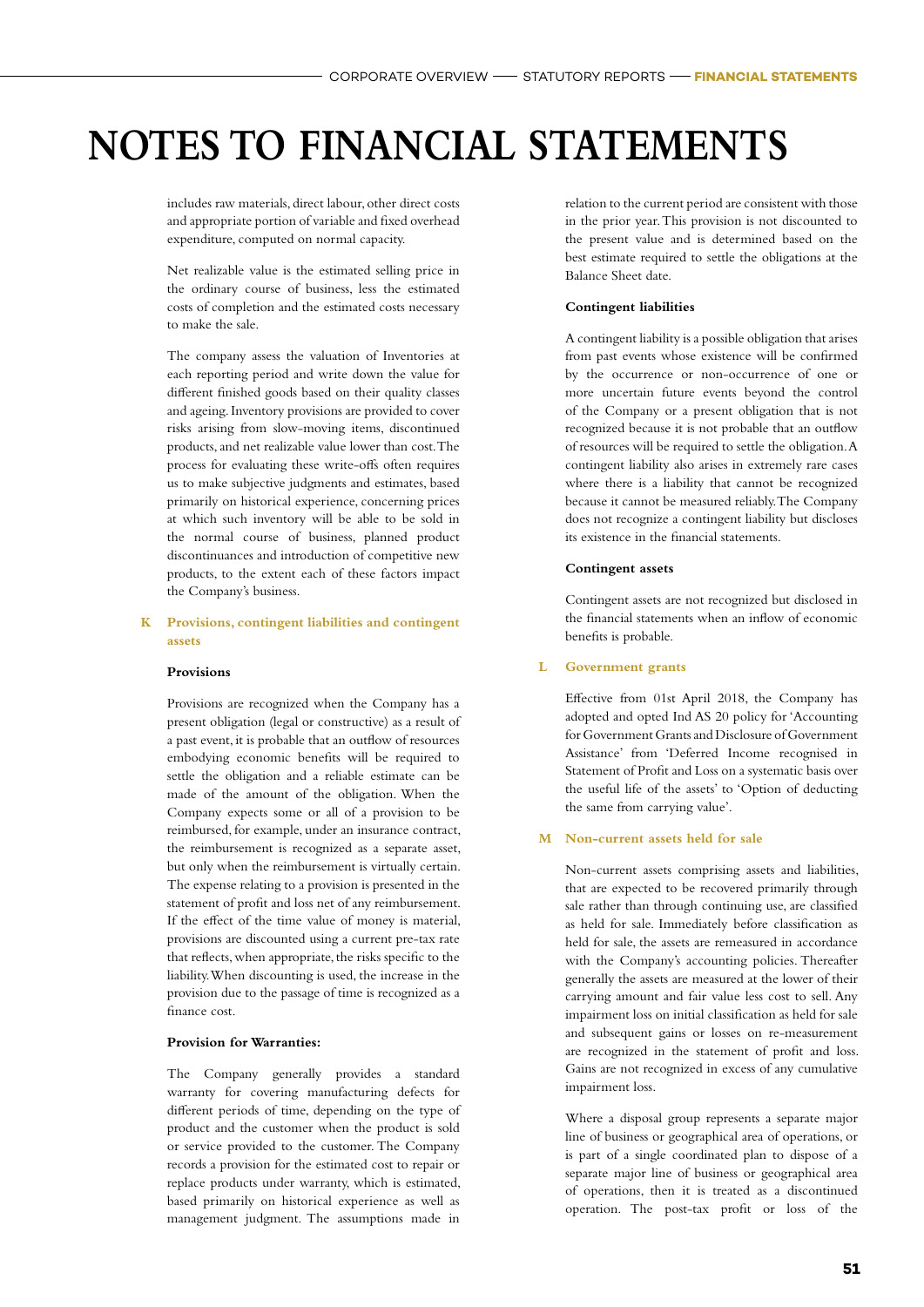discontinued operation together with the gain or loss recognized on its disposal are disclosed as a single amount in the statement of profit and loss, with all prior periods being presented on this basis.

#### **N Income taxes**

 Income tax expense comprises current and deferred tax. Current tax and deferred tax are recognized in the statement of profit and loss except relating to items recognized directly in equity or in other comprehensive income.

 Current tax is measured at the amount expected to be paid to the tax authorities in accordance with the provisions of Income Tax Act, 1961. Current tax assets and current tax liabilities are offset when there is a legally enforceable right to set off the recognized amounts and there is an intention to settle the asset and the liability on a net basis.

 Deferred income tax is provided in full, using the liability method, on temporary differences arising between the tax bases of assets and liabilities and their carrying amounts in the financial statements.

 Deferred tax assets are recognized and carried forward only if it is probable that sufficient future taxable income will be available against which such deferred tax assets can be realized. Deferred tax assets and liabilities are measured at the tax rates that have been enacted or substantively enacted as on the balance sheet date. Deferred tax assets and deferred tax liabilities are offset when there is a legally enforceable right to set off assets against liabilities representing current tax. Deferred tax assets are reviewed at each reporting date and are reduced to the extent that it is no longer probable that the related tax benefit will be realized.

 Minimum Alternate Tax credit is recognized as deferred tax asset only when and to the extent there is convincing evidence that the Company will pay normal income tax during the specified period. Such asset is reviewed at each Balance Sheet date and the carrying amount of the MAT credit asset is written down to the extent there is no longer a convincing evidence to the effect that the Company will pay normal income tax during the specified period.

 Company determines the probability of the relevant tax authority accepting each tax treatment, or group of tax treatments, that the companies have used or plan to use in their income tax filing which has to be considered to compute the most likely amount or the expected value of the tax treatment when determing taxable profit ( tax loss), tax bases, unused tax losses, unused tax credits and tax rates.

#### **O Revenue**

 Revenue is measured at fair value of the consideration received or receivable. Revenue is recognized when the performance obligations under contract are fulfilled and there are no unfulfilled obligations and amount of revenue can be reliably measured, it is probable that future economic benefits will flow to the Company. The specific recognition criteria described below must also be met before revenue is recognized:

 **Goods Sold:** Revenue from sale of goods are recognized when controls of the product are transferred in accordance with the terms of sale, and there is no unfulfilled obligation that could affect the customers' acceptance of the products and is net of trade discounts, sales returns, where applicable. accordingly export and domestic revenue is recognized when the performance obligations in our contracts are fulfilled.

 **Rendering of services:** Revenue recognition is based on the terms and conditions as per the contracts entered into / understanding with the customers and the service is performed and there are no unfulfilled obligations. All revenues from services, as rendered, are recognised when persuasive evidence of an arrangement exists, the sale price is fixed or determinable and collectability is reasonably assured and are reported net of sales incentives, discounts based on the terms of the contract and applicable indirect taxes.

 When two or more revenue generating activities or deliverables are provided under a single arrangement, each deliverable that is considered a separate unit of account is accounted for separately. The allocation of the consideration from revenue arrangement to its separate units of account is based on the relative fair value of each unit.

 **Interest income** is accrued on a time proportion basis, by reference to the principal outstanding and the effective interest rate applicable.

 **Dividend Income** is recognized when the company's right to receive the payment has been established.

 **Export Benefits:** Export benefits are accounted for in the year of exports based on eligibility and when there is no uncertainty in receiving the same.

#### **Expenditure**

Expenditure is accounted on accrual basis.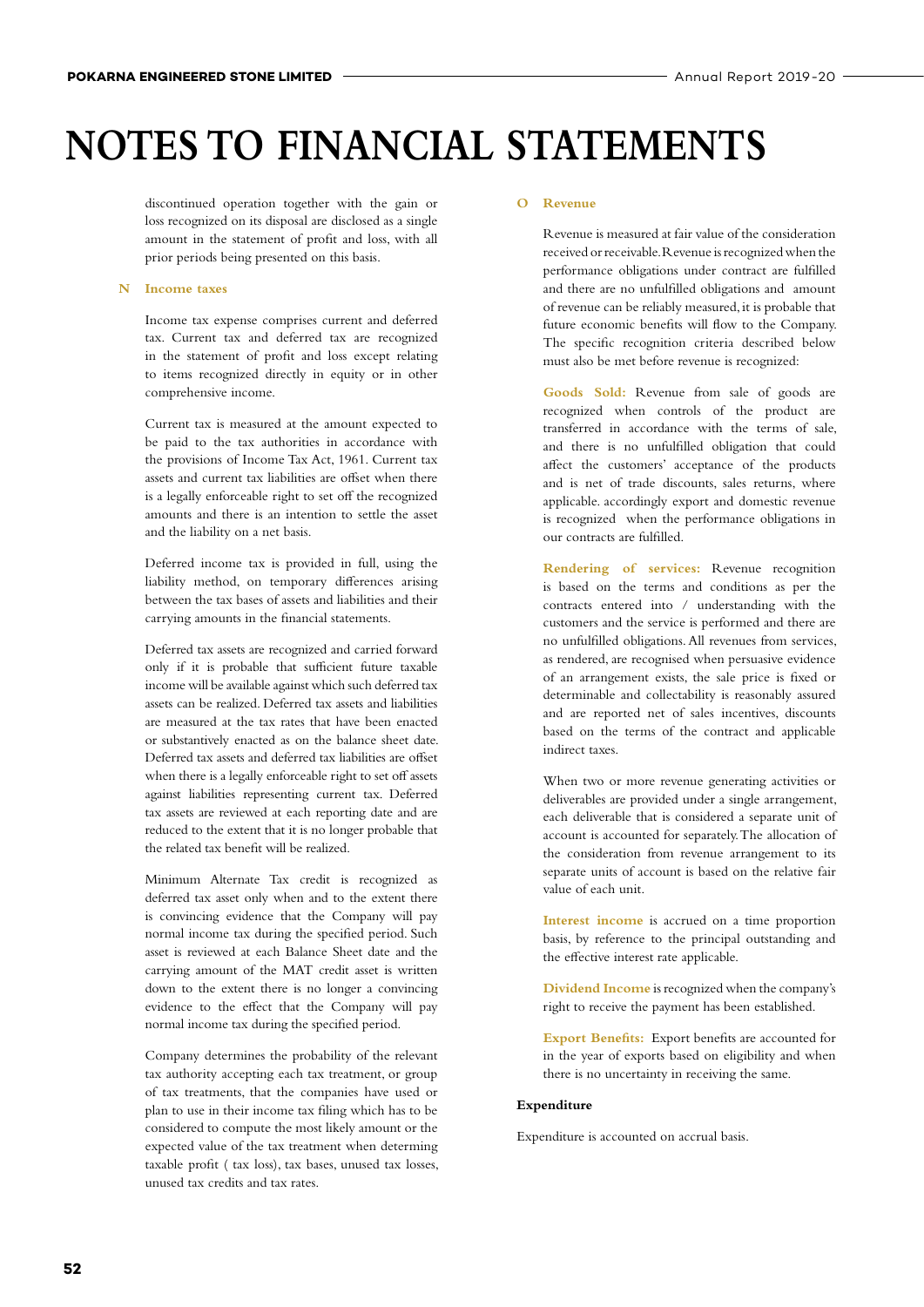#### **P Foreign currency**

 Items included in the financial statements of the Company are recorded using the currency of the primary economic environment (INR) in which the Company operates (the 'functional currency').

 Foreign currency transactions are recorded at the exchange rates prevailing on the date of the transactions. Monetary assets and liabilities denominated in foreign currencies as at the balance sheet date are translated at the closing exchange rates on that date. Exchange differences arising on foreign exchange transactions during the year and on restatement of monetary assets and liabilities are recognized in the Statement of profit and loss of the year.

 Non-monetary assets and liabilities carried at fair value that are denominated in foreign currencies are retranslated at the rates prevailing on the date when the fair value was determined. Non-monetary assets and liabilities that are measured in terms of historical cost in foreign currency are not translated.

 The transactions like receipt or payment of advance consideration in a foreign currency are translated at the rates on the date of transaction . The date of transaction for the purpose of determing exchange rate is the date of initial recognition of the nonmonetary prepayment asset or deferred income liability. If there are multiple payments or receipts in advance, a date of transaction is established for each payment or receipt.

#### **Q Finance income and finance cost**

 Finance income comprises interest income on funds invested and dividend income. Interest income is recognized as it accrues in the statement of profit and loss, using the effective interest method.

 Finance costs comprise interest expense on borrowings and lease liabilities, unwinding of the discount on provisions, impairment losses recognized on financial assets, interest expense and penalties related to income tax.

#### **R Earnings per share**

 Basic earnings per share is calculated by dividing the net profit or loss for the period attributable to equity shareholders by the weighted average number of equity shares outstanding during the period. For the purpose of calculating diluted earnings per share, the net profit or loss for the period attributable to equity shareholders and the weighted average number of shares outstanding during the period is adjusted for the effects of all dilutive potential equity shares.

#### **S Segment reporting**

 Each of the reportable segments derives its revenues from the main products and hence these have been identified as reportable segments by the Group's chief operating decision maker ("CODM"). Segment revenue, result, assets and liabilities include the respective amounts identifiable to each of the segments and amount allocated on a reasonable basis. Unallocated expenditure consists of common expenditure incurred for all the segments and expenses incurred at corporate level. The assets and liabilities that cannot be allocated between the segments are shown as unallocated corporate assets and unallocated corporate liabilities respectively.

#### **T Borrowing costs**

 Borrowing costs are interest and other costs (including exchange differences relating to foreign currency borrowings to the extent that they are regarded as an adjustment to interest costs) incurred in connection with the borrowing of funds. Borrowing costs directly attributable to acquisition or construction of an asset which necessarily take a substantial period of time to get ready for their intended use are capitalized as part of the cost of that asset. Other borrowing costs are recognized as an expense in the period in which they are incurred.

 Investment income earned on the temporary investment of specific borrowings pending their expenditure on qualifying assets is deducted from the borrowing costs eligible for capitalisation.

#### **U Dividend declared**

 The Company recognizes a liability to make cash distributions to equity holders when the distribution is authorized and the distribution is no longer at the discretion of the Company. As per the corporate laws in India, a distribution is authorized when it is approved by the shareholders. A corresponding amount is recognized directly in equity.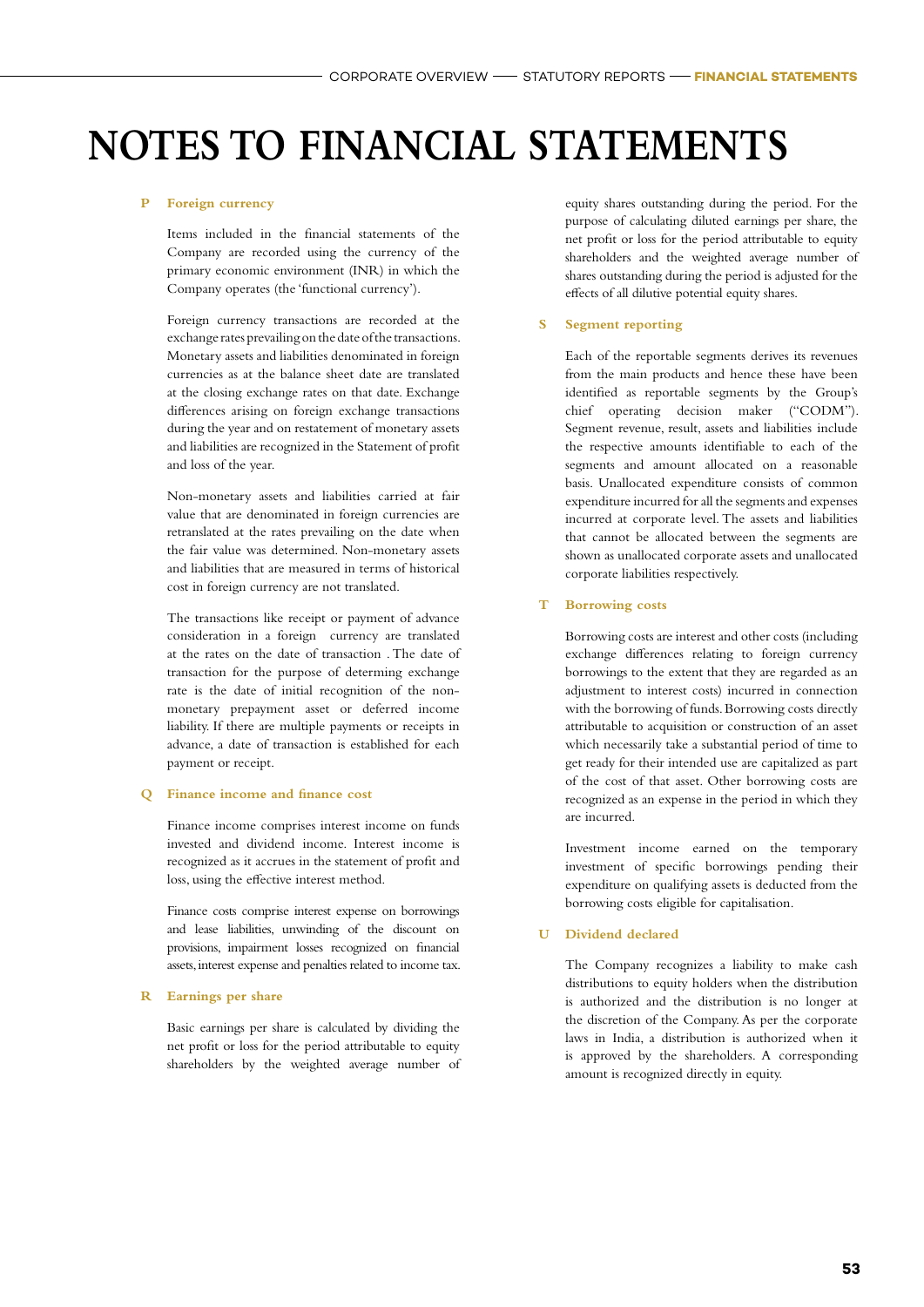| ,                  |  |
|--------------------|--|
|                    |  |
| Í<br>I             |  |
| I<br> <br>く        |  |
|                    |  |
| $\frac{1}{3}$<br>j |  |
|                    |  |
| l<br>ا<br>ا<br>I   |  |
| I<br>l             |  |
| ļ<br>.<br>د        |  |
|                    |  |

# 3. Property, plant and equipment **3. Property, plant and equipment**

|                                         |        |                 |                            |                      |        |                    |                                   |                             |        | (₹ in Lakhs)             |
|-----------------------------------------|--------|-----------------|----------------------------|----------------------|--------|--------------------|-----------------------------------|-----------------------------|--------|--------------------------|
| Particulars                             |        |                 |                            |                      |        |                    |                                   | 31st March 2020<br>As at    |        | As at<br>31st March 2019 |
| B. ROU Leased Assets<br>A. Owned Assets |        |                 |                            |                      |        |                    |                                   | 16362.43<br>956.61          |        | 15831.09                 |
| Total                                   |        |                 |                            |                      |        |                    |                                   | 17319.04                    |        | 15831.09                 |
| A.Owned Assets                          |        |                 |                            |                      |        |                    |                                   |                             |        | (₹in Lakhs)              |
| Particulars                             |        | land building   | Freehold Factory Buildings | Plant &<br>equipment |        | Vehicles Furniture | & fixtures equipment installation | Office Electrical Computers |        | <b>TOTAL</b>             |
| 1. Deemed Cost (Gross carrying amount)  |        |                 |                            |                      |        |                    |                                   |                             |        |                          |
| Balance as at 1st April 2018            |        | 1474.67 3771.89 | 662.01                     | 16809.03             | 156.91 | 155.96             | 138.94                            | 935.62                      | 57.76  | 24162.79                 |
| Additions                               | 784.98 |                 | 8.09                       | 356.47               | 86.19  | 2.65               | 14.15                             | 3.07                        | 16.57  | 1272.17                  |
| Disposals/ transfer                     |        |                 | (12.87)                    | (3.79)               |        |                    | (0.28)                            |                             | (0.62) | (17.56)                  |

 $(0.28)$ 152.81 8516.98 1083.00  $(13.67)$ 9586.31 1018.81  $(21.73)$ 

 $(3.52)$ 

| Balance as at 31st March 2019 | 2259                       |                                   |                                                |                                                          |                                  |                                                  |                                                           |                                             |                                             |                                                                |
|-------------------------------|----------------------------|-----------------------------------|------------------------------------------------|----------------------------------------------------------|----------------------------------|--------------------------------------------------|-----------------------------------------------------------|---------------------------------------------|---------------------------------------------|----------------------------------------------------------------|
| Balance as at 1st April 2019  | $rac{65}{36}$<br>2259.     | 3771.89<br>3771.89<br>1019.31     | $\frac{657.23}{657.23}$                        |                                                          | $\frac{243.10}{243.10}$<br>46.74 | $\frac{158.61}{158.61}$<br>11.00                 | $\frac{152.81}{152.81}$<br>30.64                          |                                             | $\frac{73.71}{73.71}$                       |                                                                |
| Additions                     | 112.67                     |                                   |                                                |                                                          |                                  |                                                  |                                                           |                                             |                                             |                                                                |
| Disposals/transfer            | $\frac{(101.59)}{2270.73}$ |                                   |                                                | 17161.71<br>17161.71<br>352.42<br>(40.89)                |                                  |                                                  |                                                           | <b>938.69<br/>938.69</b><br>87.90<br>(3.70) |                                             | 25417.40<br>25417.40<br>1674.60<br>(146.18)                    |
| Balance as at 31st March 2020 |                            | 4791.20                           | 659.31                                         | 7473.24                                                  | 289.84                           | .69.61                                           | 83.45                                                     | 022.89                                      | 85.55                                       | 6945.8                                                         |
| 2. Accumulated Depreciation   |                            |                                   |                                                |                                                          |                                  |                                                  |                                                           |                                             |                                             |                                                                |
| Balance as at 1st April 2018  |                            |                                   |                                                |                                                          |                                  |                                                  |                                                           |                                             | 35.79                                       |                                                                |
| Depreciation for the year     |                            | 1016.38<br>116.80                 |                                                |                                                          |                                  |                                                  |                                                           | 684.20<br>112.73                            |                                             |                                                                |
| Disposals/ transfer           |                            |                                   | 361.70<br>11.85<br>(12.87)<br>360.68<br>360.68 | 6168.80<br>771.48<br>(0.39)<br><b>6939.89</b><br>6939.89 | 77.27<br>21.11<br>98.38<br>98.39 | 83.10<br>14.41<br><b>97.51</b><br>97.51<br>14.61 | 89.74<br>23.74<br>0.21)<br><u>0.27</u><br>113.27<br>12.48 |                                             | $\frac{10.88}{46.47}$ $\frac{46.47}{46.47}$ | 8516.98<br>1083.00<br>(13.67)<br>9586.31<br>9586.31<br>1018.81 |
| Balance as at 31st March 2019 |                            |                                   |                                                |                                                          |                                  |                                                  |                                                           | 796.93<br>796.93<br>67.55                   |                                             |                                                                |
| Balance as at 1st April 2019  |                            | <b>133.18</b><br>133.18<br>123.16 |                                                |                                                          |                                  |                                                  |                                                           |                                             |                                             |                                                                |
| Depreciation for the year     |                            |                                   |                                                |                                                          |                                  |                                                  |                                                           |                                             |                                             |                                                                |

# At 31st March 2019 2259.65 2638.71 296.55 10221.82 144.72 61.10 39.54 141.76 27.24 **15831.09 At 31st March 2020 2270.73 3534.86 286.52 9801.16 167.51 57.49 57.70 161.93 24.53 16362.43** 141.76 161.93  $\frac{39.54}{57.70}$  $61.10$ 57.49 144.72 167.51 10221.82 9801.16 296.55 286.52 2638.71 3534.86 2259.65 2270.73 3. Carrying Amount (Net) **3. Carrying Amount (Net)** At 31st March 2020 At 31st March 2019

Disposals/ transfer - - - - - - - - (18.21) - - - - - - (18.21) - - - - - - - - - - - - (3.5.2) **Balance as at 31st March 2020 - 1256.34 372.79 7672.08 122.33 112.12 125.75 860.96 61.02 10583.39**

372.79

1256.34

 $\hat{\boldsymbol{\theta}}$ 

Balance as at 31st March 2020

Disposals/ transfer

 $\mathbf{L}$ 

 $(18.21)$ 7672.08 3.1) Capital work-in-progress ₹42830.15 lakhs (previous year ₹ 5303.92 lakhs) includes project development & pre-operative expenses refer note. 33 3.1) Capital work-in-progress H42830.15 lakhs (previous year H 5303.92 lakhs) includes project development & pre-operative expenses refer note. 33

3.2) Some of the assets acquired out of finance are under Hypothecation. 3.2) Some of the assets acquired out of finance are under Hypothecation.

3.3) Details of security of property, plant and equipment subject to charge to secured borrowings - refer note. 15.1 3.3) Details of security of property, plant and equipment subject to charge to secured borrowings - refer note. 15.1

3.4) Depreciation capitalised during the year ₹ 5.79 lakhs (previous year ₹ 0.14 lakhs) 3.4) Depreciation capitalised during the year  $\bar{\xi}$  5.79 lakhs (previous year  $\bar{\xi}$  0.14 lakhs)

15831.09

27.24

16362.43

24.53

10583.39

61.02

860.96

125.75

112.12

122.33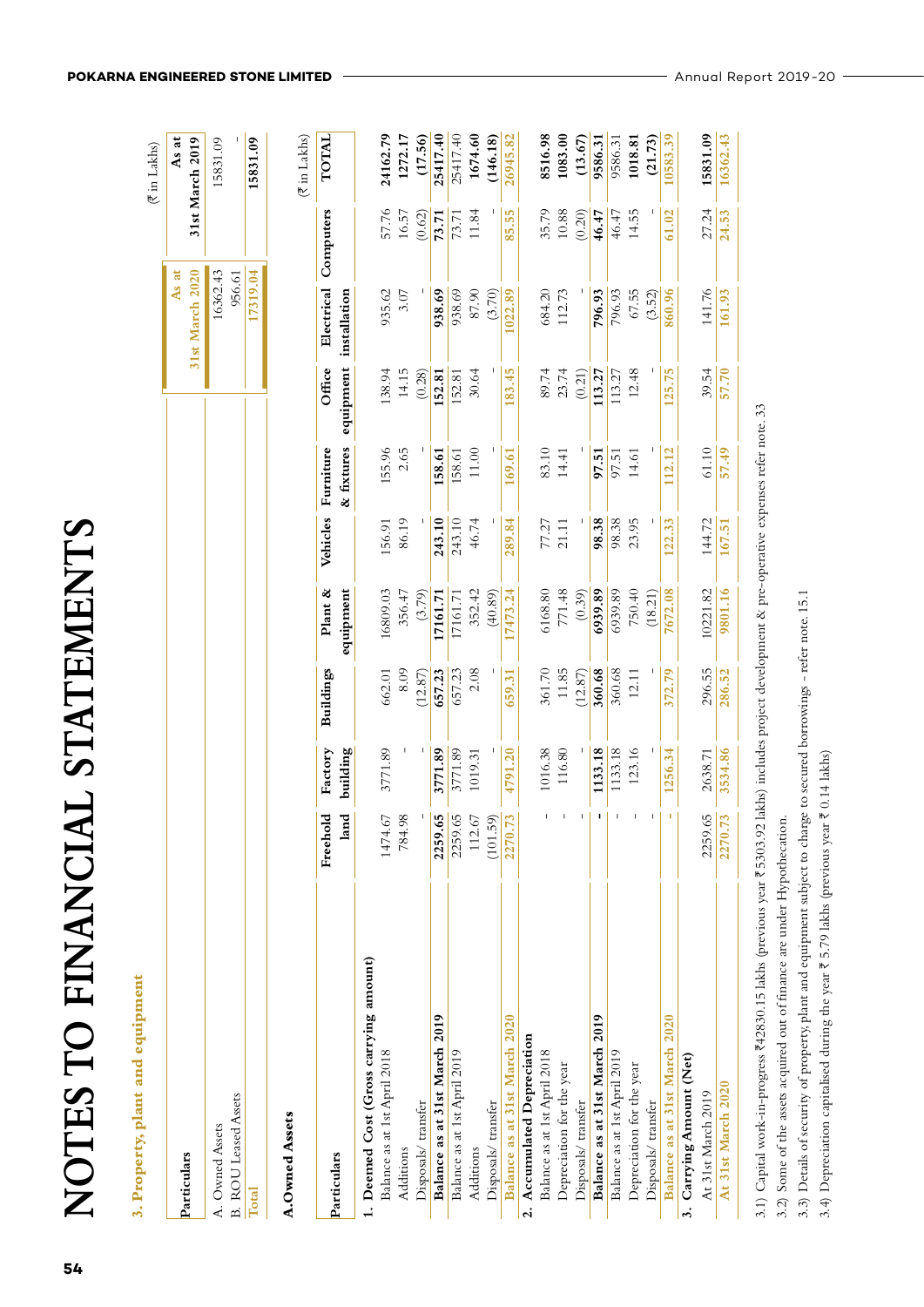#### **3. Property, plant and equipment (contd..)**

#### **B. ROU Leased Assets \***

|                                                                   |                |                 | $(\overline{\xi}$ in Lakhs) |
|-------------------------------------------------------------------|----------------|-----------------|-----------------------------|
| Particulars                                                       | Leasehold Land | <b>Building</b> | Total                       |
| 1. Deemed cost (Gross carrying amount)                            |                |                 |                             |
| Balance as at 1st April 2019                                      |                |                 |                             |
| Additions                                                         |                |                 |                             |
| Addition on account of transitions to Ind AS 116 -1st April, 2019 | 766.59         | 275.79          | 1042.38                     |
| Disposals/transfer                                                |                |                 |                             |
| Balance as at 31st March 2020                                     | 766.59         | 275.79          | 1042.38                     |
| 2. Accumulated Depreciation                                       |                |                 |                             |
| Balance as at 1st April 2019                                      |                |                 |                             |
| Depreciation/amortisation for the year                            | 35.86          | 49.91           | 85.77                       |
| Disposals                                                         |                |                 |                             |
| Balance as at 31st March 2020                                     | 35.86          | 49.91           | 85.77                       |
| 3. Carrying amount (net)                                          |                |                 |                             |
| At 31st March 2019                                                |                |                 |                             |
| At 31st March 2020                                                | 730.73         | 225.88          | 956.61                      |

\*refer note. 42

#### **4 Loans**

#### **A. Non-current**

|                                             |                         | (₹ in Lakhs)            |
|---------------------------------------------|-------------------------|-------------------------|
| <b>Particulars</b>                          | As at<br>March 31, 2020 | As at<br>March 31, 2019 |
| Loan receivables considered good -unsecured |                         |                         |
| Security deposit                            | 251.50                  | 170.33                  |
| Other loans                                 | 19.66                   | 19.66                   |
| <b>Total</b>                                | 271.16                  | 189.99                  |

#### **B. Current**

| v. van van                                  |                                | (₹ in Lakhs)            |
|---------------------------------------------|--------------------------------|-------------------------|
| Particulars                                 | As at<br><b>March 31, 2020</b> | As at<br>March 31, 2019 |
| Loan receivables considered good -unsecured |                                |                         |
| Other loans                                 | 28.92                          | 40.15                   |
| <b>Total</b>                                | 28.92                          | 40.15                   |

#### **5 Other financial assets**

#### **A. Non-current**

| 11. IVUL-VULLUI                                              |                                | $(\overline{\xi}$ in Lakhs) |
|--------------------------------------------------------------|--------------------------------|-----------------------------|
| <b>Particulars</b>                                           | As at<br><b>March 31, 2020</b> | As at<br>March 31, 2019     |
| Unsecured, considered good                                   |                                |                             |
| Deposits with maturity for more than 12 months               |                                |                             |
| Margin Money given against a Bank Guarantee/Letter of Credit | 387.26                         | 362.60                      |
| Interest accrued on fixed deposits                           | 32.67                          | 10.79                       |
| Deferred payment charges                                     | 1844.69                        |                             |
| Total                                                        | 2264.62                        | 373.39                      |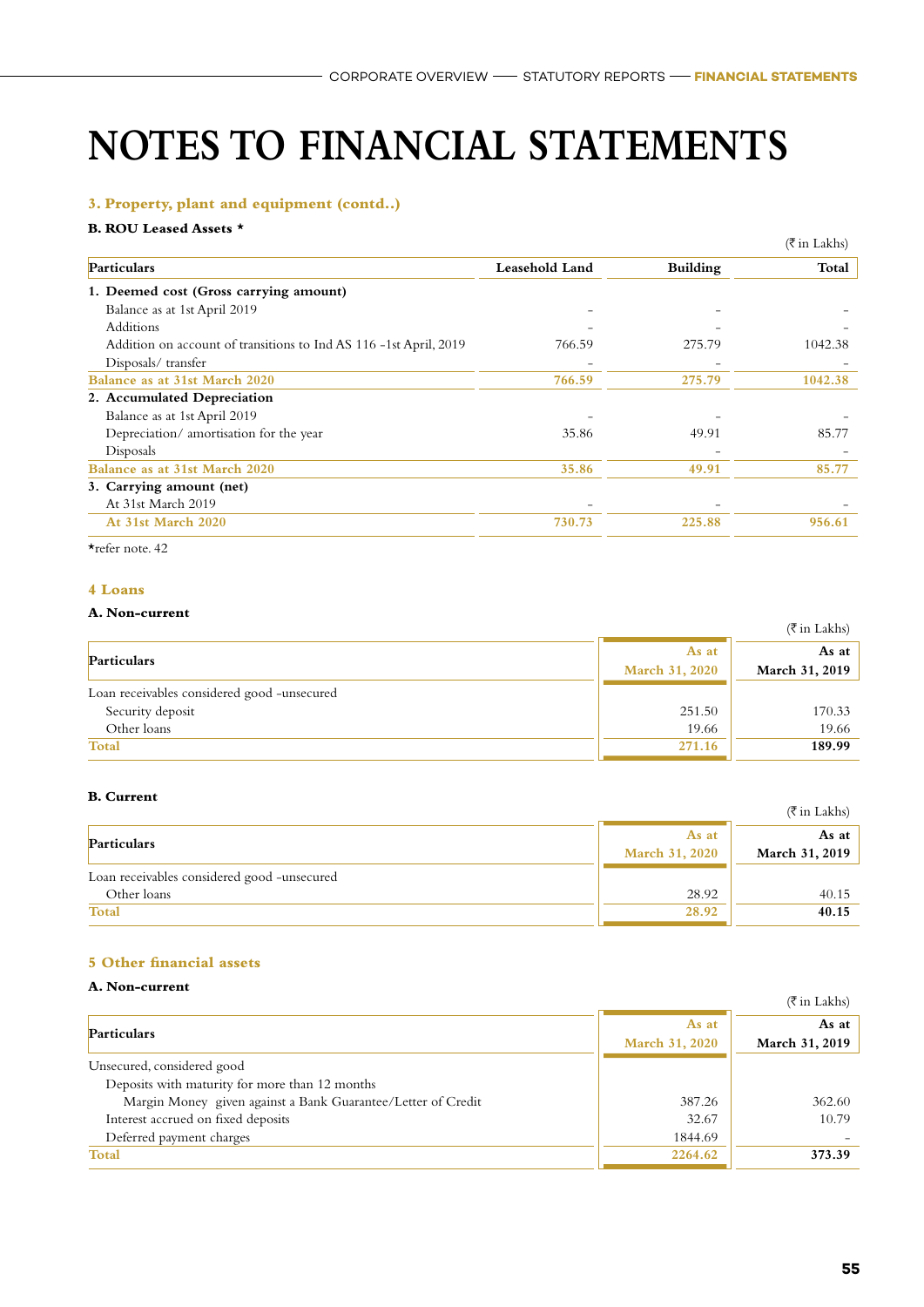#### **5 Other financial assets (Contd..)**

#### **B. Current**

| v. vultuu                          |                         | $(\overline{\xi}$ in Lakhs) |
|------------------------------------|-------------------------|-----------------------------|
| Particulars                        | As at<br>March 31, 2020 | As at $ $<br>March 31, 2019 |
| Unsecured, considered good         |                         |                             |
| Interest accrued on fixed deposits | 66.07                   | 63.15                       |
| Deferred payment charges           | 110.74                  |                             |
| <b>Total</b>                       | 176.81                  | 63.15                       |

#### **6 Deferred tax assets (net)**

|         | $(\overline{\xi}$ in Lakhs) |
|---------|-----------------------------|
| As at   | As at<br>March 31, 2019     |
|         |                             |
| 346.78  | 249.11                      |
| 1578.82 | 2842.00                     |
| 13.21   | 9.23                        |
| 1938.81 | 3100.34                     |
|         |                             |
| 1733.01 | 2394.88                     |
| 205.80  | 705.46                      |
|         | March 31, 2020              |

|                                        |                                | (₹in Lakhs)             |
|----------------------------------------|--------------------------------|-------------------------|
| Particulars                            | As at<br><b>March 31, 2020</b> | As at<br>March 31, 2019 |
| At the start of the year               | 705.46                         | 411.86                  |
| Unused tax credit                      | (1263.18)                      | 716.55                  |
| Charge/ (Credit) to statement of P&L ★ | (763.52)                       | 422.95                  |
| At the end of the year                 | 205.80                         | 705.46                  |

 $\star$ includes  $\bar{\tau}$  0.40 lakhs capitalised

#### **Component of deferred tax liabilities**

| Component of acterica tax habitates              |                |                | $(\overline{\xi}$ in Lakhs) |
|--------------------------------------------------|----------------|----------------|-----------------------------|
|                                                  | As at          | Charge/        | As at                       |
| Deferred tax asset/(liabilities) in relation to: | March 31, 2019 | (credit) to    | <b>March 31, 2020</b>       |
|                                                  |                | profit or loss |                             |
| Property, plant and equipment                    | (2394.88)      | 661.87         | (1733.01)                   |
| Provisions                                       | 249.11         | 97.67          | 346.78                      |
| Receivables                                      | 9.23           | 3.98           | 13.21                       |
| Unused tax credit                                | 2842.00        | (1263.18)      | 1578.82                     |
| <b>Total</b>                                     | 705.46         | (499.66)       | 205.80                      |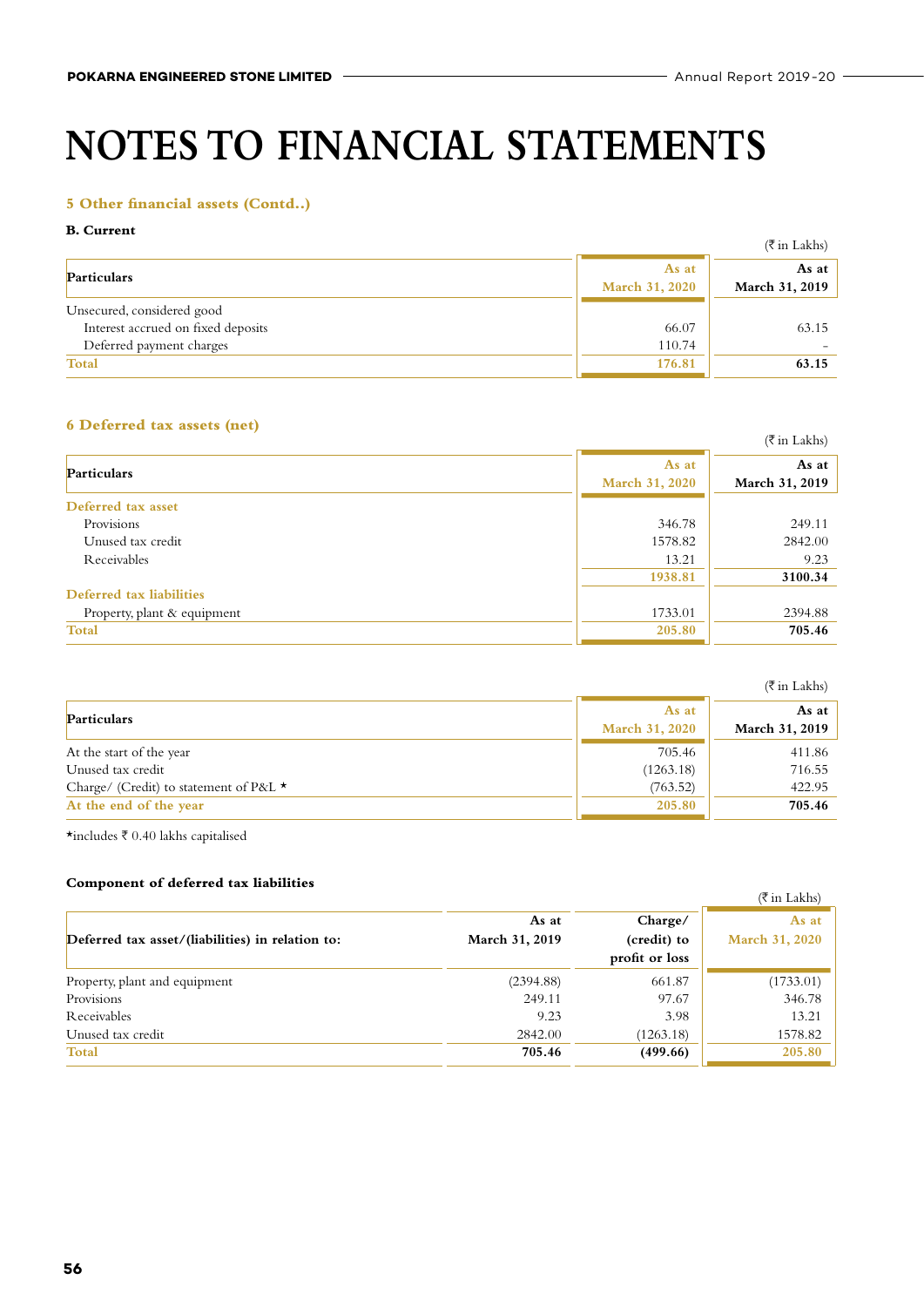#### **7 Other assets**

#### **A. Non-current**

|                            |                | $(\overline{\xi}$ in Lakhs) |
|----------------------------|----------------|-----------------------------|
| Particulars                | As at          | As at $\vert$               |
|                            | March 31, 2020 | March 31, 2019              |
| Unsecured, considered good |                |                             |
| Capital advances           | 533.01         | 4503.97                     |
| Advance to Suppliers       | 610.81         |                             |
| Prepaid lease payments     |                | 766.59                      |
| Defer lease rentals        | 6.53           | 5.76                        |
| <b>Total</b>               | 1150.35        | 5276.32                     |

### **B. Current**

|                            |                                | (₹in Lakhs)             |
|----------------------------|--------------------------------|-------------------------|
| Particulars                | As at<br><b>March 31, 2020</b> | As at<br>March 31, 2019 |
| Unsecured, considered good |                                |                         |
| Indirect tax receivable    | 672.78                         | 92.06                   |
| Advance to suppliers       | 183.95                         | 215.18                  |
| Prepaid expenses           | 207.55                         | 175.50                  |
| <b>Total</b>               | 1064.28                        | 482.74                  |

#### **8 Inventories**

|                              |                                | $(\bar{\bar{\tau}}$ in Lakhs) |
|------------------------------|--------------------------------|-------------------------------|
| Particulars                  | As at<br><b>March 31, 2020</b> | As at<br>March 31, 2019       |
| Raw materials                | 920.77                         | 1129.53                       |
| Work-in-progress             | 174.37                         | 368.13                        |
| Finished goods               | 3238.35                        | 3827.14                       |
| Consumables, stores & spares | 1319.84                        | 1575.07                       |
| Others                       | 168.65                         | 77.95                         |
| Packing material             | 120.40                         | 105.21                        |
| <b>Total</b>                 | 5942.38                        | 7083.03                       |

#### **Details of materials in transit included in inventories above**

|                              |                       | (₹ in Lakhs)   |
|------------------------------|-----------------------|----------------|
| Particulars                  | As at                 | As at          |
|                              | <b>March 31, 2020</b> | March 31, 2019 |
| Raw materials                |                       | 66.58          |
| Consumables, stores & spares | 1.93                  | 163.69         |
| Packing material             | 0.17                  | 1.40           |

#### **9 Trade receivables**

|                                                |                                | $(\overline{\xi}$ in Lakhs) |
|------------------------------------------------|--------------------------------|-----------------------------|
| Particulars                                    | As at<br><b>March 31, 2020</b> | As at<br>March 31, 2019     |
| Considered good -secured                       |                                |                             |
| Considered good -unsecured                     | 2608.06                        | 5535.26                     |
| Which have significant increase in credit risk | 52.47                          | 26.41                       |
| Credit impaired                                |                                |                             |
| Allowance for credit losses                    | (52.47)                        | (26.41)                     |
| Total                                          | 2608.06                        | 5535.26                     |

**9.1** There are no outstanding debts due from directors or other officers of the company.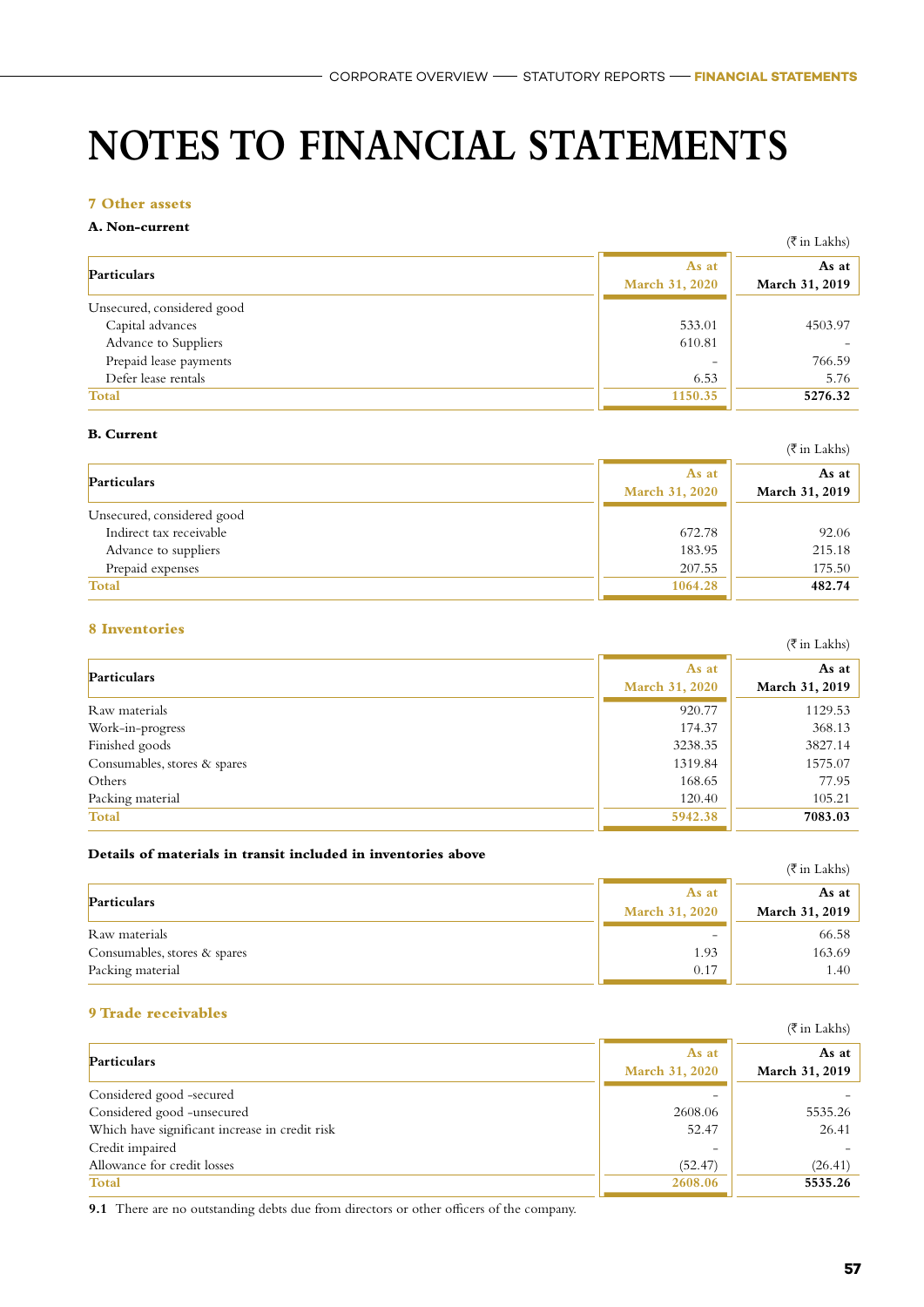#### **10 Cash and cash equivalents**

|                                                |                                | $(\overline{\mathfrak{F}}$ in Lakhs) |
|------------------------------------------------|--------------------------------|--------------------------------------|
| Particulars                                    | As at<br><b>March 31, 2020</b> | As at<br>March 31, 2019              |
| Cash in hand<br>Balances with banks:           | 7.95                           | 0.33                                 |
| On current accounts<br>On cash credit accounts | 915.09<br>118.55               | 303.18<br>265.72                     |
| <b>Total</b>                                   | 1041.59                        | 569.23                               |

#### **10.1 For the purpose of statement of cash flows, cash and cash equivalents comprise of following**

| TV.I TOT the purpose of statement of easil hows, easil and easil equivalents complise of following |                                | $(\bar{\bar{\tau}}$ in Lakhs)   |
|----------------------------------------------------------------------------------------------------|--------------------------------|---------------------------------|
| <b>Particulars</b>                                                                                 | As at<br><b>March 31, 2020</b> | As at $\vert$<br>March 31, 2019 |
| Cash and cash equivalents                                                                          | 1041.59                        | 569.23                          |
| Less: Cash credit [refer note. $15(B)$ ]                                                           | (400.29)                       |                                 |
| Total                                                                                              | 641.30                         | 569.23                          |

#### **11 Other bank balances**

|                                                              |                                | $(\bar{\bar{\tau}}$ in Lakhs) |
|--------------------------------------------------------------|--------------------------------|-------------------------------|
| Particulars                                                  | As at<br><b>March 31, 2020</b> | As at<br>March 31, 2019       |
| Margin money given against a bank guarantee/letter of credit |                                |                               |
| with maturity for more than 3 months but less than 12 months | 1950.48                        | 2554.12                       |
| Total                                                        | 1950.48                        | 2554.12                       |

#### **12 Current tax assets**

| ___________________ |                                | $(\overline{\xi}$ in Lakhs)     |
|---------------------|--------------------------------|---------------------------------|
| Particulars         | As at<br><b>March 31, 2020</b> | As at $\vert$<br>March 31, 2019 |
| Tax refundable      | 2.60                           | 2.60                            |
| <b>Total</b>        | 2.60                           | 2.60                            |

#### **13 Share capital**

|                                              |                                | $(\overline{\tau}$ in Lakhs)   |
|----------------------------------------------|--------------------------------|--------------------------------|
| <b>Particulars</b>                           | As at<br><b>March 31, 2020</b> | As at<br><b>March 31, 2019</b> |
| Authorised:                                  |                                |                                |
| $1,00,00,000$ (previous year $1,00,00,000$ ) |                                |                                |
| equity shares of ₹10/- each par value        | 1000.00                        | 1000.00                        |
| Issued, subscribed and fully paid-up:        |                                |                                |
| 41,70,584 (previous year 41,70,584)          |                                |                                |
| equity shares of $\overline{\xi}10/-$ each   | 417.06                         | 417.06                         |
| Total                                        | 417.06                         | 417.06                         |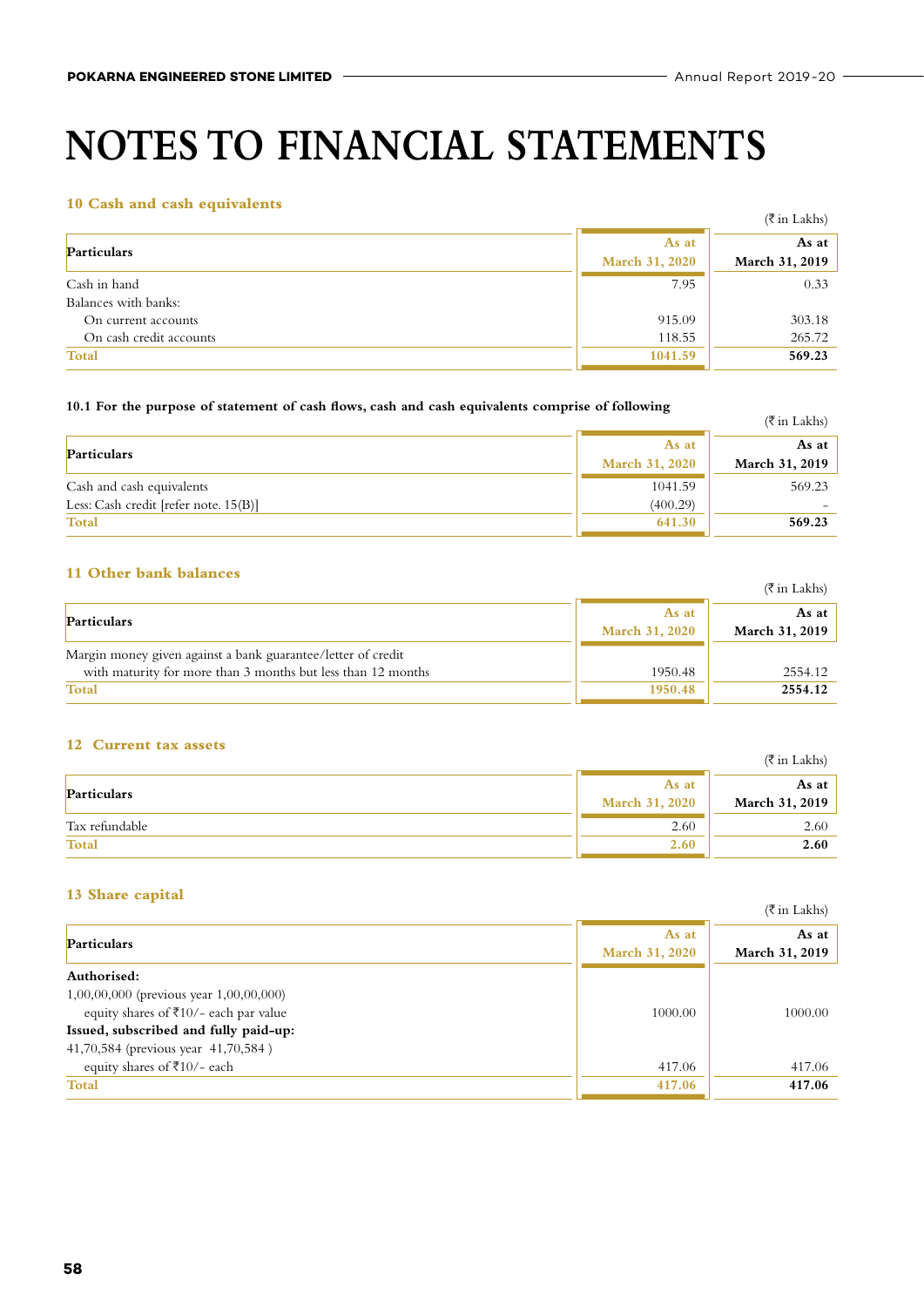#### **13.1 Reconciliation of the shares outstanding at the beginning and at the end of the reporting period**

|                                      |                     | $(\overline{\xi}$ in Lakhs) |
|--------------------------------------|---------------------|-----------------------------|
|                                      | As at               | As at $ $                   |
| <b>Equity shares</b>                 | March 31, 2020      | March 31, 2019              |
|                                      | <b>No.of Shares</b> | No.of Shares                |
| At the beginning of the period       | 4170584             | 4170584                     |
| Issued during the period             | -                   |                             |
| Outstanding at the end of the period | 4170584             | 4170584                     |

#### **13.2 Terms / rights attached to equity shares:**

The company has only one class of equity shares having a par value of  $\overline{f}10/-$  per share. Each holder of equity shares is entitled to one vote per share. The company declares and pays dividends in Indian rupees. The dividend proposed by the Board of Directors is subject to the approval of the shareholders in the ensuing Annual General Meeting.

In the event of liquidation of the company, the holders of equity shares will be entitled to receive remaining assets of the company, after distribution of all preferential amounts. The distribution will be in proportion to the number of equity shares held by the shareholders.

#### **13.3 Details of shares held by holding company**

| <b>Particulars</b>                                | <b>As at March 31, 2020</b> |        | As at March 31, 2019 |        |
|---------------------------------------------------|-----------------------------|--------|----------------------|--------|
|                                                   | No. of shares               | Amount | No. of shares        | Amount |
| Equity shares of $\bar{\tau}10/-$ each fully paid |                             |        |                      |        |
| Holding company - Directly                        |                             |        |                      |        |
| Pokarna Limited                                   | 4170584                     | 417.06 | 4170584              | 417.06 |

#### **13.4 Details of shareholders holding more than 5% shares in the company**

|                                                   |                             |             |                      | (₹ in Lakhs) |
|---------------------------------------------------|-----------------------------|-------------|----------------------|--------------|
|                                                   | <b>As at March 31, 2020</b> |             | As at March 31, 2019 |              |
| Particulars                                       | No. of shares               | $%$ holding | No. of shares        | % holding    |
| Equity shares of $\bar{\tau}10/-$ each fully paid |                             |             |                      |              |
| Pokarna Limited                                   | 4170584                     | 100.00      | 4170584              | 100.00       |

#### **14 Other equity**

| $11$ value vquicy                               |                         | $(\overline{\xi}$ in Lakhs) |
|-------------------------------------------------|-------------------------|-----------------------------|
| Particulars                                     | As at<br>March 31, 2020 | As at<br>March 31, 2019     |
| <b>Securities Premium</b>                       | 5698.82                 | 5698.82                     |
| Debenture redemption reserve                    |                         |                             |
| Opening balance                                 |                         | 132.75                      |
| Less: Transfer to Profit & Loss Account         |                         | (132.75)                    |
|                                                 |                         |                             |
| Net surplus in the statement of Profit and Loss |                         |                             |
| Opening balance                                 | 13194.74                | 5681.95                     |
| Add: Profit for the year                        | 7566.98                 | 7380.04                     |
| Transfer from debenture redemption reserve      |                         | 132.75                      |
|                                                 | 20761.72                | 13194.74                    |
| Other comprehensive income                      |                         |                             |
| Opening balance                                 | 5.06                    | (0.86)                      |
| Add: Movement in OCI (net) during the year      | (36.09)                 | 5.92                        |
|                                                 | (31.03)                 | 5.06                        |
| <b>Total</b>                                    | 26429.51                | 18898.62                    |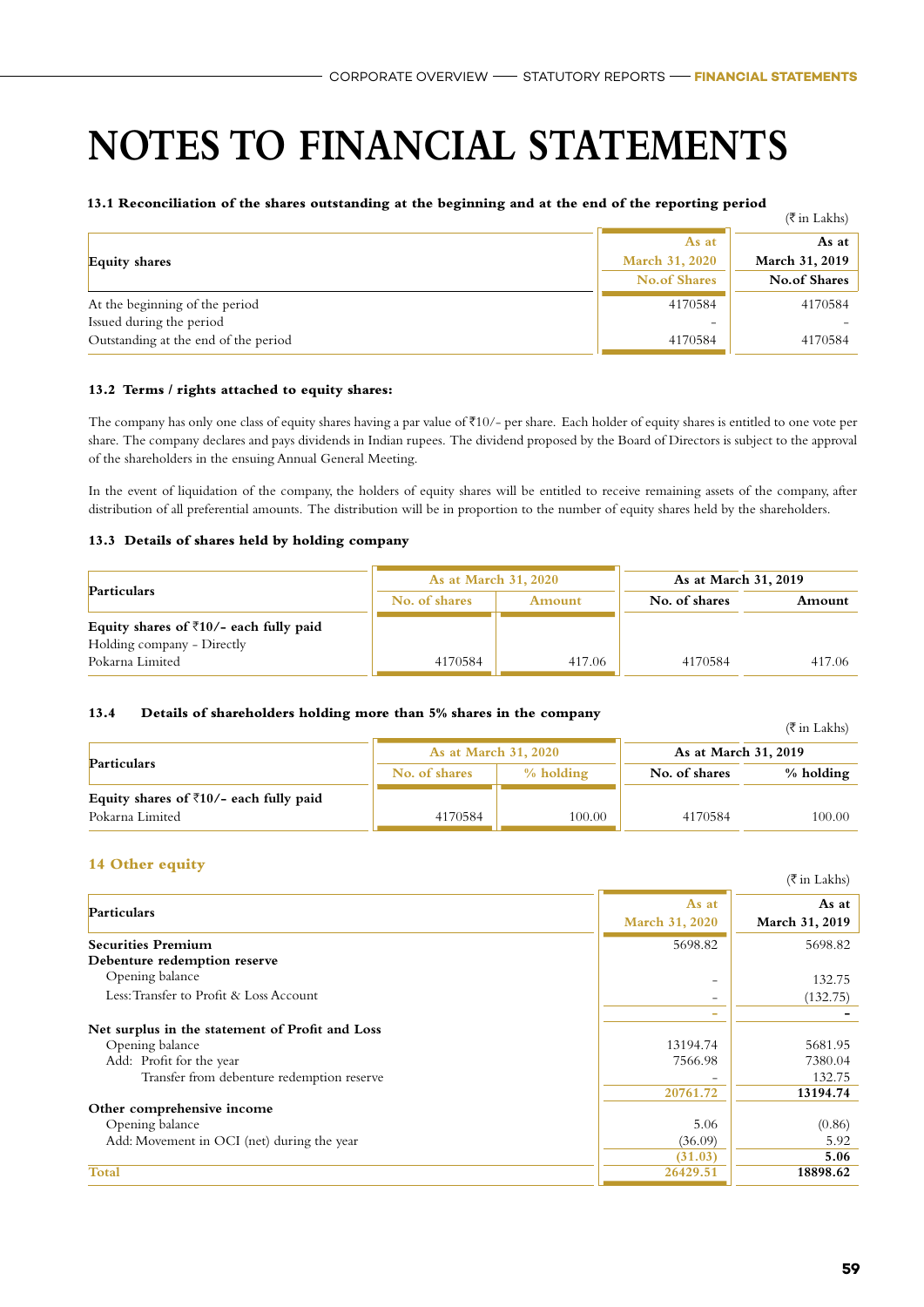(H in Lakhs)

# **NOTES TO FINANCIAL STATEMENTS**

#### **15 Borrowings**

#### **A. Non-current**

|                                               |                                | (ব in Lakhs)            |
|-----------------------------------------------|--------------------------------|-------------------------|
| Particulars                                   | As at<br><b>March 31, 2020</b> | As at<br>March 31, 2019 |
| Secured loans - From banks (refer note. 15.1) |                                |                         |
| Term loans in Indian rupees                   | 3803.92                        | 3073.01                 |
| Term loans in Foreign currency                | 7053.89                        | 1209.00                 |
| Unsecured loans                               |                                |                         |
| Loans & advances from related parties         |                                |                         |
| Loans from directors                          | 2717.95                        | 2887.61                 |
| Inter corporate deposits                      | 6488.09                        | 5838.60                 |
| <b>Total</b>                                  | 20063.85                       | 13008.22                |

#### **B. Current**

|                                                                  |                       | $(\overline{\xi}$ in Lakhs) |
|------------------------------------------------------------------|-----------------------|-----------------------------|
| <b>Particulars</b>                                               | As at                 | As at                       |
|                                                                  | <b>March 31, 2020</b> | March 31, 2019              |
| Secured loans - From banks                                       |                       |                             |
| Working capital loans – repayable on demand – (refer note. 15.1) |                       |                             |
| Cash Credit Facilities in Indian rupees                          | 400.29                |                             |
| Packing credit loans in Indian rupees                            | 854.90                | 1485.24                     |
| Packing credit loans in Foreign currency                         | 1342.32               | 821.79                      |
| Bill discounting facilities in Indian rupees                     |                       | 1253.41                     |
| <b>Total</b>                                                     | 2597.51               | 3560.44                     |
|                                                                  |                       |                             |

15.1 Indian rupee term loans, foreign currency loans & working capital facilities of ₹2105.69 lakhs from Union Bank of India, Bank of India & Indian Overseas Bank of under consortium are secured by a first charge ranking pari-passu mortgage over leasehold interests under the land lease agreement and equitable mortgage of buildings along with the plant & machinery including current assets such as inventories, book debts and other receivables both present and future of the unit situated at Visakhapatnam and personal guarantees of the Directors (other than independent directors).

Further 51% of the shares held by Pokarna Limited in the company are also pledged against the borrowing from the banks.

Indian rupee term loan and foreign currency loans of  $\bar{\xi}$  9711.47 lakhs from Union bank of India for Unit 2 at Mekaguda Gram Panchayat, Dooskal Village, Ranga Reddy District is secured by a first charge on entire assets and also 2nd pari passu charge on the entire assets (both movable and immovable) of existing unit at Visakhapatnam as a additional collateral security and personal guarantees of the Directors (other than independent directors) and corporate guarantee by parent company Pokarna Limited till the achievement of date of commercial operations.

Cash credit facilities in Indian rupees carries interest @ 11.75% to 12.75%, Packing credit loans in Indian rupees carries interest @ 8.9% to 9.45%, Packing credit loans in foreign currency carries interest @ 2.77% to 4.41% and Bill discounting facilities in Indian currency carries interest  $(a)$  8.85% to 9.75%.

Other term loans of  $\bar{\tau}$  99.51 lakhs are for purchase of assets, secured by hypothecation of respective assets and personal guarantee of the Directors (other than Independent directors).

| 15.2 Maturity profile of term loans from banks are as set out below |  |  |
|---------------------------------------------------------------------|--|--|
|---------------------------------------------------------------------|--|--|

| 15.2 Maturity profile of term loans from banks are as set out below: |        |        |        |        | $(\overline{\xi}$ in Lakhs) |
|----------------------------------------------------------------------|--------|--------|--------|--------|-----------------------------|
| 2021-22<br>2023-24<br>$2022 - 23$<br>2020-21<br>Rate of interest     |        |        |        |        | $2024 - 25 \&$              |
|                                                                      |        |        |        |        | Beyond                      |
| 1 yr. MCLR plus 2.7% to 3.9% -11.60% to 12.75%                       | 347.69 | 602.31 | 331.61 | 331.61 | 2486.57                     |
| Six months libor plus $425$ bps $-4.96\%$                            | 663.52 | 983.29 | 639.54 | 639.54 | 4791.48                     |

The Maturity profile of term loans availed from the banks has been recomputed as per regulatory package given by RBI vide circular dated 27th March 2020 including interest for the period from April to August 2020.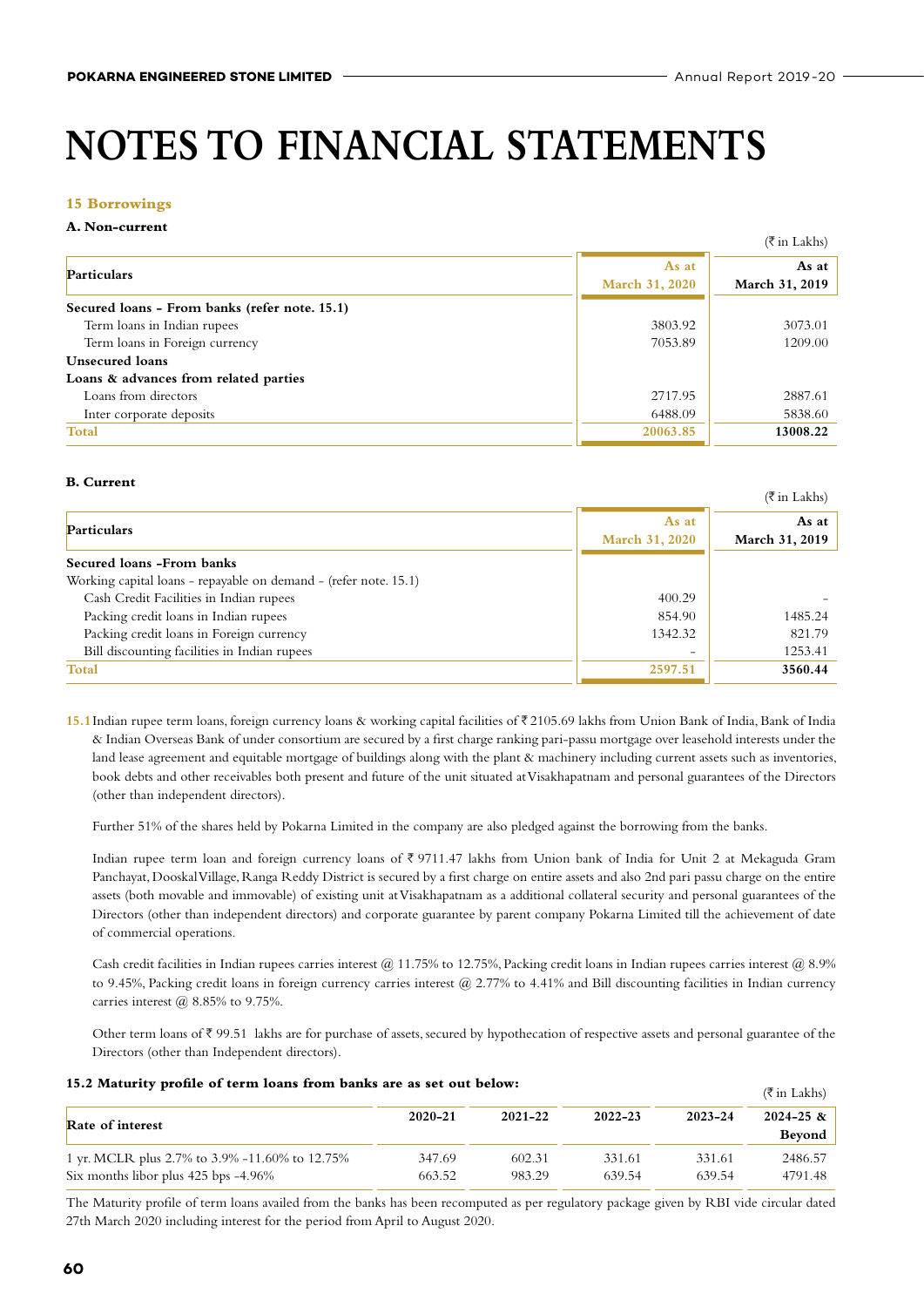#### **16 Other financial liabilities**

#### **A. Non-Current**

|                                  |                                | (₹in Lakhs)             |
|----------------------------------|--------------------------------|-------------------------|
| Particulars                      | As at<br><b>March 31, 2020</b> | As at<br>March 31, 2019 |
| Lease liability (refer note. 42) | 178.92                         |                         |
| Total                            | 178.92                         |                         |

#### **B. Current**

|                                             |                                | $(\bar{\bar{\tau}})$ in Lakhs) |
|---------------------------------------------|--------------------------------|--------------------------------|
| Particulars                                 | As at<br><b>March 31, 2020</b> | As at<br>March 31, 2019        |
| Current maturities of long term borrowings: |                                |                                |
| Secured - From banks (refer note, 15.1)     |                                |                                |
| Term loans in Indian rupees                 | 395.34                         | 623.34                         |
| Term loans in Foreign currency              | 663.52                         | 1074.66                        |
| Lease liability (refer note. 42)            | 57.64                          |                                |
| Interest accrued but not due on borrowings  | 0.19                           | 0.34                           |
| Interest accrued and due on borrowings      | 0.33                           |                                |
| <b>Total</b>                                | 1117.02                        | 1698.34                        |

#### **17 Provisions**

#### **A. Non-current**

| A. ivon-current                          |                                | $(\overline{\xi}$ in Lakhs)    |
|------------------------------------------|--------------------------------|--------------------------------|
| Particulars                              | As at<br><b>March 31, 2020</b> | As at<br><b>March 31, 2019</b> |
| For employee benefits                    |                                |                                |
| Gratuity (refer note. 25(1a))            | 185.47                         | 113.69                         |
| Compensated absence (refer note. 25(1b)) | 69.35                          | 40.17                          |
| <b>Total</b>                             | 254.82                         | 153.86                         |

#### **B. Current**

|                                          |                         | $(\overline{\xi}$ in Lakhs) |
|------------------------------------------|-------------------------|-----------------------------|
| Particulars                              | As at<br>March 31, 2020 | As at<br>March 31, 2019     |
| For employee benefits                    |                         |                             |
| Gratuity (refer note. 25(1a))            | 6.99                    | 5.19                        |
| Compensated absence (refer note. 25(1b)) | 4.47                    | 3.03                        |
| Others                                   |                         |                             |
| Warranties                               | 861.49                  | 583.22                      |
| <b>Total</b>                             | 872.95                  | 591.44                      |

#### **17.1**

| .                      |                    |                         |                       | (₹ in Lakhs)       |
|------------------------|--------------------|-------------------------|-----------------------|--------------------|
| Particulars            | Opening<br>balance | Provision<br>recognized | Provision<br>utilized | Closing<br>balance |
| Provision for warranty | 583.22             | 294.74                  | 16.47                 | 861.49             |

Product warranties: The company gives warranties on its products in the nature of repairs / replacement, which fail to perform satisfactorily during warranty period. Provision made represents the amount of the expected cost of meeting such obligation on account of rectification / replacement. The timing of outflows is expected to be within a period of 1- 2 years.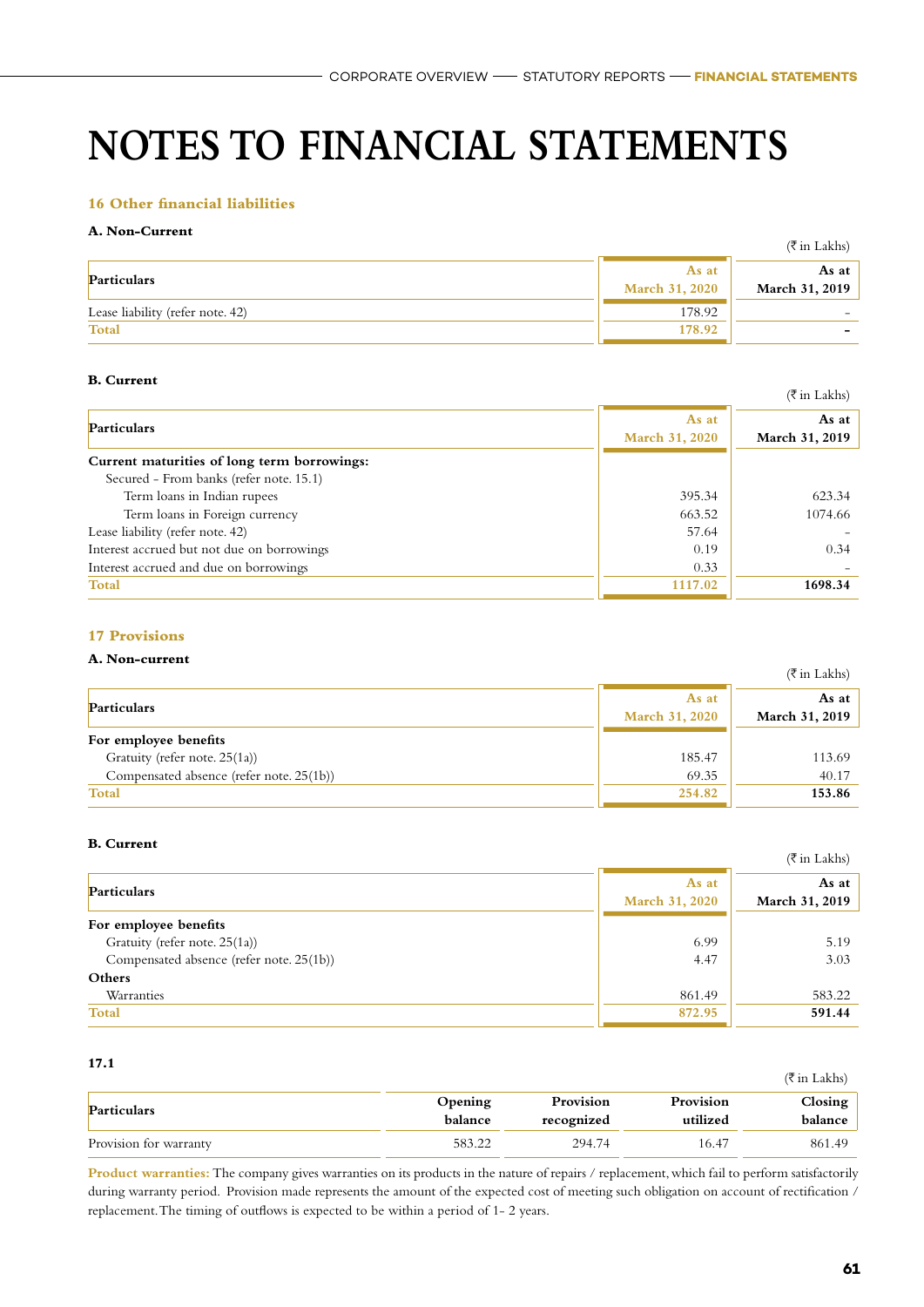$\mathcal{L}(\mathcal{L})$ 

# **NOTES TO FINANCIAL STATEMENTS**

#### **18 Other liabilities**

#### **A. Non-current**

|                                                |                                | $(\overline{\xi}$ in Lakhs) |
|------------------------------------------------|--------------------------------|-----------------------------|
| <b>Particulars</b>                             | As at<br><b>March 31, 2020</b> | As at<br>March 31, 2019     |
| Creditors for Capital Expenditure <sup>*</sup> | 18711.05                       |                             |
| <b>Total</b>                                   | 18711.05                       | -                           |

\*Creditors for capital expenditure of H16428.87 lakhs is covered by letter of credit (part of 25000 lakhs term loan) from Union Bank of India, which is secured by first charge on land and building and hypothecation of plant & machinery and other assets of the Unit-2 at Mekaguda Gram Panchayat, Dooskal Village, Ranga Reddy District.

#### **B. Current**

|                                   |                         | $(\overline{\xi}$ in Lakhs)    |
|-----------------------------------|-------------------------|--------------------------------|
| Particulars                       | As at<br>March 31, 2020 | As at<br><b>March 31, 2019</b> |
| Advance received from customers   | 171.65                  | 281.38                         |
| Creditors for capital expenditure | 2069.23                 | 1103.37                        |
| Statutory liabilities             | 59.20                   | 52.89                          |
| Other liabilities                 | 587.67                  | 574.14                         |
| <b>Total</b>                      | 2887.75                 | 2011.78                        |

#### **19 Trade payables**

|                                                                                           |                                | $(5 \text{ in Lakk})$   |
|-------------------------------------------------------------------------------------------|--------------------------------|-------------------------|
| Particulars                                                                               | As at<br><b>March 31, 2020</b> | As at<br>March 31, 2019 |
| a) total outstanding dues of Micro Enterprises and Small enterprises                      | 2.04                           | 8.33                    |
| b) total outstanding dues of creditors other than Micro Enterprises and Small enterprises | 2449.51                        | 3134.02                 |
| Total                                                                                     | 2451.55                        | 3142.35                 |

#### **19.1 Disclosure in accordance with Section 22 of micro, small and medium enterprises development Act, 2006** (H in Lakhs)

|                                                                                 |                          | $\left(\right)$ III LANIS   |
|---------------------------------------------------------------------------------|--------------------------|-----------------------------|
|                                                                                 | As at                    | As at $ $<br>March 31, 2019 |
|                                                                                 |                          |                             |
| Principal amount due to suppliers registered under the MSMED Act and            |                          |                             |
| remaining unpaid at the year end                                                |                          |                             |
| Interest due to suppliers registered under the MSMED Act and remaining unpaid   |                          |                             |
| as at the year end                                                              |                          |                             |
| Principal amount paid to suppliers registered under the MSMED Act, beyond the   |                          |                             |
| appointed day during the year                                                   | 0.23                     |                             |
| Interest paid, under section 16 of MSMED Act, to suppliers registered under the |                          |                             |
| Act, beyond the appointed day during the year                                   |                          |                             |
| Interest due and payable towards suppliers registered under MSMED Act, for      |                          |                             |
| payments already made                                                           |                          |                             |
| Interest accrued and remaining unpaid at the end of accounting year             |                          |                             |
| Further interest remaining due and payable for earlier years                    |                          |                             |
|                                                                                 | <b>Sl.No.Particulars</b> | March 31, 2020              |

The information as required to be disclosed under the Micro, Small and Medium Enterprises Development Act, 2006 has been determined to the extent such parties have been identified on the basis of information available with the company, regarding the status of registration of such vendor under the said Act, as per the intimation received from them on the request made by the company.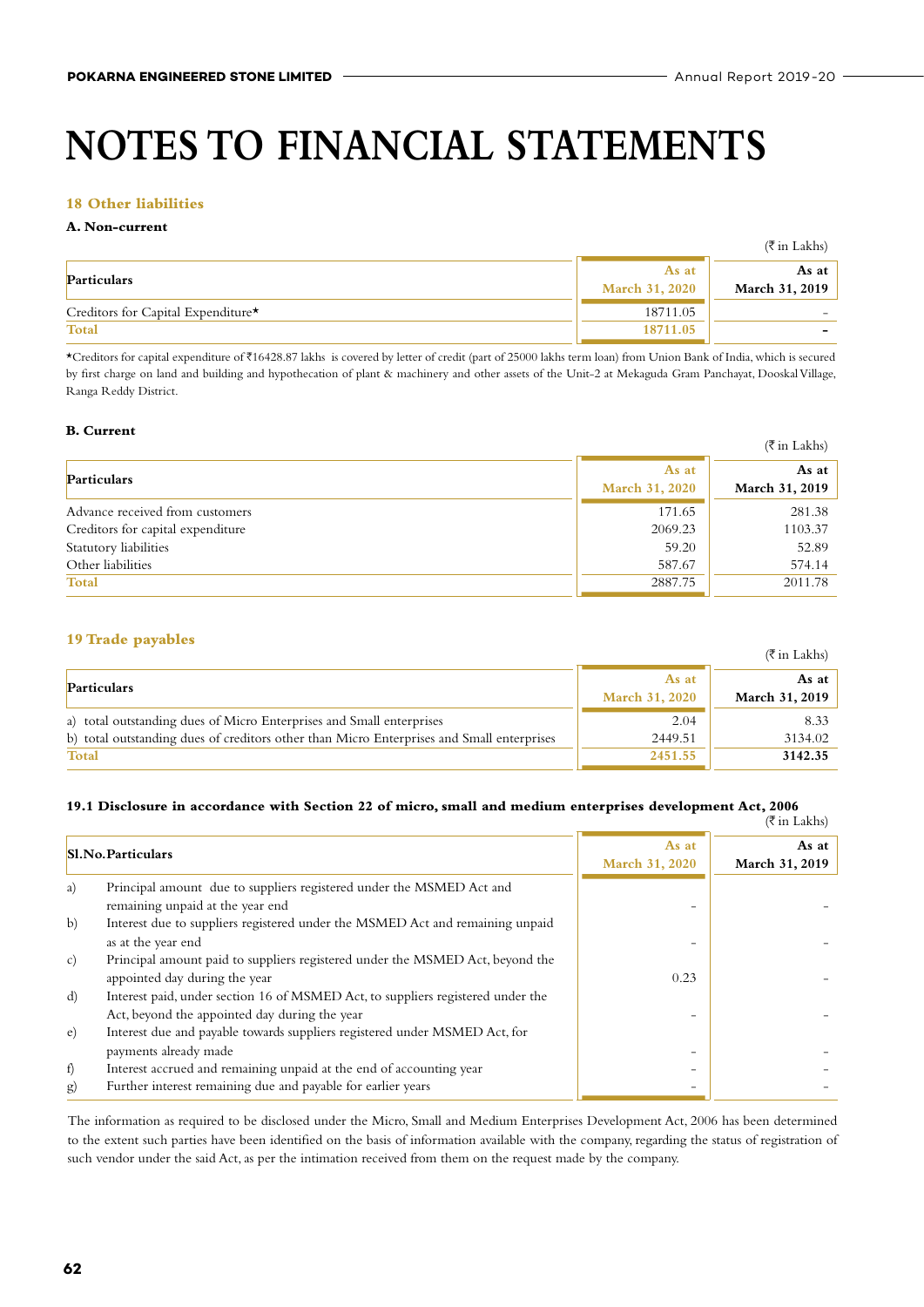### **20 Current tax liabilities (net)**

| so quitent tux hubmittes (net) |                       | $(\bar{\bar{\tau}}$ in Lakhs) |
|--------------------------------|-----------------------|-------------------------------|
| Particulars                    | As at                 | As at                         |
|                                | <b>March 31, 2020</b> | March 31, 2019                |
| Provision for income tax       | 1790.15               | 2040.98                       |
| Less: Advance tax              | 915.90                | 1512.64                       |
| <b>Total</b>                   | 874.25                | 528.34                        |

#### **21 Revenue from operations**

|                  |                       | (₹in Lakhs)    |
|------------------|-----------------------|----------------|
| Particulars      | Year ended            | Year ended     |
|                  | <b>March 31, 2020</b> | March 31, 2019 |
| Sale of products | 31642.66              | 31567.52       |
| Sale of services | 34.11                 | 27.90          |
| <b>Total</b>     | 31676.77              | 31595.42       |

### **22 Other income**

|                                               |                | $(\overline{\tau}$ in Lakhs) |
|-----------------------------------------------|----------------|------------------------------|
| Particulars                                   | Year ended     | Year ended                   |
|                                               | March 31, 2020 | March 31, 2019               |
| Interest income on                            |                |                              |
| Bank deposits                                 | 25.18          | 27.24                        |
| Others                                        | 28.81          | 10.30                        |
| Exchange gain (net)                           | 400.55         | 713.07                       |
| Scrap sales                                   | 16.51          | 22.09                        |
| Insurance claim                               | 0.59           | 0.47                         |
| Sundry credit balances written back           |                | 0.42                         |
| Allowance for credit losses written back      |                | 2.86                         |
| Profit on sale of property, plant & equipment | 0.43           |                              |
| <b>Total</b>                                  | 472.07         | 776.45                       |

#### **23 Cost of raw material consumed**

| - Cost of fun mantel and computed |                              | $(\overline{\tau}$ in Lakhs) |
|-----------------------------------|------------------------------|------------------------------|
| Particulars                       | Year ended<br>March 31, 2020 | Year ended<br>March 31, 2019 |
| Opening stock<br>Add: Purchases   | 1129.53<br>10274.88          | 739.81<br>11639.33           |
| Less: Closing stock               | 11404.41<br>920.77           | 12379.14<br>1129.53          |
| Total                             | 10483.64                     | 11249.61                     |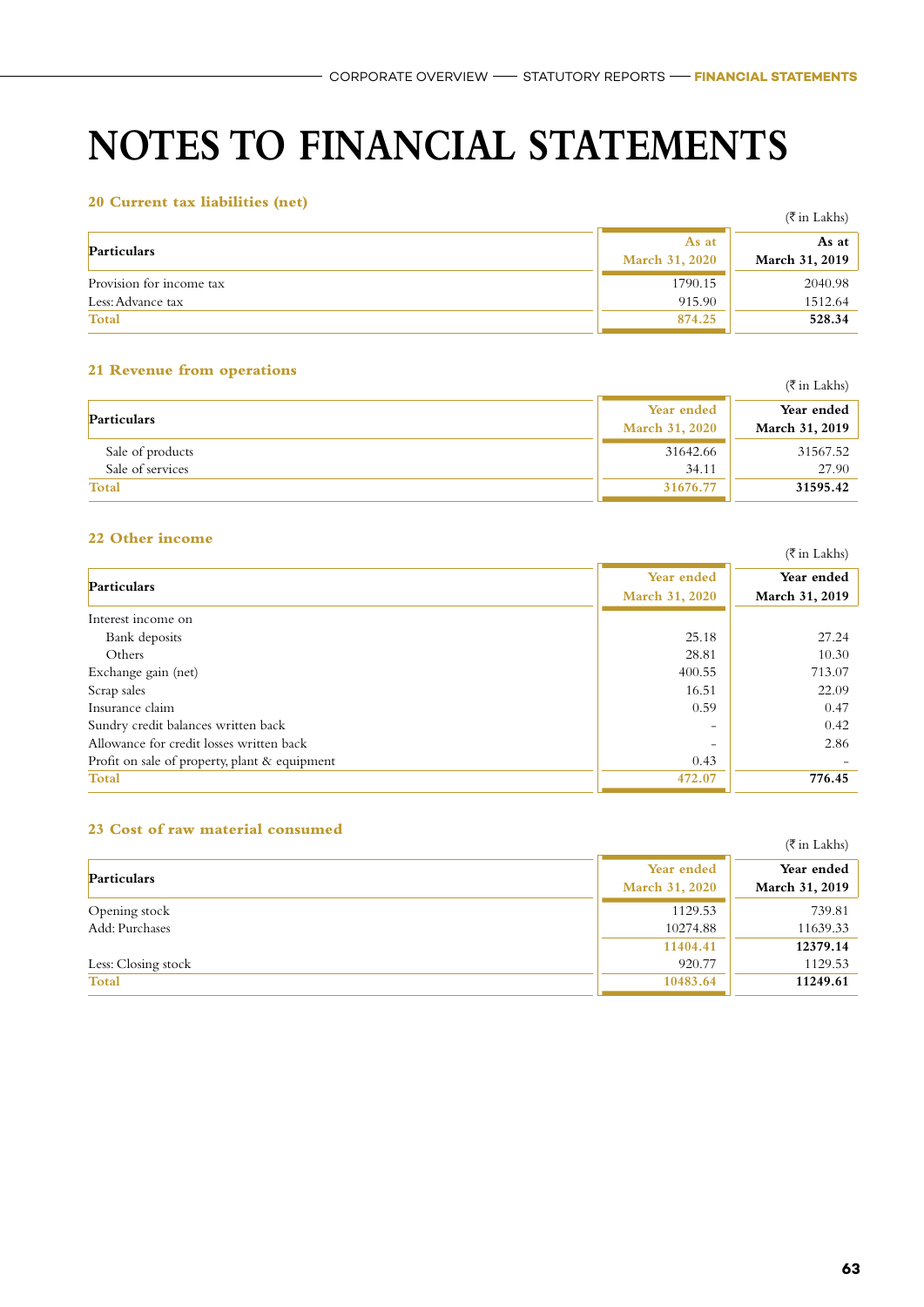#### **24 Changes in stock of finished goods, work-in-progress**

| $-$ . Can was given and become the analysis of give way in the and particle $-$ |                       | $(\overline{\tau}$ in Lakhs) |
|---------------------------------------------------------------------------------|-----------------------|------------------------------|
| Particulars                                                                     | Year ended            | Year ended                   |
|                                                                                 | <b>March 31, 2020</b> | March 31, 2019               |
| Inventories at the beginning of the year                                        |                       |                              |
| Finished goods                                                                  | 3827.14               | 4687.45                      |
| Work-in-progress                                                                | 368.13                | 634.00                       |
|                                                                                 | 4195.27               | 5321.45                      |
| Inventories at the end of the year                                              |                       |                              |
| Finished goods                                                                  | 3238.35               | 3827.14                      |
| Work-in-progress                                                                | 174.37                | 368.13                       |
|                                                                                 | 3412.72               | 4195.27                      |
| <b>Total</b>                                                                    | 782.55                | 1126.18                      |

#### **25 Employee benefits expense**

|                                                |                              | $(\bar{\bar{\tau}}$ in Lakhs)       |
|------------------------------------------------|------------------------------|-------------------------------------|
| Particulars                                    | Year ended<br>March 31, 2020 | Year ended<br><b>March 31, 2019</b> |
| Salaries, wages, bonus & allowances            | 1910.20                      | 1654.23                             |
| Contribution to provident fund and other funds | 80.12                        | 69.43                               |
| Retirement benefits                            | 55.62                        | 46.78                               |
| Staff welfare expense                          | 106.22                       | 79.46                               |
| <b>Total</b>                                   | 2152.16                      | 1849.90                             |

#### **25.1 Employee benefits:**

| 23.1 Employee benefits.                   |                                     | (₹in Lakhs)                  |
|-------------------------------------------|-------------------------------------|------------------------------|
| <b>Particulars</b>                        | Year ended<br><b>March 31, 2020</b> | Year ended<br>March 31, 2019 |
| Defined contribution plan                 |                                     |                              |
| Employer's contribution to provident fund | 70.40                               | 52.95                        |

#### **Defined benefit plan**

The present value of gratuity obligation is determined based on actuarial valuation using the projected unit credit method, which recognizes each period of service as giving rise to additional unit of employee benefit entitlement and measures each unit separately to build up the final obligation. The obligation for compensated absence is recognized in the same manner as gratuity.

#### **a) Retiring gratuity:**

#### **(i) The following table sets out the amounts recognised in the financial statements in respect of retiring gratuity plan:** rum<br>(₹in Lakhs)

|                                         |                                     | $\left(\right)$ III Lanis)   |
|-----------------------------------------|-------------------------------------|------------------------------|
| <b>Particulars</b>                      | Year ended<br><b>March 31, 2020</b> | Year ended<br>March 31, 2019 |
| Change in defined benefit obligations:  |                                     |                              |
| Obligation at the beginning of the year | 118.88                              | 91.15                        |
| Current service costs                   | 30.45                               | 22.81                        |
| Interest costs                          | 8.82                                | 6.83                         |
| Remeasurement (gain)/losses             | 36.52                               | 0.54                         |
| Past service cost                       | $\overline{\phantom{0}}$            |                              |
| Benefit paid                            | (2.21)                              | (2.45)                       |
| Obligation at the end of the year       | 192.46                              | 118.88                       |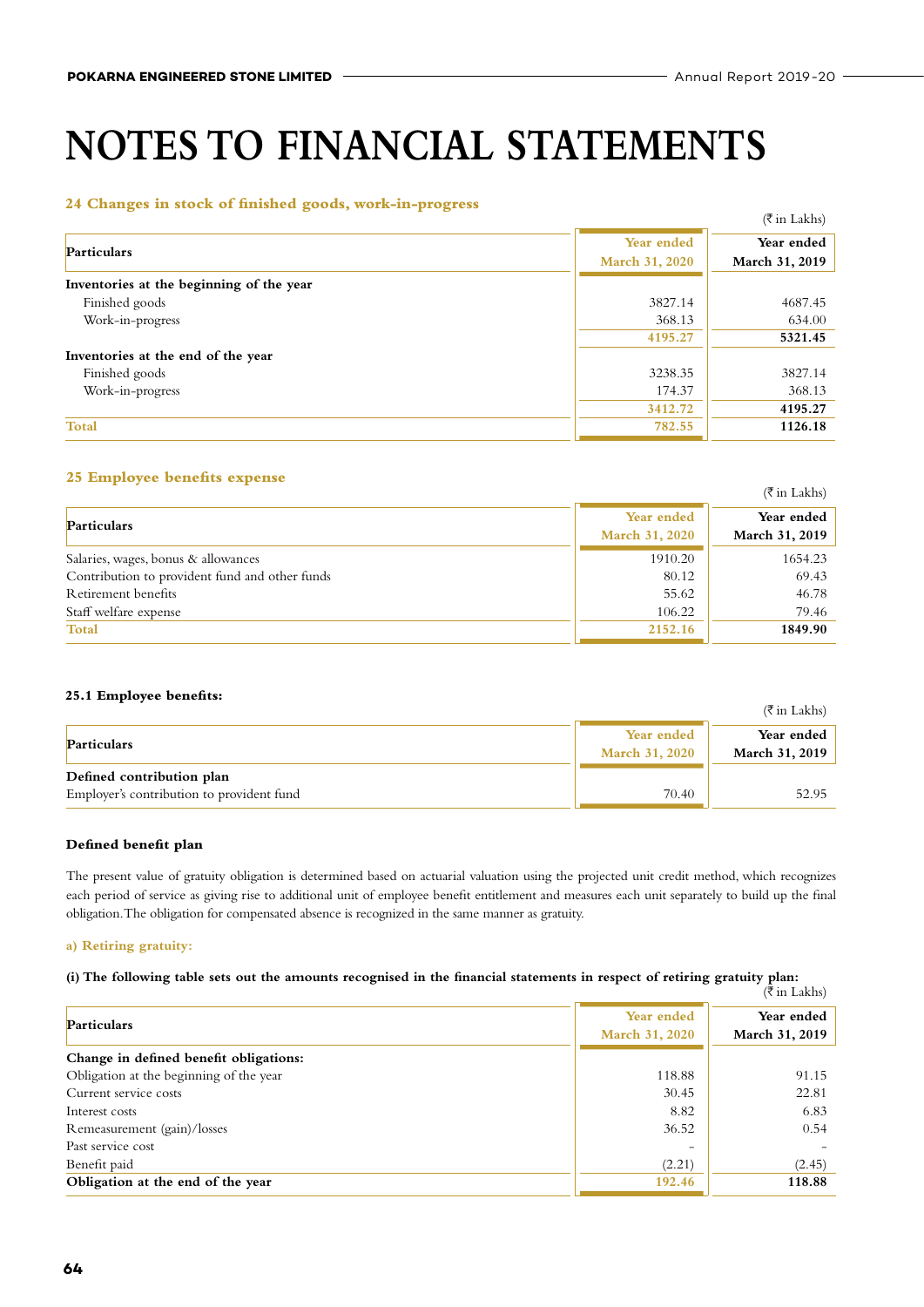#### **25 Employee benefits expense (Contd..)**

|                                                                                  |                              | $(\overline{\tau}$ in Lakhs) |
|----------------------------------------------------------------------------------|------------------------------|------------------------------|
| <b>Particulars</b>                                                               | Year ended<br>March 31, 2020 | Year ended<br>March 31, 2019 |
| Change in plan assets:<br>Fair value of plan assets at the beginning of the year |                              |                              |
| Interest income                                                                  |                              |                              |
| Remeasurement gain/(losses)<br>Employers' contributions                          | 2.21                         | 2.45                         |
| Benefits paid                                                                    | (2.21)                       | (2.45)                       |
| Fair value of plan assets at the end of the year                                 | ۰                            |                              |

#### **Amounts recognised in the balance sheet consists of:**

|                                                              |                       | $(\overline{\tau}$ in Lakhs) |
|--------------------------------------------------------------|-----------------------|------------------------------|
| Particulars                                                  | As at                 | As at                        |
|                                                              | <b>March 31, 2020</b> | March 31, 2019               |
| Fair value of plan assets at beginning/end of the year       |                       |                              |
| Present value of obligation at the beginning/end of the year | 192.46                | 118.88                       |
|                                                              | 192.46                | 118.88                       |
| Recognised as:                                               |                       |                              |
| Retirement benefit liability - Current                       | 6.99                  | 5.19                         |
| Retirement benefit liability - Non-current                   | 185.47                | 113.69                       |

#### **Expenses recognised in the statement of profit and loss consists of:**

|                                                                      |                       | $(\overline{\tau}$ in Lakhs) |
|----------------------------------------------------------------------|-----------------------|------------------------------|
| Particulars                                                          | Year ended            | Year ended                   |
|                                                                      | <b>March 31, 2020</b> | March 31, 2019               |
| <b>Employee benefits expenses:</b>                                   |                       |                              |
| Current service costs                                                | 27.65                 | 22.81                        |
| Interest costs                                                       | 8.82                  | 6.84                         |
|                                                                      | 36.47                 | 29.65                        |
| Other comprehensive income:                                          |                       |                              |
| $(Gain)/loss$ on plan assets                                         |                       |                              |
| Actuarial (gain)/loss arising from changes in demographic Assumption |                       |                              |
| Actuarial (gain)/loss arising from changes in financial assumption   | 22.66                 | (0.16)                       |
| Actuarial (gain)/loss arising from changes in experience adjustments | 14.56                 | 0.70                         |
|                                                                      | 37.22                 | 0.54                         |
| Expenses recognised in the statement of profit and loss              | 73.69                 | 30.19                        |
|                                                                      |                       |                              |

#### **(ii) The key assumptions used in accounting for retiring gratuity is as below:**

| $\mu$ , the net assumptions used in accounting for retring gradual, is as ocion. |                                | $(\bar{\bar{\tau}}$ in Lakhs)  |
|----------------------------------------------------------------------------------|--------------------------------|--------------------------------|
| Particulars                                                                      | As at<br><b>March 31, 2020</b> | As at<br><b>March 31, 2019</b> |
| Discount rate (per annum)                                                        | 6.64%                          | 7.61%                          |
| Rate of escalation in salary (per annum)                                         | 8.00%                          | 8.00%                          |

(iii) The estimates of future salary increases considered in actuarial valuation, take into account inflation, seniority, promotion and other relevant factors.

(iv) The table below outlines the effect on obligation in the event of a decrease/increase of 1% in the assumptions used.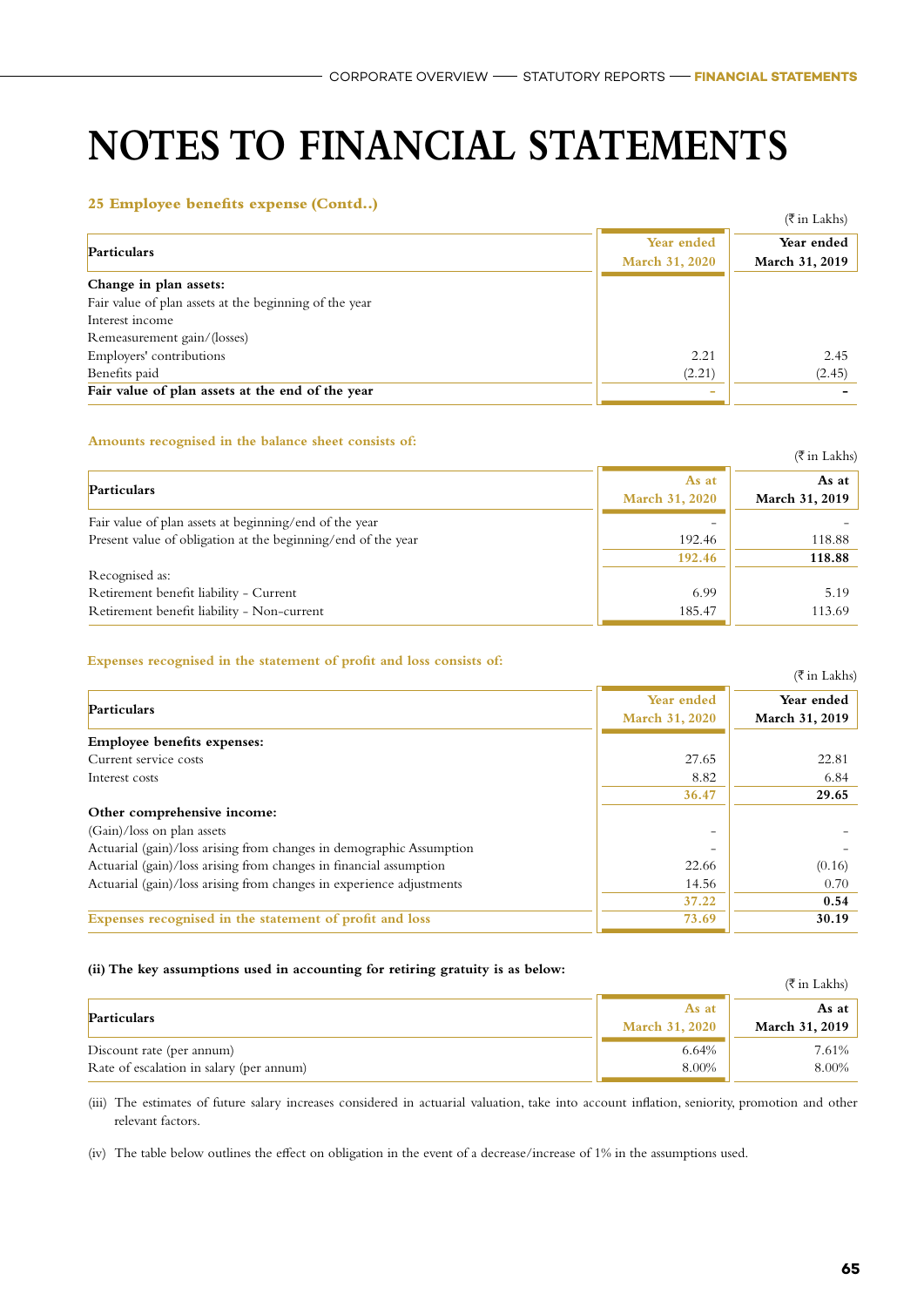#### **25 Employee benefits expense (Contd..)**

**As at March 31, 2020**

|                              |                                                                  | $(\bar{\bar{\tau}})$ in Lakhs)                                                                               |
|------------------------------|------------------------------------------------------------------|--------------------------------------------------------------------------------------------------------------|
| <b>Assumption</b>            | Change in assumption                                             | Impact on scheme liabilities                                                                                 |
| Discount rate<br>Salary rate | Increase by 1%, decrease by 1%<br>Increase by 1%, decrease by 1% | Decrease by ₹221.87 lakhs, increase by ₹168.36 lakhs<br>Increase by ₹219.88 lakhs, decrease by ₹169.57 lakhs |

#### **As at March 31, 2019**

|                   |                                | (₹in Lakhs)                                          |
|-------------------|--------------------------------|------------------------------------------------------|
| <b>Assumption</b> | Change in assumption           | Impact on scheme liabilities                         |
| Discount rate     | Increase by 1%, decrease by 1% | Decrease by ₹136.38 lakhs, increase by ₹104.50 lakhs |
| Salary rate       | Increase by 1%, decrease by 1% | Increase by ₹135.08 lakhs, decrease by ₹105.36 lakhs |

The above sensitivities may not be representative of the actual change as it is unlikely that the change in assumptions would occur in isolation of one another as some of the assumptions may be correlated.

#### **b) Compensated absence:**

### (i) The following table sets out the amounts recognised in the financial statements in respect of compensated absence:<br>( $\bar{\tau}$  in Lakhs)

|                                         |                       | (АНГЕЗКИЯ)            |
|-----------------------------------------|-----------------------|-----------------------|
| <b>Particulars</b>                      | Year ended            | Year ended            |
|                                         | <b>March 31, 2020</b> | <b>March 31, 2019</b> |
| Change in defined benefit obligations:  |                       |                       |
| Obligation at the beginning of the year | 43.20                 | 38.54                 |
| Current service costs                   | 17.88                 | 14.31                 |
| Interest costs                          | 3.16                  | 2.82                  |
| Remeasurement (gain)/losses             | 11.17                 | (9.63)                |
| Benefit paid                            | (1.59)                | (2.84)                |
| Obligation at the end of the year       | 73.82                 | 43.20                 |

|                                                        |                                     | $(\overline{\xi}$ in Lakhs)  |
|--------------------------------------------------------|-------------------------------------|------------------------------|
| Particulars                                            | Year ended<br><b>March 31, 2020</b> | Year ended<br>March 31, 2019 |
| Change in plan assets:                                 |                                     |                              |
| Fair value of plan assets at the beginning of the year |                                     |                              |
| Interest income                                        |                                     |                              |
| Remeasurement gain/(losses)                            |                                     |                              |
| Employers' contributions                               | 1.59                                | 2.84                         |
| Benefits paid                                          | (1.59)                              | (2.84)                       |
| Fair value of plan assets at the end of the year       | -                                   |                              |

#### **Amounts recognised in the balance sheet consists of:**

| THIS WAS TO CHAIN TO ALL THE CHANNELLY CALLERY COMMANDS OF                                         |                                | $(\overline{\tau}$ in Lakhs) |
|----------------------------------------------------------------------------------------------------|--------------------------------|------------------------------|
| Particulars                                                                                        | As at<br><b>March 31, 2020</b> | As at $ $<br>March 31, 2019  |
| Fair value of plan assets at beginning/end of the year<br>Short term compensated absence liability |                                |                              |
| Present value of obligation at the beginning/end of the year                                       | 73.82<br>73.82                 | 43.20<br>43.20               |
| Recognised as:                                                                                     |                                |                              |
| Retirement benefit liability - Current                                                             | 4.47                           | 3.03                         |
| Retirement benefit liability - Non-current                                                         | 69.35                          | 40.17                        |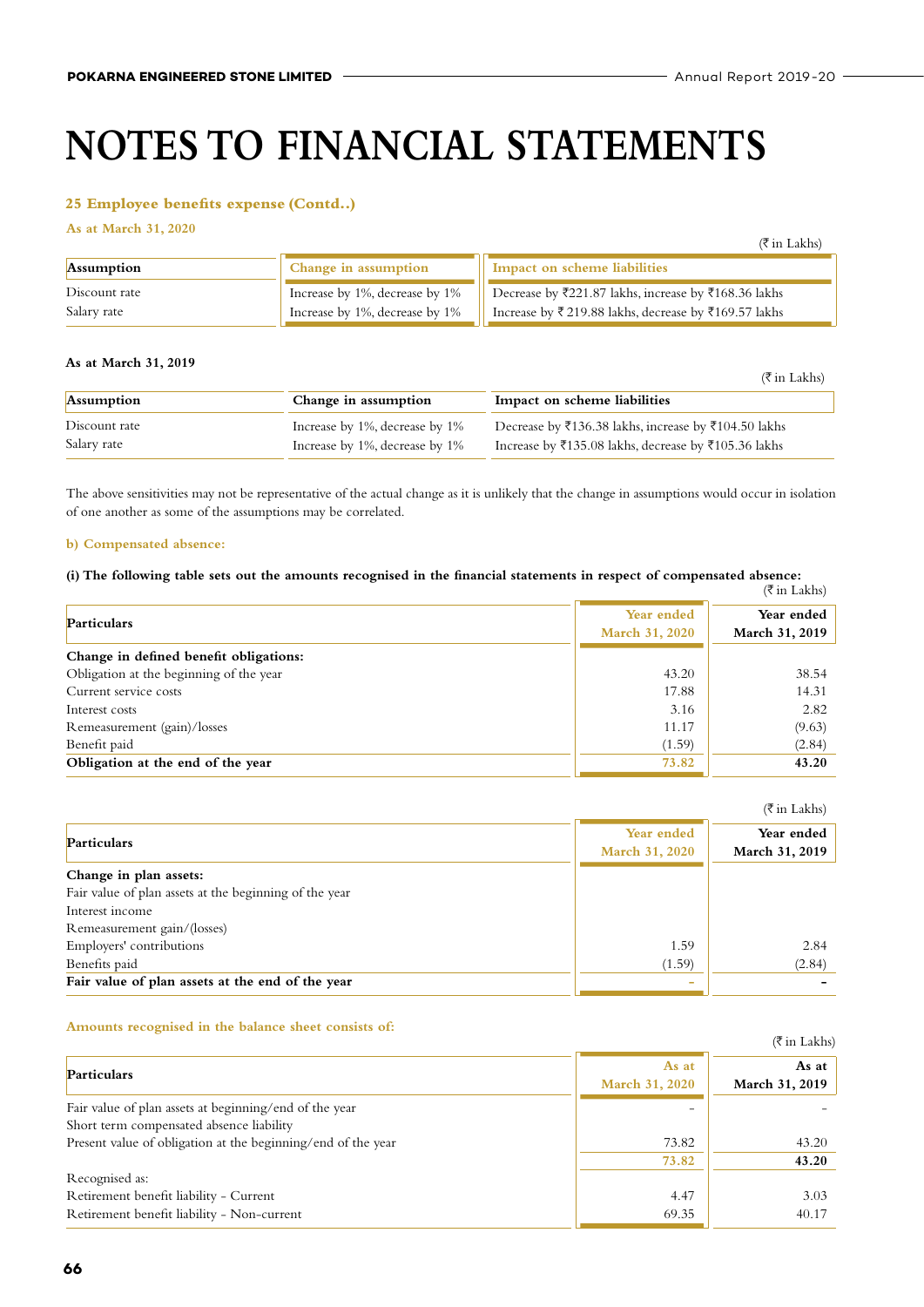#### **25 Employee benefits expense (Contd..)**

#### **Expenses recognised in the statement of profit and loss consists of:**

|                                                                      |                       | $(\overline{\xi}$ in Lakhs) |
|----------------------------------------------------------------------|-----------------------|-----------------------------|
| Particulars                                                          | Year ended            | Year ended                  |
|                                                                      | <b>March 31, 2020</b> | <b>March 31, 2019</b>       |
| <b>Employee benefits expenses:</b>                                   |                       |                             |
| Current service costs                                                | 15.99                 | 14.31                       |
| Interest costs                                                       | 3.16                  | 2.82                        |
|                                                                      | 19.15                 | 17.13                       |
| Other comprehensive income:                                          |                       |                             |
| $(Gain)/loss$ on plan assets                                         |                       |                             |
| Actuarial (gain)/loss arising from changes in demographic Assumption |                       |                             |
| Actuarial (gain)/loss arising from changes in financial assumption   | 8.50                  | (0.06)                      |
| Actuarial (gain)/loss arising from changes in experience adjustments | 3.52                  | (9.57)                      |
|                                                                      | 12.02                 | (9.63)                      |
| Expenses recognised in the statement of profit and loss              | 31.17                 | 7.50                        |

#### **(ii) The key assumptions used in accounting for compensated absence is as below:**

| $\mu$ , the net assumptions used in accounting for compensated assence is as before. |                                | $(\bar{\bar{\tau}}$ in Lakhs)  |
|--------------------------------------------------------------------------------------|--------------------------------|--------------------------------|
| Particulars                                                                          | As at<br><b>March 31, 2020</b> | As at<br><b>March 31, 2019</b> |
| Discount rate (per annum)<br>Rate of escalation in salary (per annum)                | 6.64%<br>8.00%                 | 7.61%<br>8.00%                 |

(iii) The estimates of future salary increases considered in actuarial valuation, take into account inflation, seniority, promotion and other relevant factors.

'(iv) The table below outlines the effect on obligation in the event of a decrease/increase of 1% in the assumptions used.

#### **As at March 31, 2020**

|                              |                                                                  | $(\bar{\bar{\tau}})$ in Lakhs)                                                                           |
|------------------------------|------------------------------------------------------------------|----------------------------------------------------------------------------------------------------------|
| <b>Assumption</b>            | Change in assumption                                             | Impact on scheme liabilities                                                                             |
| Discount rate<br>Salary rate | Increase by 1%, decrease by 1%<br>Increase by 1%, decrease by 1% | Decrease by ₹84.86 lakhs, increase by ₹64.80 lakhs<br>Increase by ₹84.44 lakhs, decrease by ₹64.96 lakhs |

#### **As at March 31, 2019**

|                              |                                                                  | (₹ in Lakhs)                                                                                             |
|------------------------------|------------------------------------------------------------------|----------------------------------------------------------------------------------------------------------|
| <b>Assumption</b>            | Change in assumption                                             | Impact on scheme liabilities                                                                             |
| Discount rate<br>Salary rate | Increase by 1%, decrease by 1%<br>Increase by 1%, decrease by 1% | Decrease by ₹49.50 lakhs, increase by ₹38.05 lakhs<br>Increase by ₹49.31 lakhs, decrease by ₹38.11 lakhs |

The above sensitivities may not be representative of the actual change as it is unlikely that the change in assumptions would occur in isolation of one another as some of the assumptions may be correlated.

#### **26 Depreciation & Amortization expense**

|                                                                                 |                                     | (уш такия)                   |
|---------------------------------------------------------------------------------|-------------------------------------|------------------------------|
| <b>Particulars</b>                                                              | Year ended<br><b>March 31, 2020</b> | Year ended<br>March 31, 2019 |
| Depreciation on Property, plant & equipment (owned assets)                      | 1013.02                             | 1082.86                      |
| Depreciation on Property, plant & equipment (leased assets) (refer note, $42$ ) | 85.77                               |                              |
| <b>Total</b>                                                                    | 1098.79                             | 1082.86                      |

 $\sqrt{+}$  in T in Lakehorn 1.1 in Lakehorn 1.1 in Lakehorn 1.1 in Lakehorn 1.1 in Lakehorn 1.1 in Lakehorn 1.1 in Lakehorn 1.1 in Lakehorn 1.1 in Lakehorn 1.1 in Lakehorn 1.1 in Lakehorn 1.1 in Lakehorn 1.1 in Lakehorn 1.1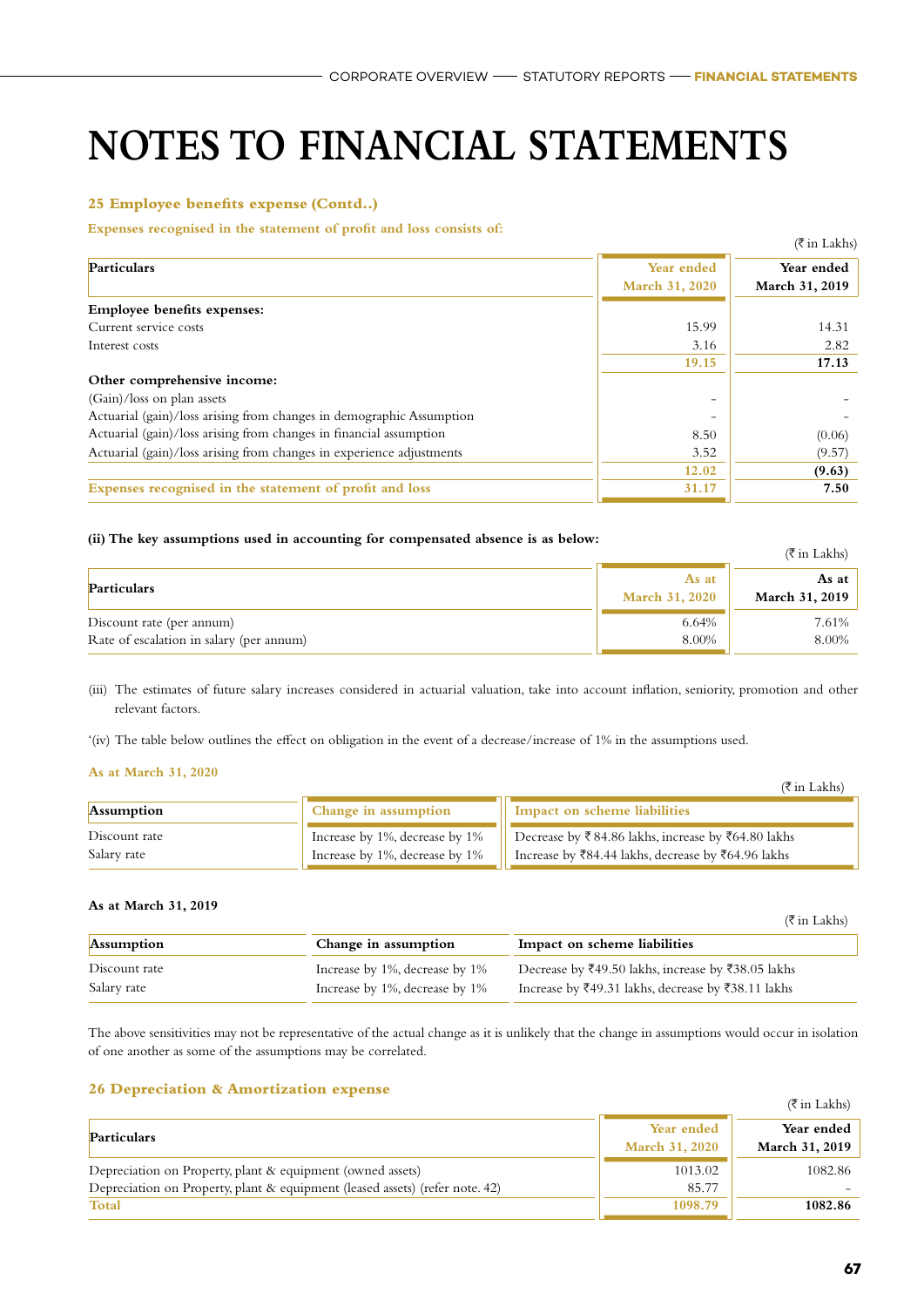#### **27 Finance costs**

| <i>AT</i> THRHICE COSLS                              |                                     | (₹ in Lakhs)                 |
|------------------------------------------------------|-------------------------------------|------------------------------|
| <b>Particulars</b>                                   | Year ended<br><b>March 31, 2020</b> | Year ended<br>March 31, 2019 |
| Interest on borrowings:                              |                                     |                              |
| – Banks                                              | 421.97                              | 781.16                       |
| - Others                                             | 1133.09                             | 1073.54                      |
| Interest expense on lease liability (refer note. 42) | 32.96                               |                              |
| Interest on taxes / duties                           | 51.72                               | 41.28                        |
| Interest on debentures                               |                                     | 58.41                        |
| Total                                                | 1639.74                             | 1954.39                      |

#### **28 Other expenses**

|                                            |                | (₹in Lakhs)    |
|--------------------------------------------|----------------|----------------|
|                                            | Year ended     | Year ended     |
| Particulars                                | March 31, 2020 | March 31, 2019 |
| Consumption of stores & spares             | 1913.80        | 2076.17        |
| Packing material                           | 384.88         | 428.10         |
| Processing & job work exp.                 | 119.12         | 120.61         |
| Power and fuel                             | 538.21         | 569.37         |
| Repairs and maintenance:                   |                |                |
| - Plant and machinery                      | 55.87          | 120.66         |
| - Building                                 | 2.25           | 15.00          |
| - Others                                   | 23.46          | 15.55          |
| Lease rent (refer note. 42)                |                | 11.86          |
| Rent (refer note. 42)                      | 6.00           | 60.29          |
| Amortization of land lease expenses        |                | 35.96          |
| Rates and taxes                            | 32.29          | 27.26          |
| Insurance                                  | 113.09         | 112.63         |
| Communication charges                      | 15.76          | 15.58          |
| Printing & stationery                      | 18.98          | 24.07          |
| Travelling & conveyance expenses           | 119.81         | 149.03         |
| Electricity charges                        | 17.30          | 14.22          |
| Vehicle maintenance                        | 67.04          | 61.38          |
| Auditors remuneration                      | 12.74          | 10.55          |
| Professional & consultancy                 | 327.51         | 66.43          |
| Directors sitting fee                      | 9.00           | 2.60           |
| Commission to Non-Executive Directors      | 26.18          |                |
| Donations                                  | 4.42           | 12.93          |
| Fees & subscriptions                       | 5.18           | 8.80           |
| Carriage outwards                          | 1266.30        | 990.14         |
| Discounts and claims                       | 11.09          | 124.75         |
| Business promotion expenses                | 579.67         | 470.94         |
| CSR activity expenses                      | 15.00          | 23.90          |
| Allowance for credit losses                | 26.06          |                |
| Provision for warranties                   | 294.74         | 295.93         |
| Deferred lease rental expenses written off | 4.28           | 4.26           |
| Sundry debit balances written off          |                | 0.11           |
| Bad debts written off                      |                |                |
| Loss on sale of PPE                        | 6.05           | 3.89           |
| Sales tax                                  |                |                |
| Bank charges                               | 89.52          | 99.62          |
| Miscellaneous expenses                     | 16.82          | 12.10          |
| Total                                      | 6122.42        | 5984.69        |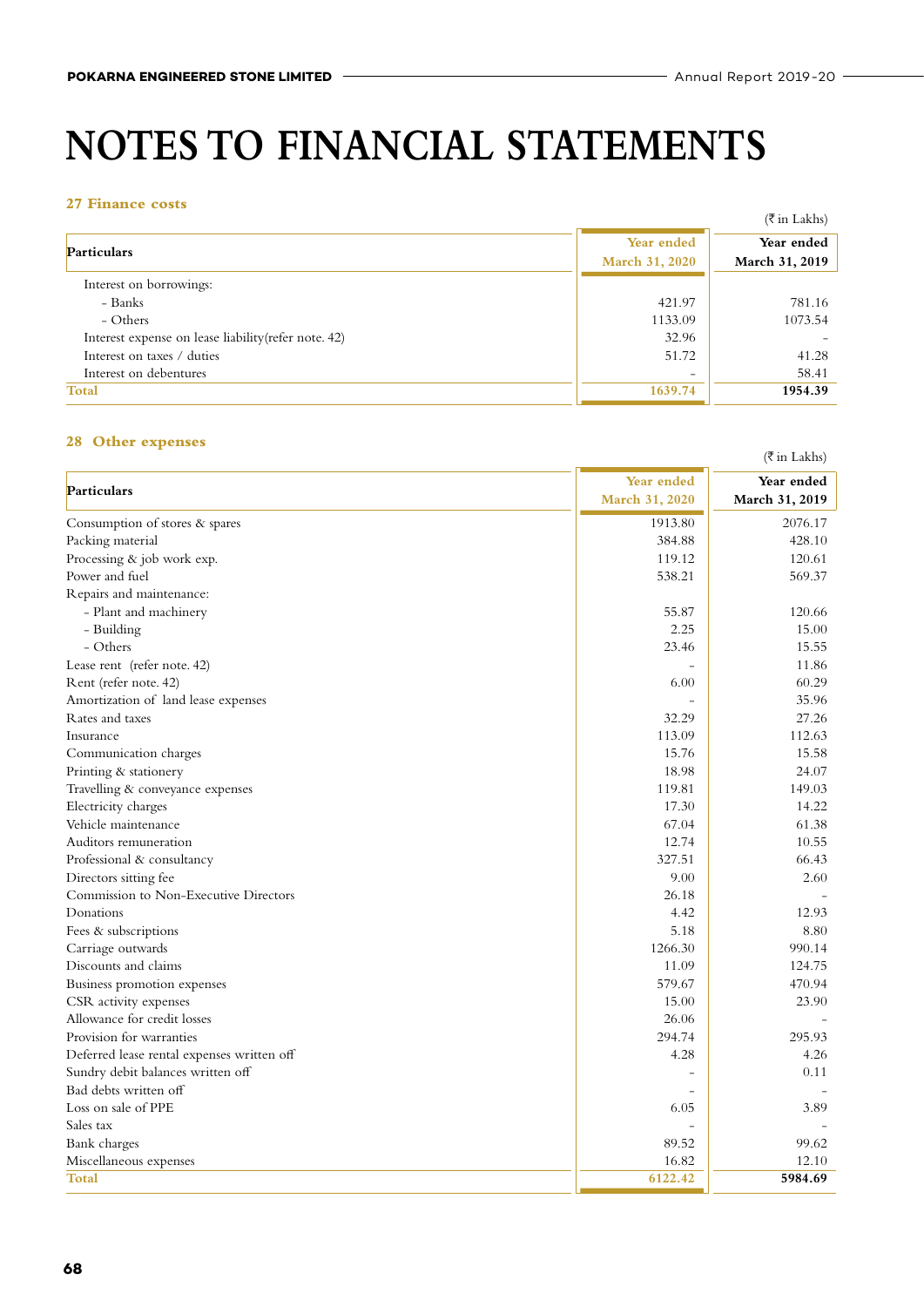#### **28 Other expenses**

#### **28.1 - Auditors remuneration**

|                        |                                     | (₹ in Lakhs)                 |
|------------------------|-------------------------------------|------------------------------|
| Particulars            | Year ended<br><b>March 31, 2020</b> | Year ended<br>March 31, 2019 |
| Statutory audit        | 12.50                               | 7.50                         |
| Certification          | $\overline{\phantom{0}}$            | 2.85                         |
| Out of pocket expenses | 0.24                                | 0.20                         |

#### **28.2 - Corporate social responsibility (CSR)**

Corporate social responsibility (CSR) as per section 135 of the Companies Act, 2013, the Company is required to spend ₹136.23 lakhs (March 31, 2019 is H181.84 lakhs), being 2% of the average net profits during the three immediately preceding financial years, towards CSR activity. The Company has made a contribution of  $\bar{\tau}$ 15 lakhs (March 31, 2019  $\bar{\tau}$ 23.90 lakhs) to facilitate education and environmental sustainability.

#### **29 Income taxes**

#### **A) Income tax expense/(benefit) recognised in the statement of profit and loss**

|                                      |                                     | $(\overline{\xi}$ in Lakhs)  |
|--------------------------------------|-------------------------------------|------------------------------|
| Particulars                          | Year ended<br><b>March 31, 2020</b> | Year ended<br>March 31, 2019 |
| Current tax                          | 3053.33                             | 2040.98                      |
| Less: MAT credit entitlement         | -                                   | (716.55)                     |
| Deferred tax                         | (750.77)                            | 419.78                       |
| Deferred tax on comprehensive income | (13.15)                             | 3.17                         |
| Prior year tax                       | $\overline{\phantom{0}}$            | (0.01)                       |
| Total                                | 2289.41                             | 1747.37                      |

#### **B) Reconciliation of Income tax expense**

|                                                                               |                       | $(\overline{\xi}$ in Lakhs) |
|-------------------------------------------------------------------------------|-----------------------|-----------------------------|
| <b>Particulars</b>                                                            | As at                 | As at                       |
|                                                                               | <b>March 31, 2020</b> | March 31, 2019              |
| Profit / (loss) before tax                                                    | 9869.54               | 9124.24                     |
| Other comprehensive income                                                    | (49.24)               | 9.09                        |
| Effective tax rate                                                            | 29.120%               | 29.120%                     |
| Computed effective tax expense                                                | 2859.67               | 2659.63                     |
| Tax Effect of:                                                                |                       |                             |
| Expenses disallowed                                                           | 615.03                | 471.90                      |
| Allowable items from IT act                                                   | 350.19                | 518.98                      |
| Deductions under IT act                                                       | 71.18                 | 1288.12                     |
| Current tax provision (A)                                                     | 3053.33               | 1324.43                     |
| Incremental deferred tax liability on account of PPE and intangible assets    | (661.87)              | 398.03                      |
| Incremental deferred tax asset on account of financial assets and other items | 102.05                | (24.92)                     |
| Deferred tax provision (B)                                                    | (763.92)              | 422.95                      |
| Tax Expense recognised in the Statement of Profit and Loss (A+B)              | 2289.41               | 1747.38                     |
| <b>Effective Tax Rate</b>                                                     | 23.31%                | 19.13%                      |

**Note:** The deferred tax assets and liabilities at the close of the year has been measured at 25.168% (previous year 34.94%) based on tax rates that have been enacted by end of reporting period.

**Note:** Pursuant to the Taxation Law (Amendment) Ordinance, 2019 ("Ordinance") issued by Ministry of Law and Justice (Legislative Department) on September 20, 2019 effective from April 01, 2019, domestic companies have an option to pay Corporate income tax rate at 22% plus applicable surcharge and cess ("New tax rate") subject to certain conditions.

 $\mathcal{L}$  in Lakhsberg in Lakhsberg in Lakhsberg in Lakhsberg in Lakhsberg in Lakhsberg in Lakhsberg in Lakhsberg in Lakhsberg in Lakhsberg in Lakhsberg in Lakhsberg in Lakhsberg in Lakhsberg in Lakhsberg in Lakhsberg in L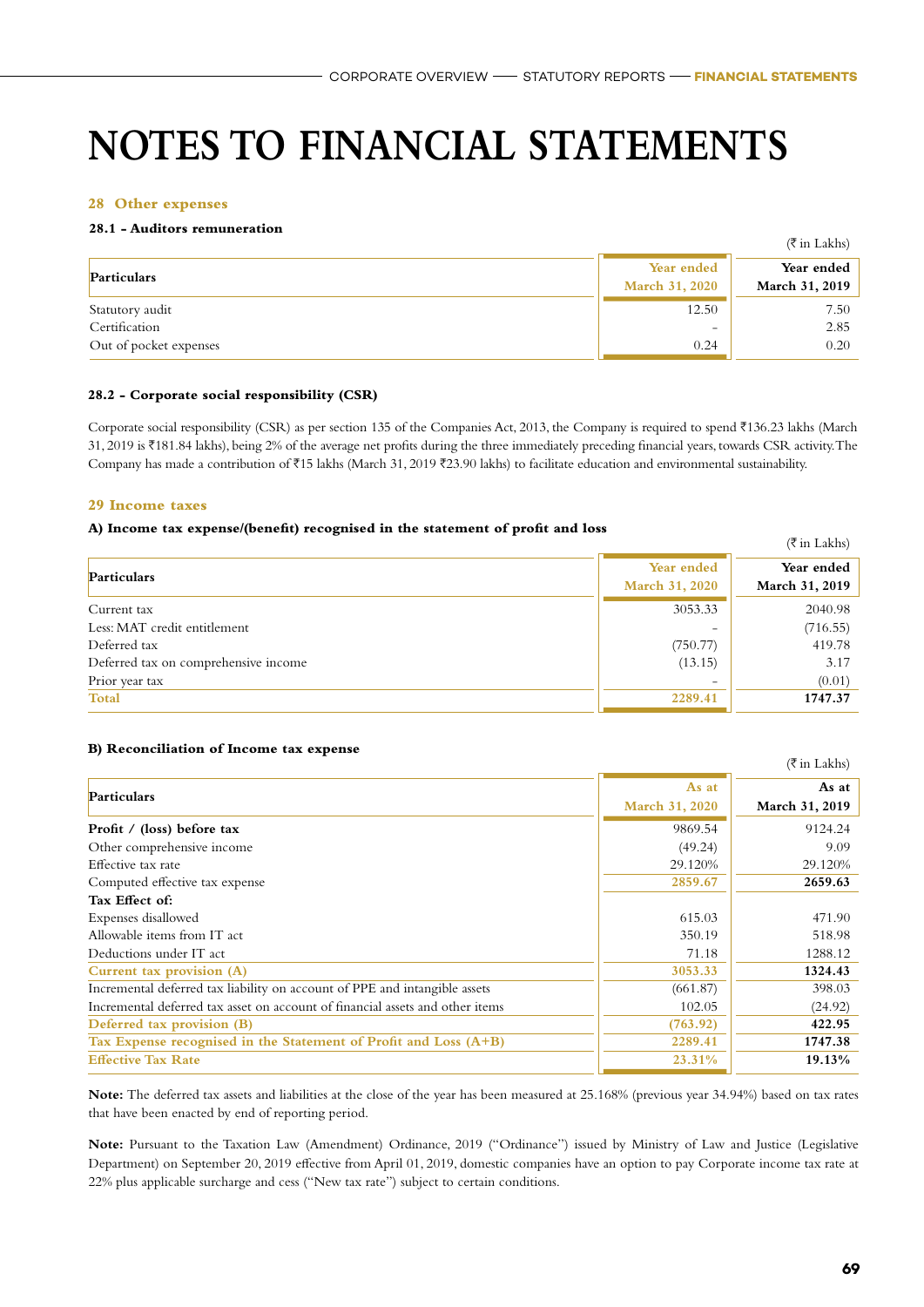#### **29 Income taxes (Contd..)**

The Company has made an assessment of the impact of the Ordinance and decided to continue with existing tax structure until utilisation of accumulated Minimum Alternate Tax (MAT) credit. Further, Ind-AS 12 requires deferred tax assets and liabilities to be measured using the enacted (or substantively enacted) tax rates expected to apply to taxable income in the years in which the temporary differences are expected to reverse. The Company has made estimates, based on its budget, regarding income anticipated in foreseeable future year when those temporary differences are expected to reverse and measured the same at new tax rate. Accordingly, the Company has re-measured the outstanding deferred tax balances that is expected to be reversed in future at new tax rate.

#### **30 Earnings per share (EPS)**

|                                                                                 |                                     | (₹ in Lakhs)                 |
|---------------------------------------------------------------------------------|-------------------------------------|------------------------------|
| Particulars                                                                     | Year ended<br><b>March 31, 2020</b> | Year ended<br>March 31, 2019 |
| (i) Face value of equity share (in $\bar{\zeta}$ )                              | 10.00                               | 10.00                        |
| (ii) Weighted average number of equity shares outstanding                       | 4170584                             | 4170584                      |
| (iii) Profit for the year                                                       | 7566.98                             | 7380.04                      |
| (iv) Weighted average earnings per share (basic and diluted) (in $\bar{\tau}$ ) | 181.44                              | 176.95                       |

#### **31 Related party disclosures :**

As per IND AS 24, the disclosures of transactions with the related parties are given below:

List of related parties where control exists and related parties with whom transactions have taken place and relationships:

#### **a) Enterprises where control exists:**

Pokarna Limited - parent company

#### **b) Names of the associates:**

Pokarna Fabrics Pvt Limited, Pokarna Fashions Pvt Limited, Pokarna Marketing Pvt Limited, Southend, Southend Extension

#### **c) Names of Key management personnel**

Gautam Chand Jain, Rahul Jain

#### **d) Names of relatives**

Vidya Jain, Rekha Jain, Anju Jain, Ritu Jain, Pratik Jain, Neha Jain, Nidhi Jain, Gautam Chand Jain (HUF), Prakash Chand Jain (HUF), Ashok Chand Jain (HUF), Karvy Data Management Services

#### **e) Name of executive & non-executive director**

Apurva Jain, Prakash Chand Jain, Mahender Chand Chordia, Meka Yugandhar, T.V.Chowdary, Vinayak Rao Juvvadi

#### **A. Compensation of Key management personnel of the Company**

The amount mentioned below represents remuneration paid and debited to the company. The compensation includes salary, employer's contribution to PF, LTA, bonus, medical benefits, gratuity & leave encashment. All amounts mentioned below are inclusive of GST. Managing Director is regarded as Key management personnel in terms of Companies act, 2013.  $\pm$  in Lakhs

|                                                              |                                     | (₹ in Lakhs)                 |
|--------------------------------------------------------------|-------------------------------------|------------------------------|
|                                                              | Year ended<br><b>March 31, 2020</b> | Year ended<br>March 31, 2019 |
| Short-term employee benefits                                 | 523.65                              | 480.98                       |
| Post-employment pension, provident fund and medical benefits | 0.22                                | 0.22                         |
| Termination benefits*                                        |                                     |                              |
| Total compensation paid to Key management personnel          | 523.87                              | 481.20                       |

\* Expenses towards gratuity and leave encashment provisions are determined actuarially on an overall Company basis and, accordingly, have not been considered in the above information.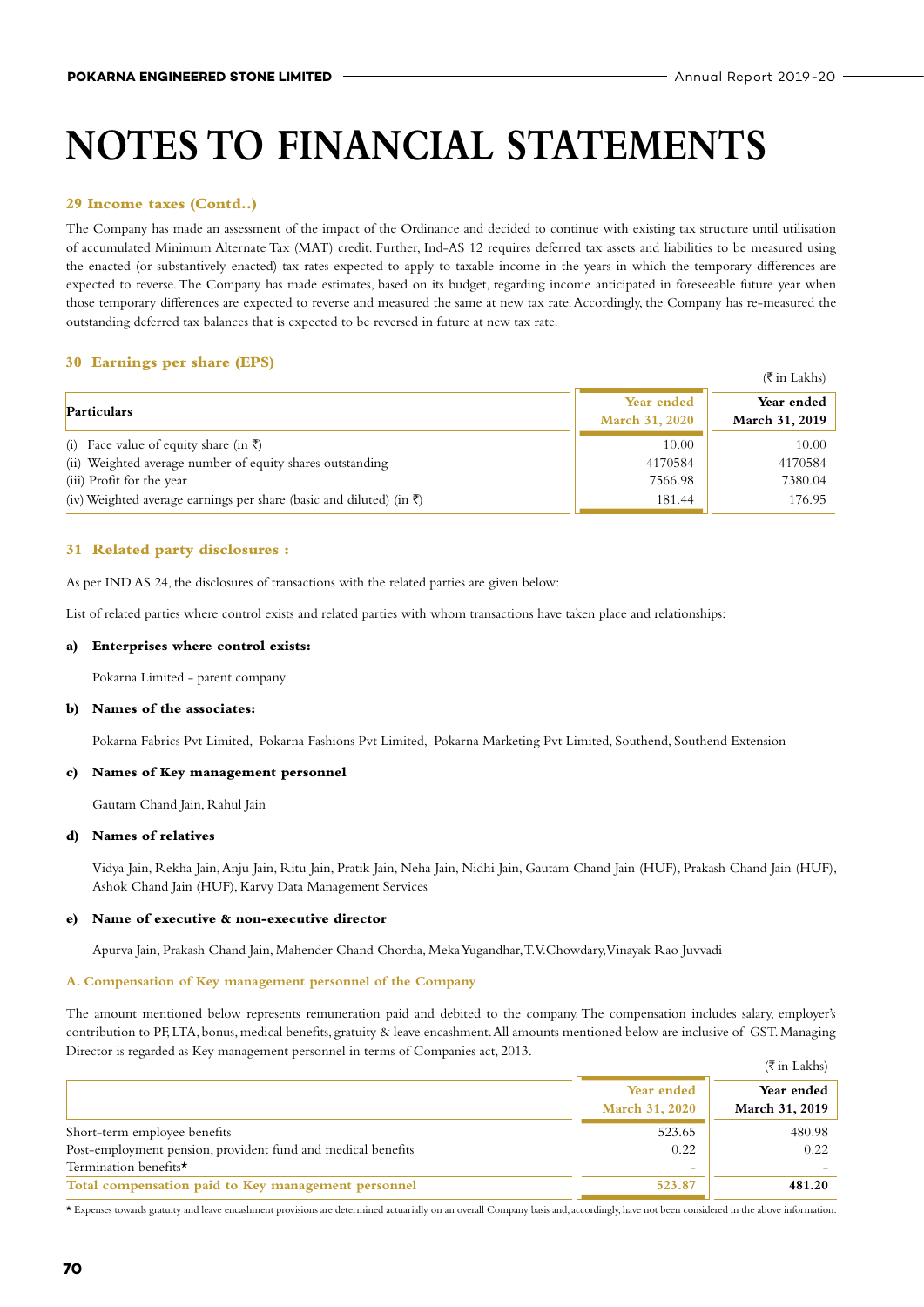#### **31 Related party disclosures : (Contd..)**

#### **B. Transactions with KMP and other related parties - 2019-20 (2018-19)**

|                            |           |            |           |               |                          | $(\overline{\xi}$ in Lakhs) |
|----------------------------|-----------|------------|-----------|---------------|--------------------------|-----------------------------|
|                            | Parent Co | Key        | Non-      | Associates/   | <b>Relatives</b>         | Total                       |
| Nature of the transaction  |           | management | executive | other related |                          |                             |
|                            |           | personnel  | director  | parties       |                          |                             |
| Purchases                  |           |            |           |               |                          |                             |
| Goods and services, net    | 17.76     |            |           | 0.30          |                          | 18.06                       |
|                            | (4.93)    |            |           |               | $\overline{\phantom{0}}$ | (4.93)                      |
| Job work                   | 1.20      |            |           |               |                          | 1.20                        |
|                            | (0.13)    |            |           |               | Ξ.                       | (0.13)                      |
| <b>Expenses</b>            |           |            |           |               |                          |                             |
| Remuneration               |           | 523.87     |           |               |                          | 523.87                      |
|                            |           | (481.20)   |           |               |                          | (481.20)                    |
| Rent                       | 7.28      |            |           |               | 62.67                    | 69.95                       |
|                            | (5.72)    |            |           |               | (62.67)                  | (68.39)                     |
| Interest                   |           | 350.53     |           | 755.84        |                          | 1106.37                     |
|                            |           | (354.12)   | (1.21)    | (714.59)      | $\overline{\phantom{0}}$ | (1069.92)                   |
| Commission & Sitting fees  |           |            | 35.20     |               |                          | 35.20                       |
|                            |           |            | (2.60)    |               |                          | (2.60)                      |
| Carrying amount            |           |            |           |               |                          |                             |
| Loans & advances payables  |           | 3109.90    | 26.15     | 6488.39       |                          | 9624.44                     |
|                            |           | (3237.54)  |           | (5838.60)     |                          | (9076.14)                   |
| Rent deposits - receivable |           |            |           |               | 81.16                    | 81.16                       |
|                            |           |            |           |               | (81.16)                  | (81.16)                     |
|                            |           |            |           |               |                          |                             |

### Disclosure in respect of material transactions with KMP and other related parties during the year:  $(\bar{\tau}_{\text{in}} | \text{akhe})$

|                | <b>S.No Particulars</b>            | Relationship             | Year ended     | Year ended     |
|----------------|------------------------------------|--------------------------|----------------|----------------|
|                |                                    |                          | March 31, 2020 | March 31, 2019 |
| $\mathbf{1}$   | <b>Purchases</b>                   |                          |                |                |
|                | Goods and services, net            |                          |                |                |
|                | Pokarna Fabrics Pvt Limited        | Associate                |                |                |
|                | Pokarna Ltd                        | Parent Co                | 17.76          | 4.93           |
|                | Karvy Data Management Services Ltd | Related party            | 0.30           |                |
|                | Job work                           |                          |                |                |
|                | Pokarna Ltd                        | Parent Co                | 1.20           | 0.13           |
| $\overline{2}$ | <b>Expenses</b>                    |                          |                |                |
|                | Remuneration                       |                          |                |                |
|                | Gautam Chand Jain                  | Key management personnel | 523.87         | 481.20         |
|                | Rent                               |                          |                |                |
|                |                                    | <b>R</b> elative         | 16.57          | 16.57          |
|                | Rekha Jain                         | <b>R</b> elative         | 11.34          | 11.34          |
|                | Ashok Chand Jain (HUF)             | <b>R</b> elative         | 5.84           | 5.84           |
|                | Anju Jain                          |                          |                |                |
|                | Gautam Chand Jain (HUF)            | <b>R</b> elative         | 14.18          | 14.18          |
|                | Prakash Chand Jain (HUF)           | <b>R</b> elative         | 14.74          | 14.74          |
|                | Pokarna Ltd                        | Parent Co                | 7.28           | 5.72           |
|                | Interest                           |                          |                |                |
|                | Pokarna Fabrics Pvt Limited        | Associate                | 614.72         | 573.74         |
|                | Pokarna Marketing Pvt Limited      | Associate                | 141.12         | 140.85         |
|                | Gautam Chand Jain                  | Key management personnel | 201.91         | 216.90         |
|                | Rahul Jain                         | Key management personnel | 148.62         | 137.22         |
|                | Prakash Chand Jain                 | Non-executive director   |                | 1.21           |
|                | Commission & Sitting fee           |                          |                |                |
|                | Prakash Chand Jain                 | Non-executive director   | 7.24           | 0.40           |
|                | Mahender Chand Chordia             | Non-executive director   | 7.24           | 0.60           |
|                | Meka Yugandhar                     | Non-executive director   | 7.24           | 0.60           |
|                | T.V.Chowdary                       | Non-executive director   | 6.74           | 0.50           |
|                | Vinayak Rao Juvvadi                | Non-executive director   | 6.74           | 0.50           |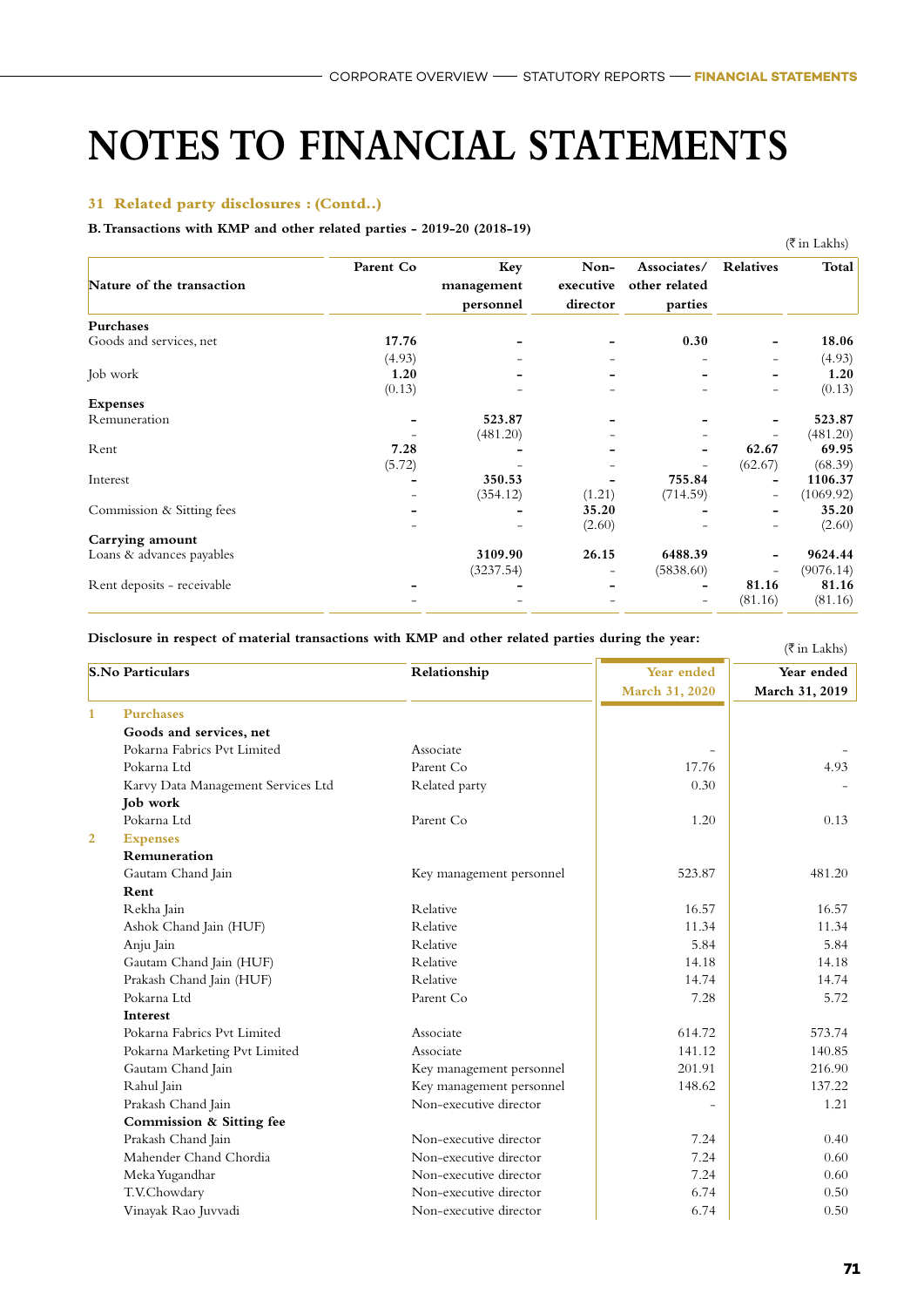#### **31 Related party disclosures : (Contd..)**

|                |                                    |                          |                | $(\overline{\xi}$ in Lakhs) |
|----------------|------------------------------------|--------------------------|----------------|-----------------------------|
|                | <b>S.No Particulars</b>            | Relationship             | Year ended     | Year ended                  |
|                |                                    |                          | March 31, 2020 | March 31, 2019              |
| $\overline{3}$ | Carrying amount                    |                          |                |                             |
|                | Loans & advances payables          |                          |                |                             |
|                | Pokarna Fabrics Pyt Limited        | Associate                | 5276.79        | 4723.54                     |
|                | Pokarna Marketing Pvt Limited      | Associate                | 1211.30        | 1115.06                     |
|                | Gautam Chand Jain                  | Key management personnel | 1834.13        | 2095.53                     |
|                | Rahul Jain                         | Key management personnel | 1275.77        | 1142.01                     |
|                | Prakash Chand Jain                 | Non-executive director   | 5.23           |                             |
|                | Karvy Data Management Services Ltd | Related party            | 0.30           |                             |
|                | Mahender Chand Chordia             | Non-executive director   | 5.23           |                             |
|                | Meka Yugandhar                     | Non-executive director   | 5.23           |                             |
|                | T.V.Chowdary                       | Non-executive director   | 5.23           |                             |
|                | Vinayak Rao Juvvadi                | Non-executive director   | 5.23           |                             |
|                | Rent deposits receivable           |                          |                |                             |
|                | Rekha Jain                         | Relative                 | 16.48          | 16.48                       |
|                | Ashok Chand Jain (HUF)             | Relative                 | 11.34          | 11.34                       |
|                | Anju Jain                          | Relative                 | 19.80          | 19.80                       |
|                | Gautam Chand Jain (HUF)            | Relative                 | 16.44          | 16.44                       |
|                | Prakash Chand Jain (HUF)           | Relative                 | 17.10          | 17.10                       |

#### **32 Contingent liabilities and commitments**

#### **32.1 Contingent liabilities :**

|                                                                                     |                | $(\overline{\xi}$ in Lakhs) |
|-------------------------------------------------------------------------------------|----------------|-----------------------------|
| Particulars                                                                         | As at          | As at                       |
|                                                                                     | March 31, 2020 | March 31, 2019              |
| a) Letter of credits outstanding                                                    | 305.87         | 17771.75                    |
| b) Bank guarantee                                                                   | 10.00          | 10.00                       |
| Claims against the company / disputed liabilities not acknowledged as debts:<br>C)  |                |                             |
| Claim against warranty<br>(i)                                                       | 26.93          |                             |
| (ii) As per the amendment in The Payment of Bonus Act, 1965 notified on 1 January   | 32.83          | 32.83                       |
| 2016, which was effective retrospectively from 1st April, 2014, the company on the  |                |                             |
| legal advice decided not to consider in view of the interim order dated 26th April, |                |                             |
| 2016 of Hon'ble Andhra Pradesh High Court allowing stay on the amendment            |                |                             |
| with retrospective effect till the time its constitutional validity is established. |                |                             |
| (iii) The Company has evaluated the impact of Supreme Court Judgment in             |                |                             |
| case of Vivekananda Vidyamandir And Others Vs The Regional Provident                |                |                             |
| Fund Commissioner (II) West Bengal and the related circulars issued by the          |                |                             |
| Employees' Provident Fund Organisation in relation to non-exclusion of certain      |                |                             |
| allowances from the definition of "basic wages" of the relevant employees for the   |                |                             |
| purposes of determining contribution to provident fund under the Employees'         |                |                             |
| Provident Funds & Miscellaneous Provisions Act, 1952. In the assessment of the      |                |                             |
| management, the aforesaid matter is not likely to have a retrospective impact,      |                |                             |
| amount remains uncertain and accordingly no provision has been made in the          |                |                             |
| Financial Statements.                                                               |                |                             |

#### **32.2 Capital commitments**

|                                                                                            |                       | (₹in Lakhs)           |
|--------------------------------------------------------------------------------------------|-----------------------|-----------------------|
| Particulars                                                                                | As at                 | As at                 |
|                                                                                            | <b>March 31, 2020</b> | <b>March 31, 2019</b> |
| Estimated amount of contracts remaining to be executed on Capital Account not provided for | 2933.62               | 22930.57              |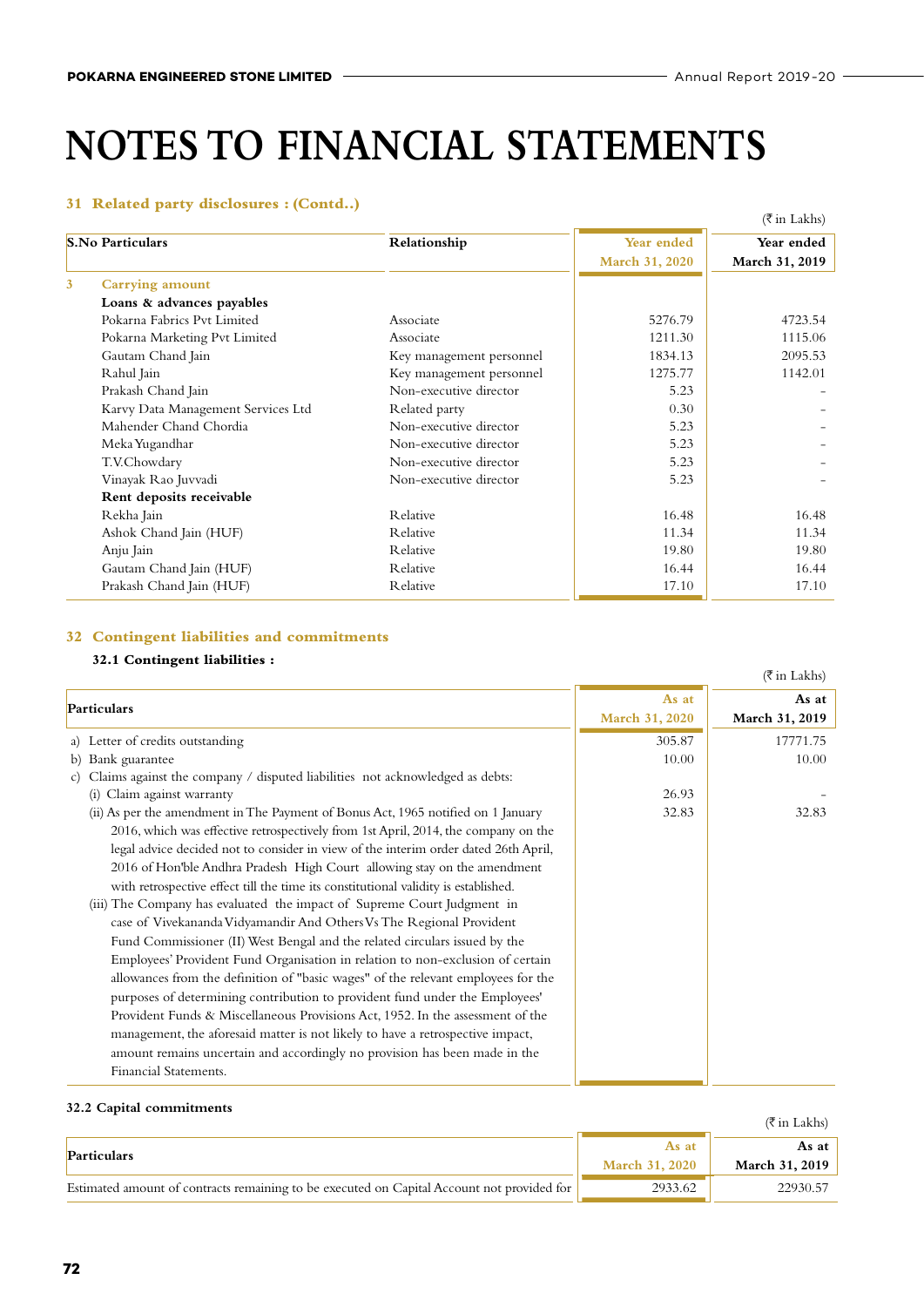#### **32 Contingent liabilities and commitments (Contd..)**

#### **32.3 Other Commitments:**

- a) The undertaking of the company situated at Atchutapuram, Visakhapatnam being a SEZ has executed a legal undertaking for obligations regarding proper utilization and accountable of goods, including capital goods, stores & spares, raw materials, components and consumables including fuels, imported or procured duty free and regarding achievement of positive net foreign exchange earning. As on 31st March,2019, the Company has a positive Net Foreign Exchange Earning, as defined in the SEZ Act,2005
- b) The undertaking of the company situated at Mekaguda Gram panchayat and Dooskal village, Ranga Reddy Dist. is registered as a 100% export oriented unit ("EOU"), and is exempted from customs and central excise duties, GST and levies on imported & indigenous capital goods and stores & spares. The company has executed a bond cum legal undertaking to pay customs duty, central excise duty,GST, levies and liquidated damages payable, if any, in respect of imported and indigenous capital goods and stores & spares, consumed duty free, in the event that certain terms and conditions are not fulfilled. As on 31st March, 2020, company has not started its operations and expects a positive net foreign exchange earning, as defined in the foreign trade policy 2009-2014 and 2015-2020 wherever applicable.

#### **32.4 Lease commitments of short term lease and low value lease**

Lease commitments are the future cash out flows from the lease contracts which are not recorded in the measurement of lease liabilities. These include potential future payments related to leases of low value assets and leases with term less than twelve months.  $(\overline{\xi}$  in Lakhs)

|                                                                              | $(5 \text{ in Lakhs})$         |
|------------------------------------------------------------------------------|--------------------------------|
| <b>Particulars</b>                                                           | As at<br><b>March 31, 2020</b> |
| Not later than One year<br>Later than one year and not later than five years |                                |
|                                                                              |                                |

#### **33 Project development & pre-operative expenses**

The following expenditure incurred during the construction period in respect of Engineered stone project at Mekaguda is classified as Project Development Expenditure' and are apportioned to the assets upon completion of the project.  $(\bar{\bar{\tau}}$  in Lakhs)

| Particulars                                      | As at          | As at          |
|--------------------------------------------------|----------------|----------------|
|                                                  | March 31, 2020 | March 31, 2019 |
| Amount brought forward                           | 63.98          | 50.71          |
| Payments to and Provisions for Employees:        |                |                |
| - Salaries, wages and Allowances                 | 138.10         | 12.15          |
| - Contribution to Provident Fund and other funds | 4.61           | 0.37           |
| - Workmen and Staff welfare expenses             | 17.06          | 0.02           |
| Power & Fuel                                     | 40.19          | 5.76           |
| Hire charges others                              | 4.82           |                |
| Security charges                                 | 17.42          | 3.44           |
| Insurance                                        | 17.92          | 18.29          |
| Communication charges                            | 6.06           |                |
| Depreciation                                     | 5.79           | 0.14           |
| Printing & stationary                            | 0.72           | 0.01           |
| Factory Maintenance                              | 11.13          | 0.36           |
| Rent                                             | 3.23           |                |
| Vehicle Maintenance                              | 11.72          | 0.07           |
| Professional consultancy charges                 | 3.61           | 0.71           |
| Repairs & Maintenance charges                    | 0.19           |                |
| Conveyance                                       | 10.83          | 0.02           |
| General Expenses                                 | 1.24           |                |
| Exchange loss                                    | 1344.79        |                |
| Interest and Finance Charges                     | 641.01         | 34.74          |
| Bank charges                                     | 36.38          | 15.40          |
| <b>Interest Received</b>                         | (130.60)       | (78.21)        |
| Balance to be carried forward                    | 2250.20        | 63.98          |
|                                                  |                |                |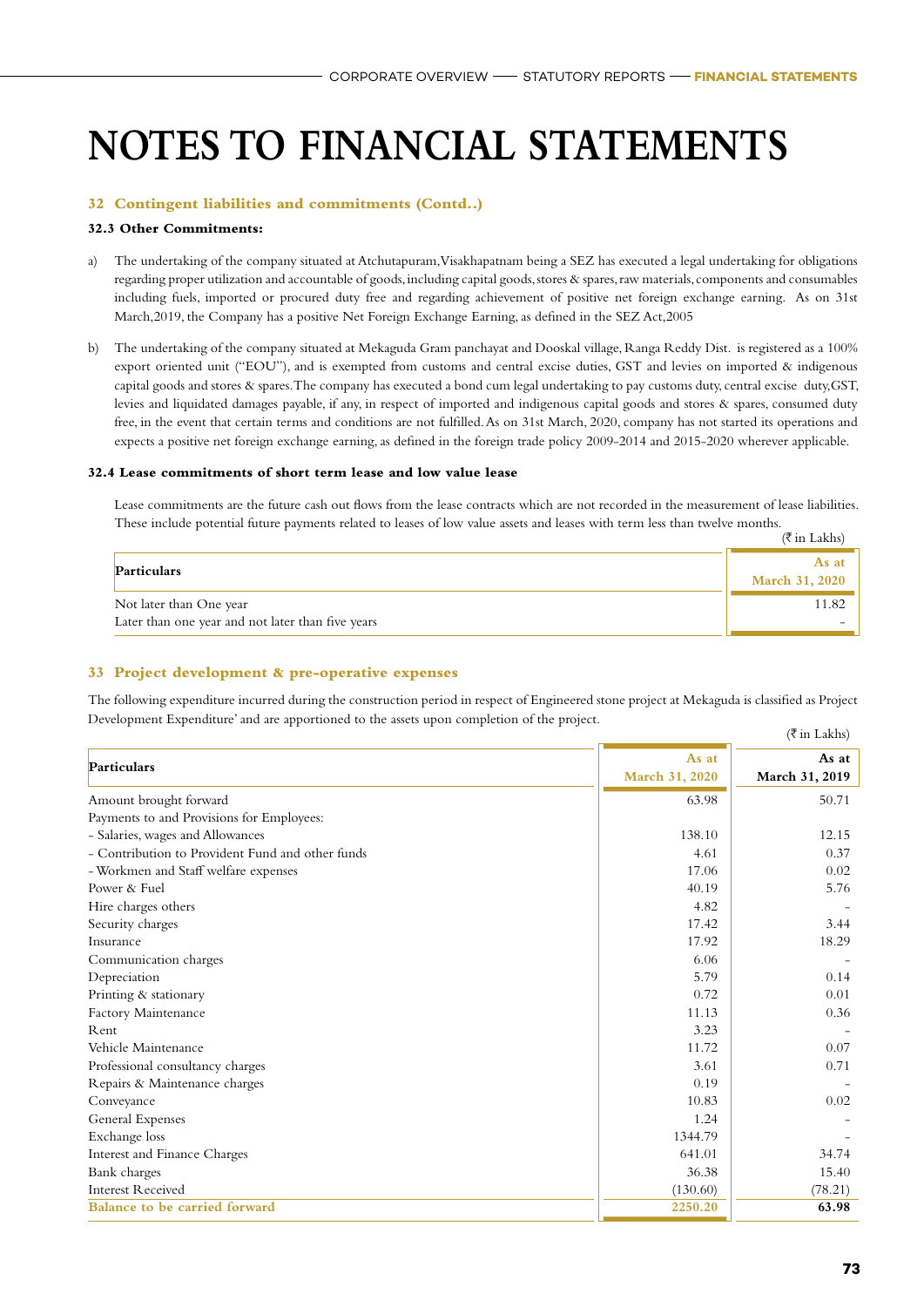#### **34 Capital management**

- i) The Board's policy is to maintain a strong capital base so as to maintain investor, creditor and market confidence and to sustain future development of the business. The Board of Directors monitors the return on capital, which the Company defines as result from operating activities divided by total shareholders' equity.
- ii) The Board seeks to maintain a balance between the higher returns that might be possible with higher levels of borrowings and the advantages and security afforded by a sound capital position.
- iii) The Company's adjusted net debt to equity ratio is as follows:

| and the companies of the companies of the companies of the companies of the companies of the companies of the |                                | $(\overline{\xi}$ in Lakhs) |
|---------------------------------------------------------------------------------------------------------------|--------------------------------|-----------------------------|
| Particulars                                                                                                   | As at<br><b>March 31, 2020</b> | As at<br>March 31, 2019     |
| Gross debt                                                                                                    | 23720.22                       | 18266.66                    |
| Less: Cash and bank balances                                                                                  | 3379.33                        | 3485.95                     |
| Adjusted net debt                                                                                             | 20340.89                       | 14780.71                    |
| Total equity                                                                                                  | 26846.57                       | 19315.68                    |
| Adjusted net debt to equity ratio                                                                             | 0.76                           | 0.77                        |

#### **35 Segment reporting**

The company is engaged in manufacturing, processing and selling high quality engineered quartz surfaces only and accordingly this is the only business segment. The company's chief operating decision maker (CODM) is considered to be the company's Managing Director. The company's CODM reviews financial information presented, for making operating decisions and assessing financial performance of the company. Therefore, the company has determined that it operates in a single operating and reportable segment.

#### **Revenue attributable to location of customers is as follows:**

|                     |                                     | (₹ in Lakhs)                 |
|---------------------|-------------------------------------|------------------------------|
| Geographical market | <b>Year Ended</b><br>March 31, 2020 | Year Ended<br>March 31, 2019 |
| U.S.A               | 28033.58                            | 28239.41                     |
| India               | 771.41                              | 422.40                       |
| Rest of the World   | 2871.78                             | 2933.61                      |
| <b>Total</b>        | 31676.77                            | 31595.42                     |

(i) The entire activity pertaining to sales outside India is carried out from India.

(ii) The Company's exposure to customers is diversified and there are only two customers who contributes more than 10% each of the total revenue for the year ended March 31, 2020 and March 31, 2019.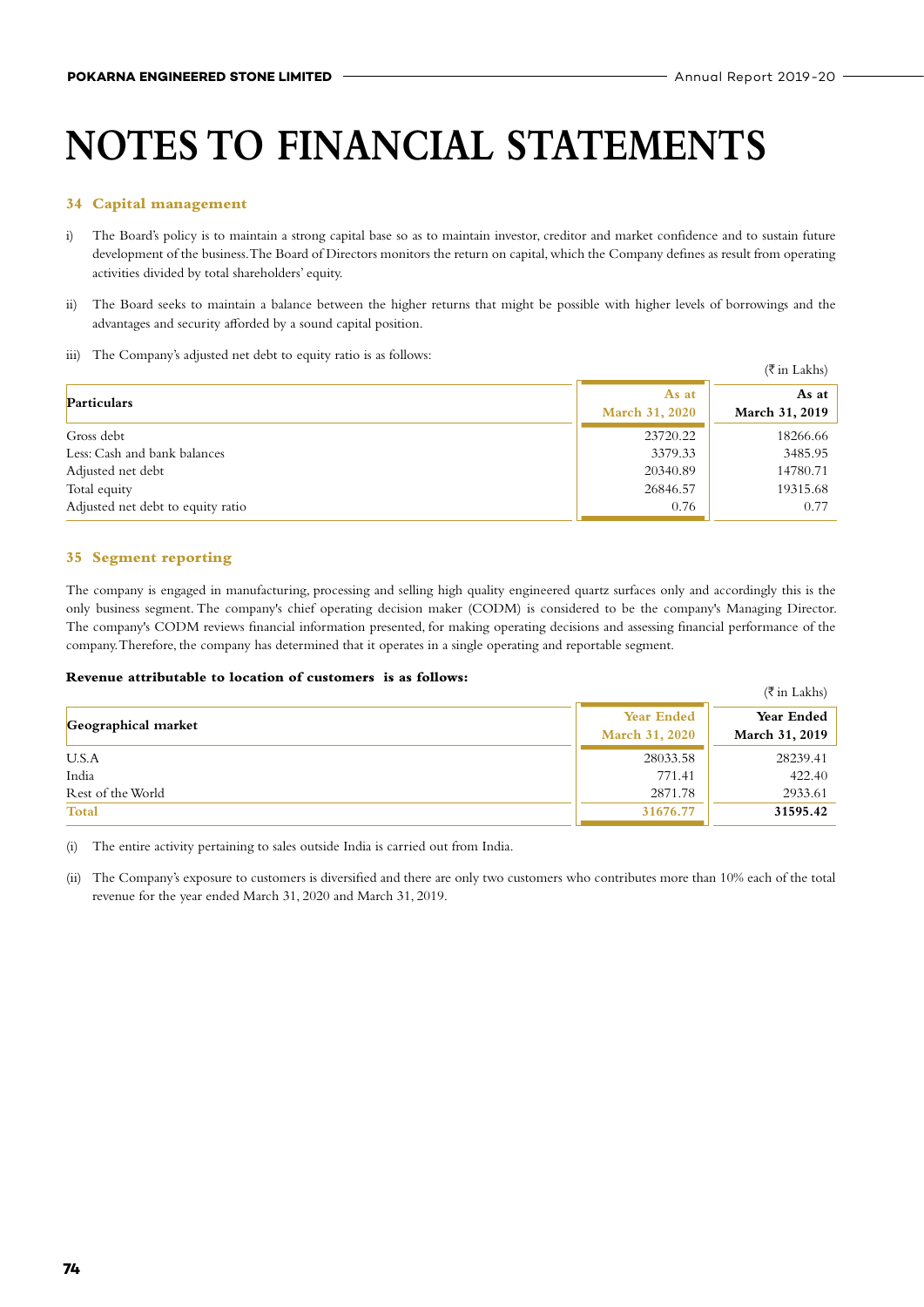#### **36 Financial instruments**

#### Accounting classifications and fair values

The following table shows the carrying amounts and fair values of financial assets and financial liabilities, including their levels in the fair value hierarchy:

#### **31st March 2020**

|                                              |                                              |                                                    |                                    |                          |         | $(\overline{\xi}$ in Lakhs) |
|----------------------------------------------|----------------------------------------------|----------------------------------------------------|------------------------------------|--------------------------|---------|-----------------------------|
|                                              | Carrying amount                              |                                                    |                                    | Fair value               |         |                             |
| Particulars                                  | Other financial<br>assets -amortised<br>cost | Other financial<br>liabilities -<br>amortised cost | <b>Total</b><br>carrying<br>amount | Level 1                  | Level 2 | Level 3                     |
| Financial assets measured at fair value      |                                              |                                                    |                                    |                          |         |                             |
| Security Deposit                             | 251.50                                       | $\overline{\phantom{m}}$                           | 251.50                             | $\qquad \qquad -$        | 251.50  |                             |
| Deferred payment charges                     | 1955.43                                      | $\overline{\phantom{m}}$                           | 1955.43                            | $\overline{a}$           | 1955.43 |                             |
| Financial assets not measured at fair value  |                                              |                                                    |                                    |                          |         |                             |
| Other loans                                  | 48.58                                        | Ξ.                                                 | 48.58                              | $\overline{\phantom{0}}$ |         |                             |
| Accrued interest                             | 98.74                                        | -                                                  | 98.74                              |                          |         |                             |
| Trade receivables                            | 2608.06                                      | $\overline{\phantom{m}}$                           | 2608.06                            |                          |         |                             |
| Cash and bank balances                       | 3379.33                                      | $\overline{\phantom{0}}$                           | 3379.33                            |                          |         |                             |
| Total                                        | 8341.64                                      | ٠                                                  | 8341.64                            | ۰                        | 2206.93 |                             |
| Financial liabilities measured at fair value |                                              |                                                    |                                    |                          |         |                             |
| Lease liability                              | 236.56                                       | $\overline{\phantom{0}}$                           | 236.56                             |                          | 236.56  |                             |
| Financial liabilities not measured at fair   |                                              |                                                    |                                    |                          |         |                             |
| value                                        |                                              |                                                    |                                    |                          |         |                             |
| Secured bank loans                           | 14514.18                                     | $\overline{\phantom{m}}$                           | 14514.18                           |                          |         |                             |
| Loans from related parties                   | 9206.04                                      | $\overline{\phantom{m}}$                           | 9206.04                            |                          |         |                             |
| Trade payables                               | 2451.55                                      | -                                                  | 2451.55                            |                          |         |                             |
| Accrued interest                             | 0.52                                         | -                                                  | 0.52                               |                          |         |                             |
| <b>Total</b>                                 | 26408.85                                     | ۰                                                  | 26408.85                           |                          | 236.56  |                             |

#### **31st March 2019**

#### **Particulars Carrying amount Fair value Other financial Other financial assets-amortised cost liabilities amortised cost Total carrying amount Level 1 Level 2 Level 3 Financial assets measured at fair value** Security Deposit 170.33 - 170.33 - 170.33 **Financial assets not measured at fair value** Other loans 59.81 - 59.81 - - - Accrued interest 73.94 - 73.94 - 73.94 Trade receivables 5535.26 - 5535.26 - - - Cash and bank balances and the set of the set of the set of the set of the set of the set of the set of the set of the set of the set of the set of the set of the set of the set of the set of the set of the set of the set **Total 9325.29 - 9325.29 - 170.33 - Financial liabilities not measured at fair value** Secured bank loans 19540.45 - 9540.45 - 9540.45 - 9540.45 Loans from related parties and the state of the state of the state of the state of the state of the state of the state of the state of the state of the state of the state of the state of the state of the state of the state Trade payables 2142.35 - 3142.35 Accrued interest  $0.34$  -  $0.34$  - 0.34 **Total 21409.35 - 21409.35 - - -**

The fair value of financial instruments is determined using discounted cash flow analysis. The carrying amount of current financial assets and liabilities are considered to be the same as their fair values, due to their short term nature. The fair value of the long-term borrowings with floating-rate of interest is not impacted due to interest rate changes, and will be evaluated for their carrying amounts based on any change in the under-lying credit risk of the Company borrowing (since the date of inception of the loans). For financial assets and liabilities that are measured at fair value, the carrying amount is equal to the fair values.

 $(\overline{\mathfrak{k}}$  in Lakhs)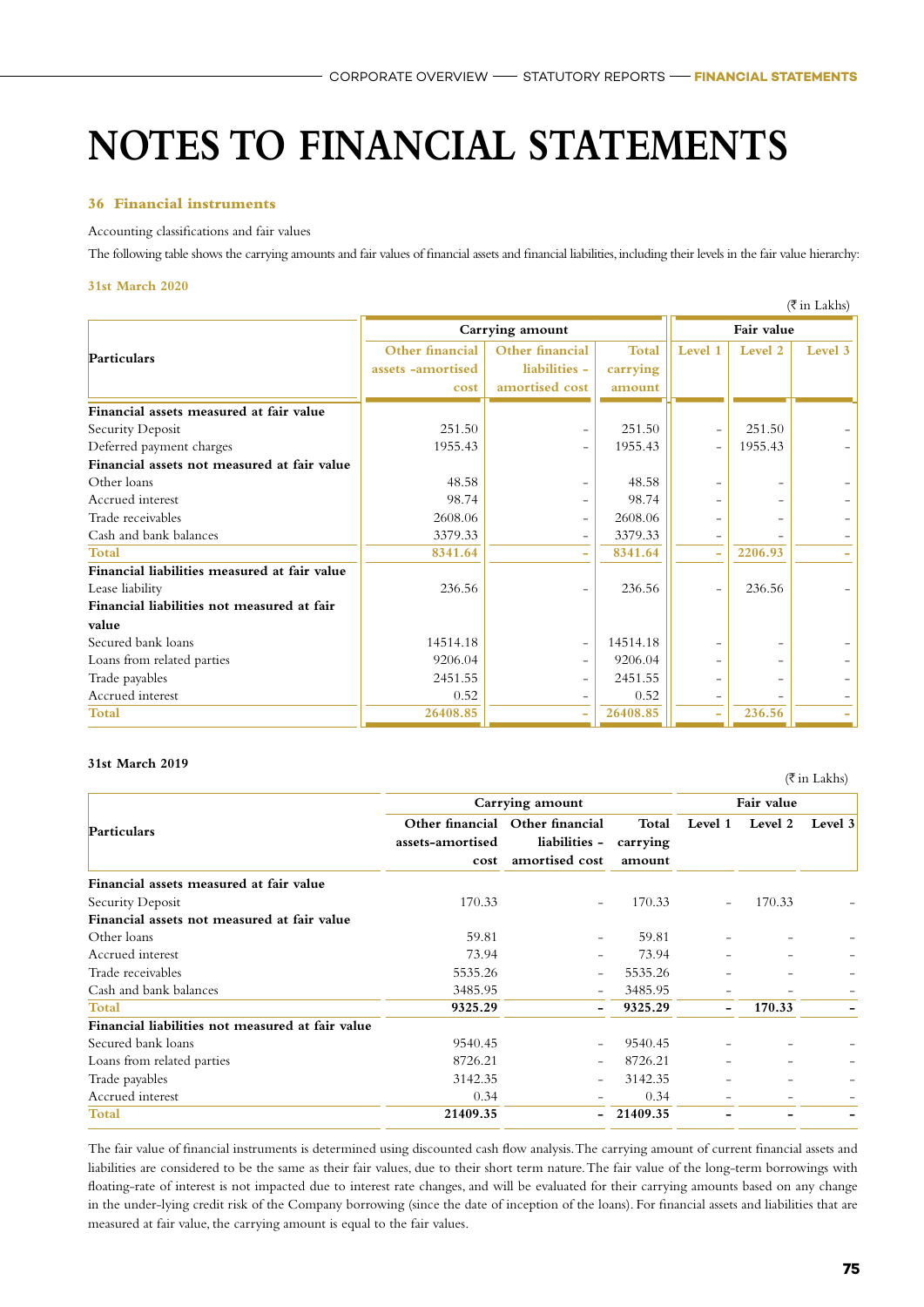$(\bar{\bar{\tau}})$  in Lakhs)

### **NOTES TO FINANCIAL STATEMENTS**

#### **37 Financial risk management objectives and policies**

#### **I. Overview**

The Company has exposure to the following risks from its use of financial instruments:

- Credit risk
- Liquidity risk
- Market risk
- Operational risk

This note presents information about the Company's exposure to each of the above risks, the Company's objectives, policies and processes for measuring and managing risk, and the Company's management of capital. Further quantitative disclosures are included throughout these financial statements.

#### **II. Risk management framework:**

The Board of Directors has overall responsibility for the establishment and oversight of the Company's risk management framework. The Board is responsible for developing and monitoring the Company's risk management policies.

#### **• Credit risk**

- **i) Credit risk** is the risk of financial loss to the company if a customer or counterparty to a financial instrument fails to meet its contractual obligations, and arises principally from the company's receivables from customers.
- ii) Trade and other receivables: The company considers the probability of default upon initial recognition of asset and whether there has been a significant increase in credit risk on an ongoing basis throughout each reporting period.

The following table provides information about the exposure to credit risk and measurement of loss allowance using Life time expected credit loss for trade receivables:  $(\bar{\bar{\tau}}$  in Lakhs)

|                   |                         | $\left(\right)$ in Lands |
|-------------------|-------------------------|--------------------------|
| Particulars       | As at<br>March 31, 2020 | As at<br>March 31, 2019  |
| Not due           | 2031.27                 | 5039.97                  |
| Upto 1 year       | 545.37                  | 373.91                   |
| 1 to 2 years      | 3.23                    | 88.73                    |
| 2 to 3 years      | 28.19                   | 32.65                    |
| More than 3 years | 52.47                   | 26.41                    |
| <b>Total</b>      | 2660.53                 | 5561.67                  |

Financial Assets are considered to be of good quality and there is no significant increase in credit risk.

|                                                                      |                                | $\cdots$                        |
|----------------------------------------------------------------------|--------------------------------|---------------------------------|
| Movements in allowance for credit losses of receivables is as below: | As at<br><b>March 31, 2020</b> | As at $\vert$<br>March 31, 2019 |
| Balance at the beginning of the year                                 | 26.41                          | 29.27                           |
| Charge in statement of profit and loss                               | 26.06                          |                                 |
| Release to statement of profit and loss                              | $\overline{\phantom{0}}$       | (2.86)                          |
| Utilised during the year                                             | $\overline{\phantom{m}}$       |                                 |
| Balance at the end of the year                                       | 52.47                          | 26.41                           |

iii) **Cash and cash equivalents:** The company held cash and cash equivalents of ₹1041.59 lakhs (previous year ₹569.23 lakhs). The cash and cash equivalents are held with public sector banks. There is no impairment on cash and cash equivalents as on the reporting date and the comparative period.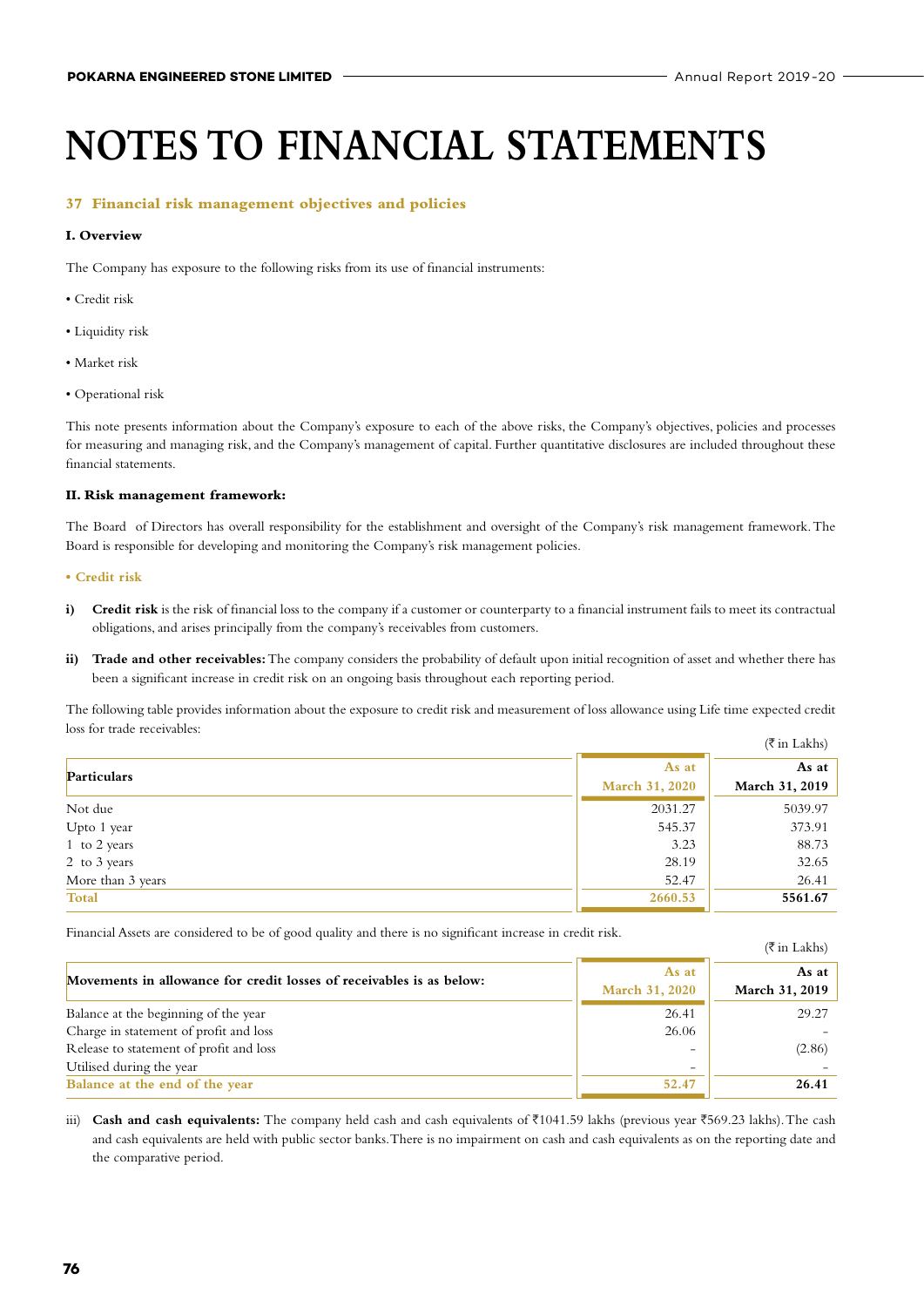#### **37 Financial risk management objectives and policies (Contd..)**

#### **• Liquidity risk**

- i) **Liquidity risk** is the risk that the Company will encounter difficulty in meeting the obligations associated with its financial liabilities that are settled by delivering cash or another financial asset. The Company's approach to managing liquidity is to ensure, as far as possible, that it will always have sufficient liquidity to meet its liabilities when due, under both normal and stressed conditions, without incurring unacceptable losses or risking damage to the Company's reputation.
- ii) The company aims to maintain the level of its cash and cash equivalents and investments at an amount in excess of expected cash outflows on financial liabilities (other than trade payables) over the next six months. The company also monitors the level of expected cash inflows on trade receivables and loans together with expected cash outflows on trade payables and other financial liabilities. This excludes potential impact of extreme circumstances that cannot be reasonably predicted, such as natural disasters.

#### **iii) Exposure to Liquidity risk**

The following are the remaining contractual maturities of financial liabilities at the reporting date.

#### **31st March 2020**

|                             |                    |                          |             | $(\overline{\xi}$ in Lakhs) |
|-----------------------------|--------------------|--------------------------|-------------|-----------------------------|
| <b>Particulars</b>          | Carrying<br>amount | 1 year or less           | $1-3$ years | More than<br>3 years        |
| Borrowings-secured          | 14514.18           | 3040.50                  | 2602.28     | 8871.40                     |
| Borrowings- un-secured      | 9206.04            | $\overline{\phantom{0}}$ |             | 9206.04                     |
| Trade payables              | 2451.55            | 2451.55                  |             |                             |
| Other financial liabilities | 237.08             | 58.16                    | 83.78       | 95.14                       |

#### **31st March 2019**

| <b>Particulars</b>          | Carrying<br>amount | 1 year or less | 1-3 years | More than<br>3 years |
|-----------------------------|--------------------|----------------|-----------|----------------------|
| Borrowings-secured          | 9540.45            | 5258.44        | 2037.96   | 2244.05              |
| Borrowings- un-secured      | 8726.21            | -              |           | 8726.21              |
| Trade payables              | 3142.35            | 3142.35        | -         |                      |
| Other financial liabilities | 0.34               | 0.34           |           |                      |

#### **• Market risk**

i) **Market risk** is the risk that changes in market prices such as foreign exchange rates and interest rates prices, will affect the Company's income or the value of its financial instruments. Market risk is attributable to all market risk sensitive financial instruments including foreign currency receivables and payables, long term debt and commodity prices. The Company is exposed to market risk primarily related to foreign exchange rate risk and interest rate risk.

|                                           |                          |             |            | $(\overline{\xi}$ in Lakhs) |
|-------------------------------------------|--------------------------|-------------|------------|-----------------------------|
| <b>Particulars</b>                        | As at March 31, 2020     |             |            | As at March 31, 2019        |
| Currency                                  | <b>USD</b>               | <b>EURO</b> | <b>USD</b> | <b>EURO</b>                 |
| <b>Borrowings</b>                         | 9064.82                  |             | 3114.36    |                             |
| Trade receivables                         | 2402.52                  | 1.94        | 5313.96    | 48.10                       |
| Trade and other payables                  | 52.94                    | 20075.80    | 43.58      | 808.61                      |
| (including payable for capital goods)     |                          |             |            |                             |
| Interest accrued but not due              | $\overline{\phantom{0}}$ |             |            |                             |
| Cash & Bank balances (Including deposits) | 336.71                   | 225.65      | 185.08     | 15.93                       |
| <b>Total</b>                              | 11856.99                 | 20303.39    | 8656.98    | 872.64                      |

 $($ ₹ in Lakhs)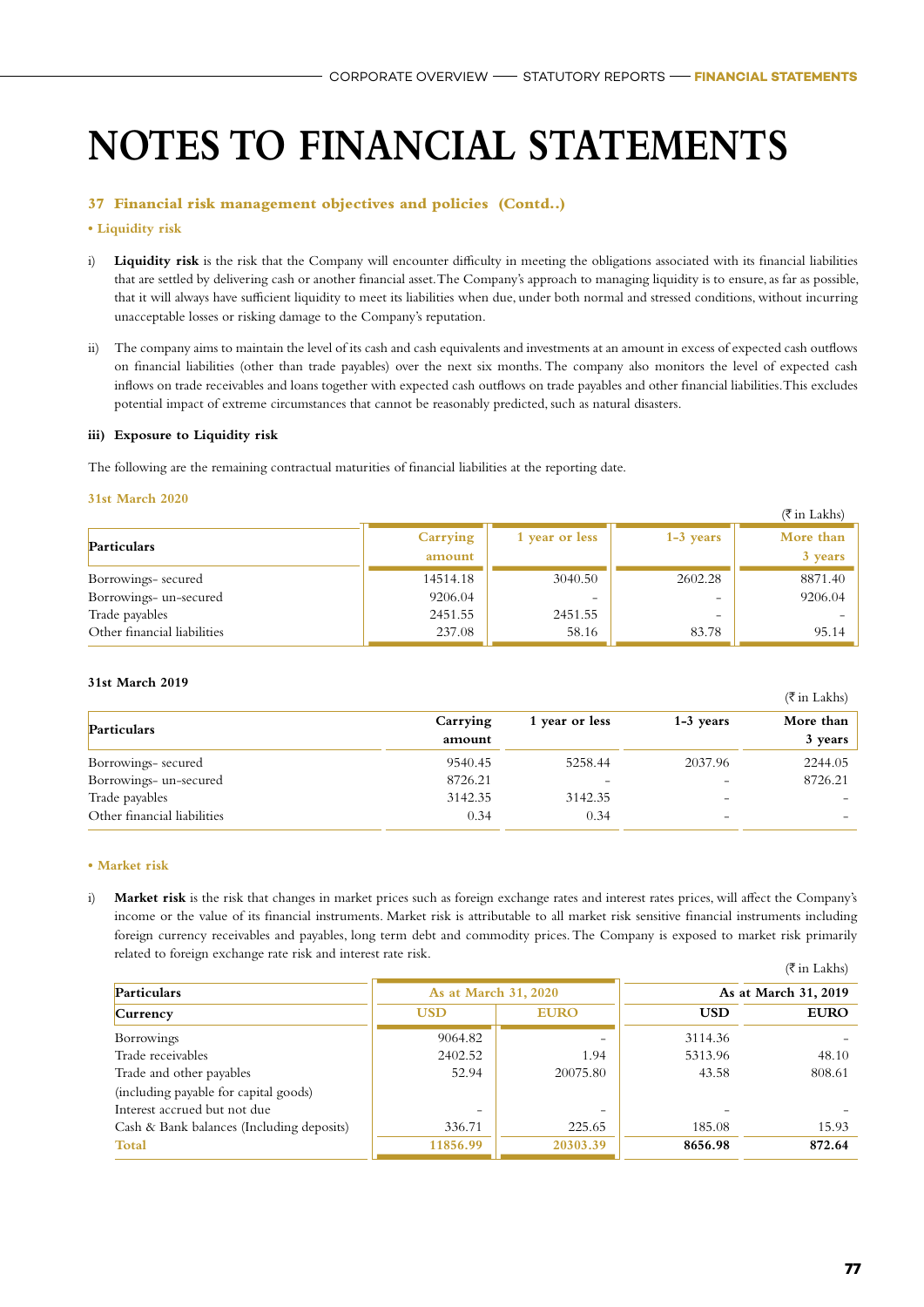#### **37 Financial risk management objectives and policies (Contd..)**

ii) Currency risk: The company is exposed to foreign exchange risk arising from foreign currency transaction. The Company also imports and the risk is managed by regular follow up . The Company has a policy which is implemented when the foreign currency risk become significant.

A 10% appreciation/depreciation of the foreign currencies with respect to functional currency of the Company would result in an increase/ decrease in the Company's net profit before tax by approximately  $\bar{\tau}$  2628.38 lakhs (previous year  $\bar{\tau}$ 159.67 lakhs).

iii) Interest rate risk : Interest rate risk can be either fair value interest rate risk or cash flow interest rate risk. Fair value interest rate risk is the risk of changes in fair values of fixed interest bearing investments because of fluctuations in the interest rates, in cases where the borrowings are measured at fair value through the Statement of profit and loss. Cash flow interest rate risk is the risk that the future cash flows of floating interest bearing investments will fluctuate because of fluctuations in the interest rates.

A reasonably possible change of 100 basis points in interest rate at the reporting date would have increased or decreased profit or loss by  $\bar{\xi}$ 101.55 lakhs ( previous year  $\bar{\xi}$ 81.64 lakhs). This analysis assumes that all other variables remain constant.

#### **• Operational risk**

- i) **Operational risk** is the risk of direct or indirect loss arising from a wide variety of causes associated with the Company's processes, personnel, technology and infrastructure, and from external factors other than credit, market and liquidity risks such as those arising from legal and regulatory requirements and generally accepted standards of corporate behaviour. Operational risks arise from all of the Company's operations.
- ii) The Company's objective is to manage operational risk so as to balance the avoidance of financial losses and damage to the Company's reputation with overall cost effectiveness and to avoid control procedures that restrict initiative and creativity.
- iii) The primary responsibility for the development and implementation of controls to address operational risk is assigned to senior management within each business unit. This responsibility is supported by the development of overall Company standards for the management of operational risk in the following areas:
	- Requirements for appropriate segregation of duties, including the independent authorization of transactions
	- Requirements for the reconciliation and monitoring of transactions
	- Compliance with regulatory and other legal requirements
	- Documentation of controls and procedures
	- Requirements for the periodic assessment of operational risks faced, and the adequacy of controls and procedures to address the risks identified
	- Requirements for the reporting of operational losses and proposed remedial action
	- Development of contingency plans
	- Training and professional development
	- Ethical and business standards
	- Risk mitigation, including insurance when this is effective.
- iv) Compliance with Company's standards is supported by a programme of periodic reviews undertaken by Internal Audit. The results of Internal Audit reviews are discussed with the management of the business unit to which they relate, with summaries submitted to the Audit Committee and Board of the Company.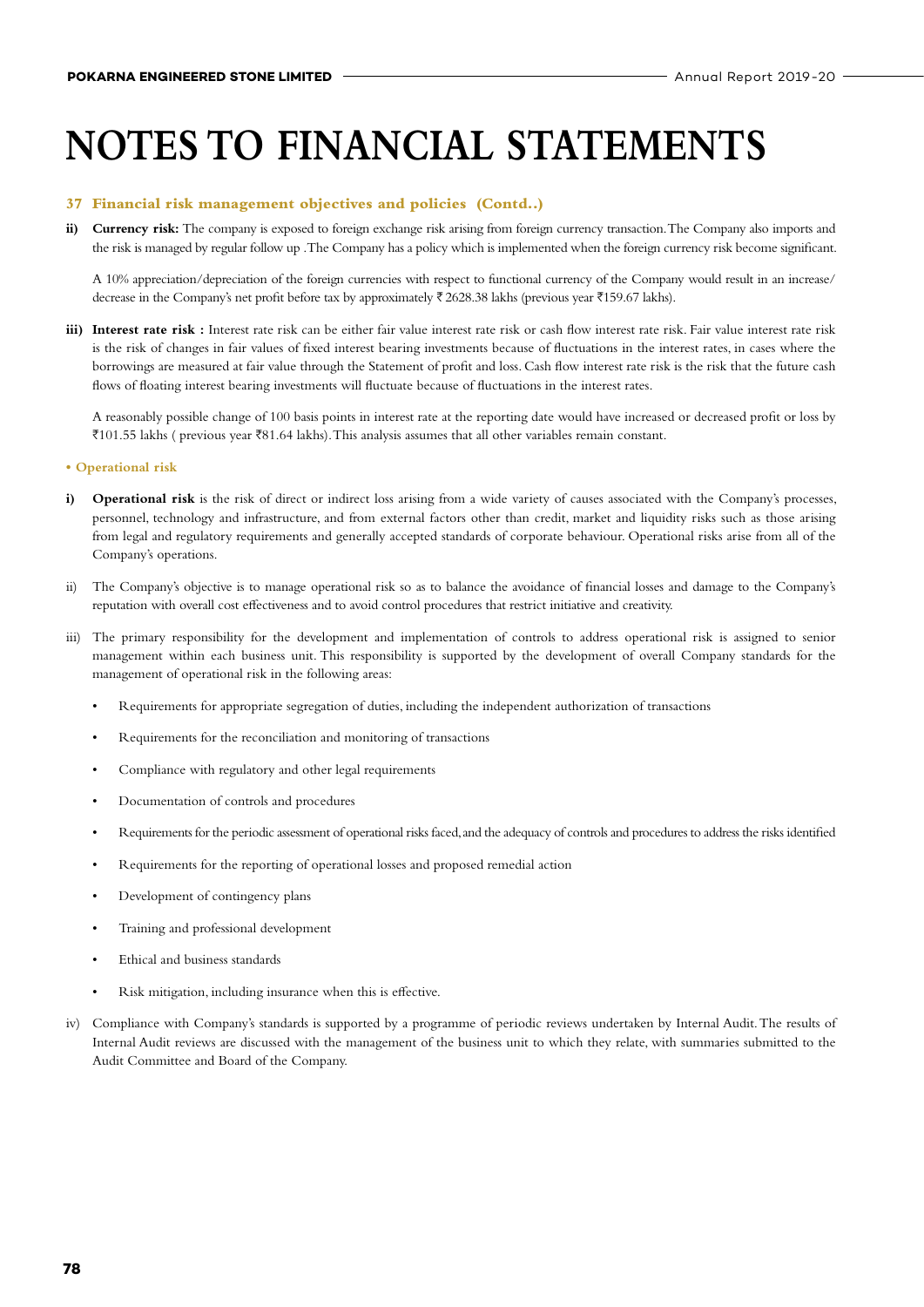**38** The US Department of Commerce had initiated an investigation on the imports of quartz surface products from India in response to a complaint of dumping & subsidy file by U.S. domestic manufacturers. The US Department of Commerce has determined a Countervailing Duty (CVD) and an Anti-dumping Duty (AD) on the Company's export of quartz surface products to the US market. The CVD and AD determined for Pokarna Engineered Stone Limited are:

| <b>Final Subsidy Rate</b> |                     |       | <b>Final Dumping Rate</b> |
|---------------------------|---------------------|-------|---------------------------|
| CVD                       | <b>Cash Deposit</b> | AD    | <b>Cash Deposit</b>       |
| 2.34%                     | 2.34%               | 2.67% | 0.33%                     |

This CVD and AD will be revised based on the first review by the US Department of Commerce expected around June 2021. 'There is no impact on the financials of the company.

#### **39 Estimation of uncertainties relating to the global health pandemic from COVID-19 :**

The outbreak of COVID-19 pandemic globally and in India is causing significant disturbance and slowdown of economic activity. In view of the lock down across the country due to COVID-19 pandemic, operations in many of our locations (processing units, offices, etc.) were scaled down or shut down in compliance with the directives/ orders issued by the local Panchayat / Municipal Corporation / State / Central Government authorities.

The Company has made initial assessment of its cash flow for the next one year and of the carrying values of its assets as at the balance sheet date and has concluded that there are no adjustments required in the financial statements. Management believes that it has taken into account all the possible impact of known events arising from COVID-19 pandemic in the preparation of financial results as on 31st March 2020. However, the impact assessment of COVID-19 is a continuing process given the uncertainties associated with its nature and duration and accordingly the impact may be different from the estimated as at the date of approval of these financial statements. The Company will continue to monitor any material changes to future economic conditions.

**40** The Company evaluates events and transactions that occur subsequent to the balance sheet date but prior to the approval of financial statements to determine the necessity for recognition and/or reporting of any of these events and transactions in the financial statements. As of 27th June 2020, there are no subsequent events to be recognised or reported that are not already disclosed.

**41** The financial statements for the year ended 31st March 2020 have been reviewed by the Audit Committee and approved by the Board of Directors at their meetings held on 27th June 2020.

#### **42 Transition to IND AS 116**

The Company has adopted Ind AS 116 effective 1st April, 2019, using the modified retrospective method. The Company has applied the standard to its leases with the cumulative impact recognised on the date of initial application (1st April, 2019). Accordingly, previous period information has not been restated. The Company's leases mainly comprise of land allotted by APSEZ in Vizag and buildings for office premises, guesthouses and warehouse. This has resulted in recognising a right-of-use lease asset of  $\bar{\tau}$  275.79 lakhs and a corresponding lease liability of ₹275.79 lakhs. In the statement of profit and loss for the current year, operating lease expenses which were recognised as rent expenses in previous years is now recognised as depreciation on leased assets and finance cost for interest expense on lease liability. The lease liabilities were discounted using the incremental borrowing rate of the company 11.95%.

#### **The impact of Ind AS 116 on the Company's financial statements at 31st March 2020 is as follows:**

**Balance sheet:** The adoption of Ind AS 116 has resulted an increase in total assets of ₹225.88 Lakhs by right-of-use lease assets and increase in financial liabilities by  $\bar{\tau}$  236.56 Lakhs

**Statement of profit and loss:** The adoption of Ind AS 116 has resulted an increase in depreciation by  $\bar{\tau}$  49.91 Lakhs from the right-of-use lease assets and an increase in finance costs by  $\bar{\tau}$  32.96 Lakhs per year due to the interest expense recognized on lease liabilities. This impact was offset due to reduction in operating lease expenses by ₹72.19 Lakhs for the year, resulting in an overall net reduction of profit before taxes of  $\bar{x}$ 10.68 Lakhs.

**Statement of Cash flows:** The adoption of Ind AS 116 has resulted an increase in operating cash flows by  $72.19$  Lakhs and decrease in financing cash flows by  $\overline{5}$  72.19 Lakhs.